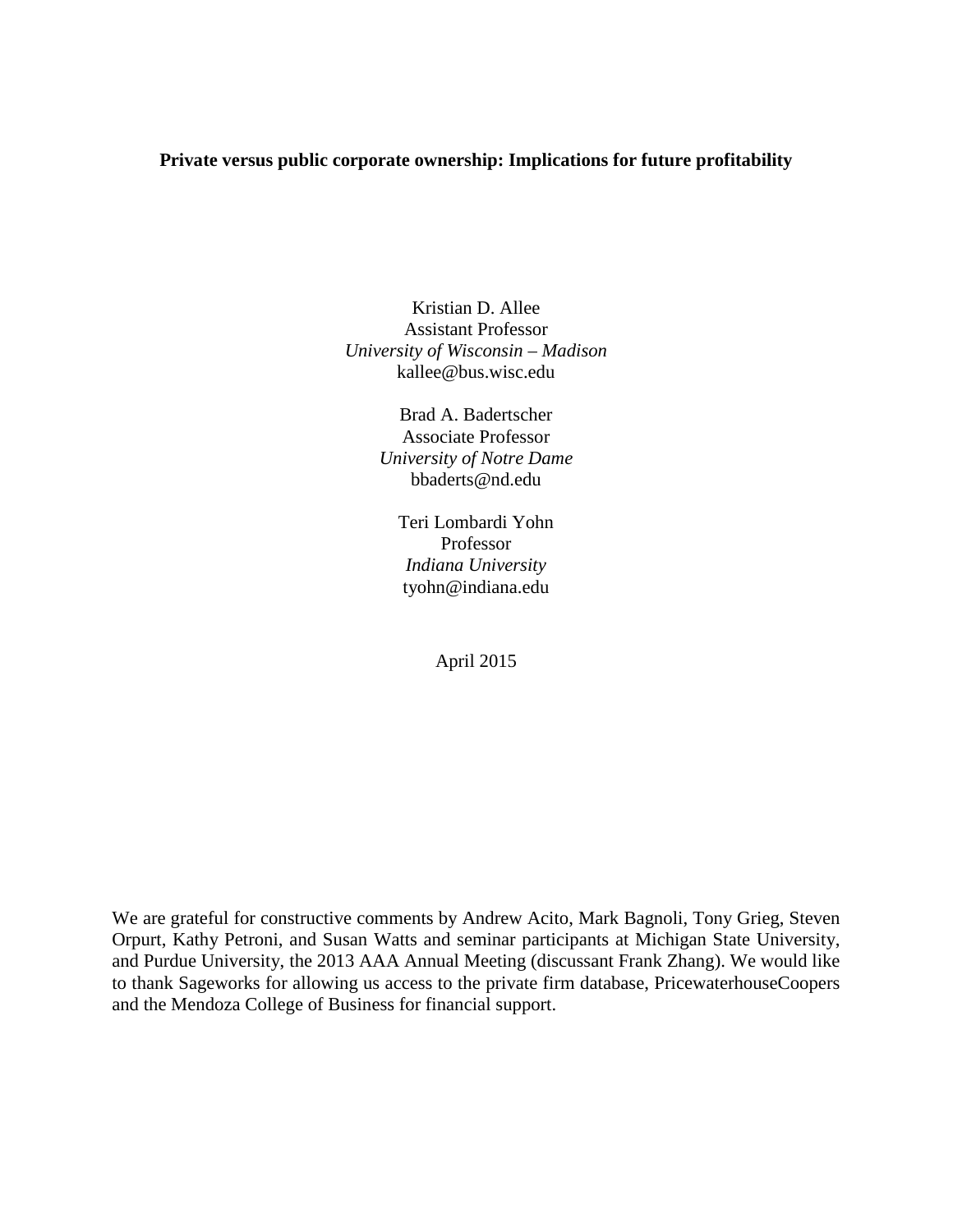### **Private versus public corporate ownership: Implications for future profitability**

# **ABSTRACT**

The advantages and disadvantages of public versus private corporate ownership have long been debated; however, little empirical research has provided insight into the issue. We investigate the consequences of public versus private ownership on future profitability by examining a large cross-section of public and private firms as well as a propensity-matched sample of public and private firms. We find robust evidence that public firms are associated with significantly lower operating profitability three and five years into the future when compared with private firms and that the differential future profitability is driven primarily by future profit margins. We also find that the association between the lower future profitability of public firms is more pronounced for firms in short-term focused and highly competitive industries. Finally, we find that public firms are associated with smoother future earnings than private firms. The results provide insight into the differential future profitability of public versus private firms and the factors that influence the differential profitability.

**Keywords**: private firms, profitability, future performance, short-termism, and ownership structure

**JEL classification:** M41, M42, M44

**Data Availability:** Data are available from sources identified in the paper.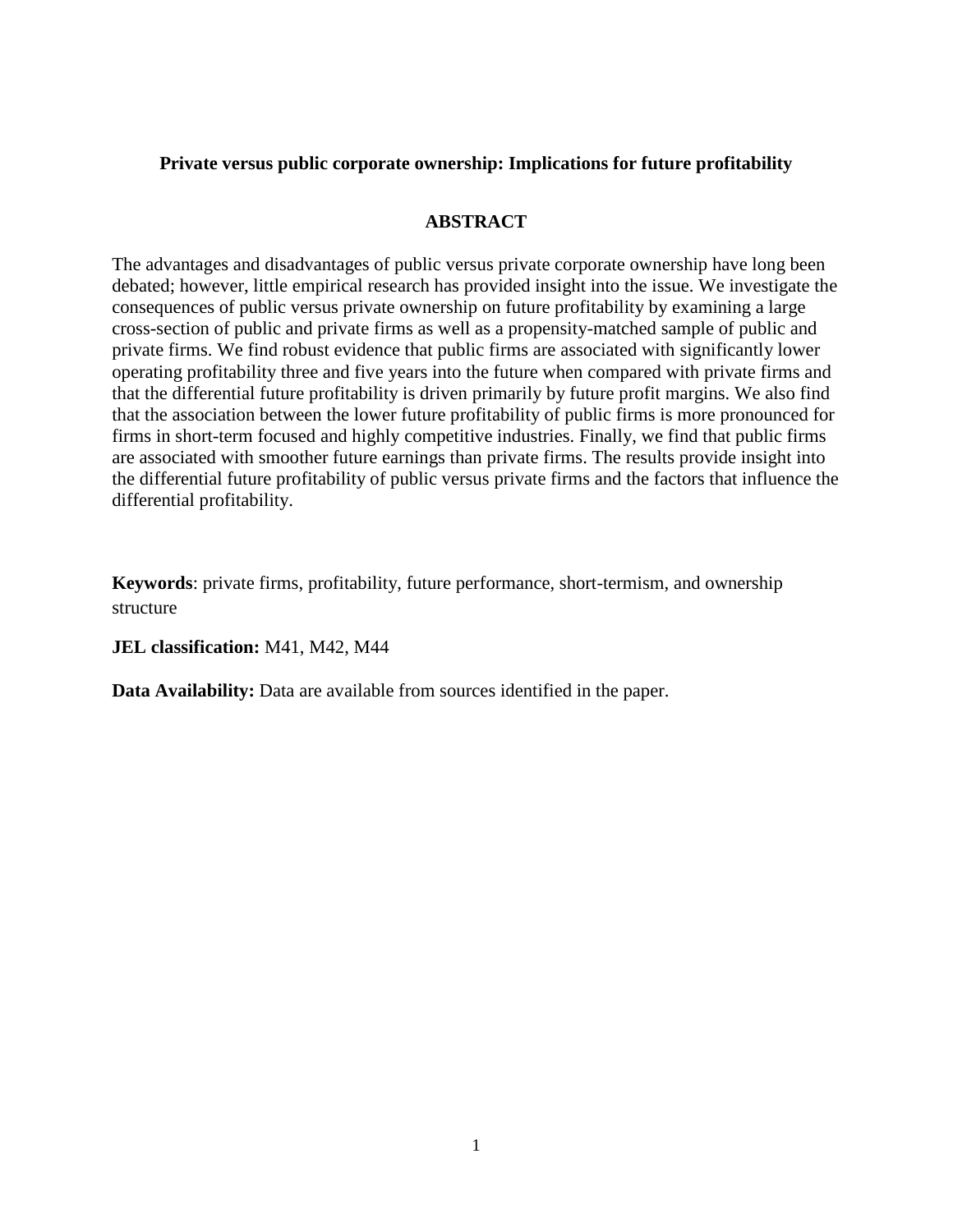#### **I. INTRODUCTION**

*"As a private company, Dell now has the freedom to take a long-term view. No more pulling R&D and growth investments to make in-quarter numbers…No more trade-offs between what's best for a short-term return and what's best for the long-term success of our customers."(Michael Dell, Dell Inc. in the Wall Street Journal, Nov. 24, 2014)*

The advantages and disadvantages of public corporate ownership have been debated for years (Berle and Means 1932). Public ownership generally allows for greater access to credit, enhanced stock-based management compensation packages, external monitoring of the business, and greater publicity for the firm. These advantages of public ownership have the potential to increase investment opportunities without increased indebtedness, attract the best employee talent, and lead to an enhanced reputation relative to what would be possible if the firm were private. On the other hand, there are potential disadvantages of public ownership. The diffuse ownership and separation of ownership from control potentially creates agency problems such that the actions are not in the firm's long-term best interest. Thus, compensation-based and market-based incentives that emphasize short-term rewards can lead to suboptimal decisions for the future (i.e., long-run) profitability of the firm. Additionally, public ownership requires disclosure of firm information which may be used strategically by current and potential rivals. These disclosures as well as the costs of complying with regulatory requirements may diminish the competitiveness and long-run profitability of public firms relative to private firms.

Many studies report that a propensity to go private spiked after the Sarbanes-Oxley Act (SOX) of 2003 (Engel, Hayes, and Wang 2007; Kamar, Karaca-Mandic, and Talley 2009; Leuz, Triantis, and Wang 2008). Specifically, Leuz et al. (2008) document that many firms chose to "go dark" (i.e., deregister their common stock) after SOX: 370 from 2002 through 2004 versus 114 from 1998 through 2001. With several large publicly traded firms going private recently, the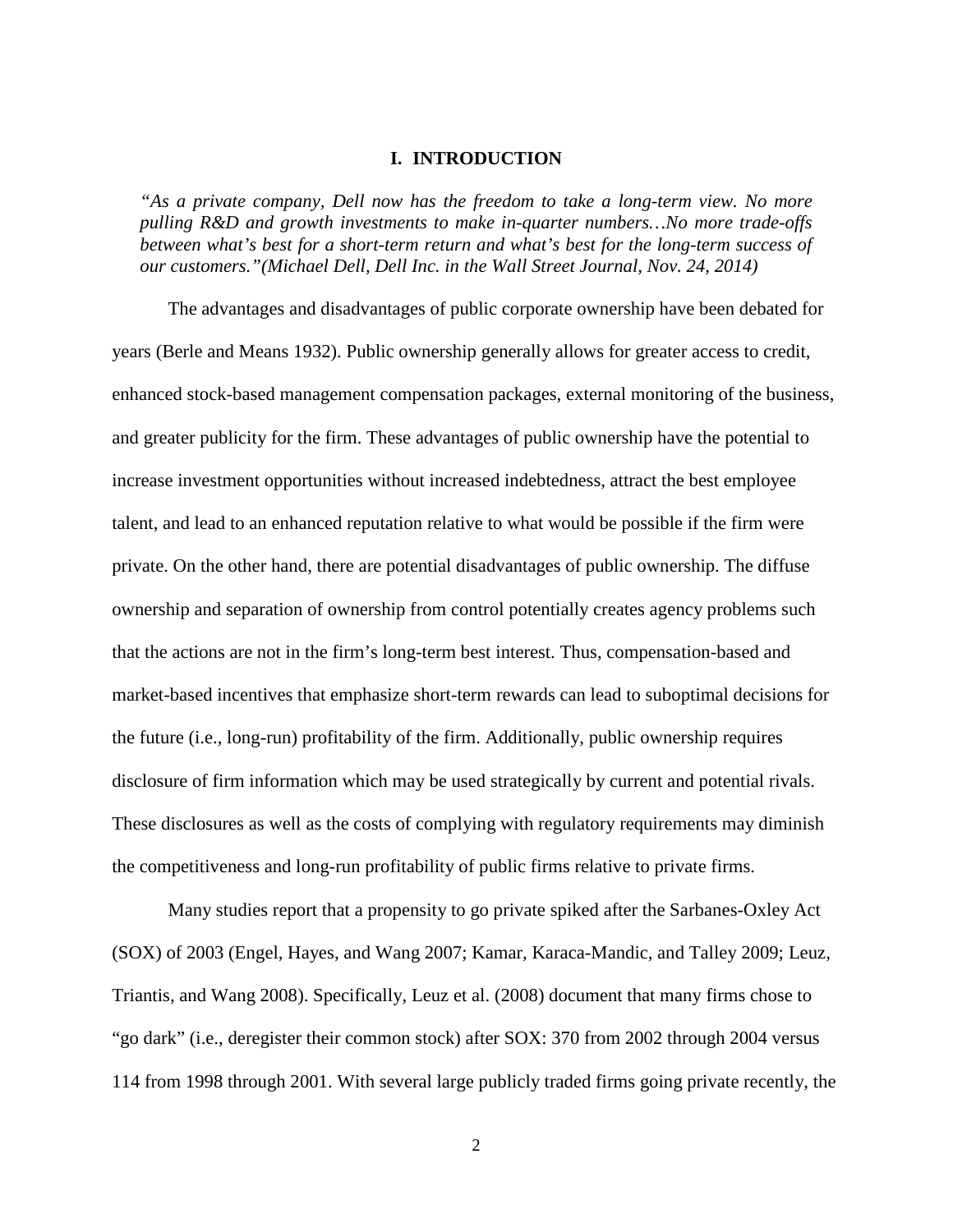sense is that firms that go private are "in the vanguard of an accelerating trend of businesses walking away from the stock markets" (Banks 2014). As further evidence of the recent preference of firms to remain private instead of going public, private financing with at least \$1 billion valuations were four times as common through the first half of 2014 as initial public offerings (IPOs) with similar market capitalizations. This reflects the widest gap on record between the number of private financings and IPOs for billion-dollar firms (Chernova 2014).

Despite the debate in both practice and academics regarding the effect of public versus private ownership on firm performance, little empirical research has examined this issue. The lack of empirical evidence is likely due to the lack of data on private firms. In this study, we provide empirical evidence on the relative future profitability of private and public firms by using data from Sageworks. We first examine whether public firms are associated with significantly lower operating profitability (return on net operating assets) when compared with private firms one, three, and five years into the future after controlling for current profitability, growth, and the components of current profitability for the entire cross-section of available firms. In order to further document that our results are due to public versus private ownership and not to other factors, we also apply a rigorous propensity score matching (PSM) procedure to identify a more refined sample of public and private firms. Our results for both the full and PSM samples suggest that public firms are associated with significantly lower return on net operating assets three and five years ahead than their private counterparts.

We then examine whether the lower future profitability of public firms is associated with lower future profit margins and/or asset turnover. The cost of regulation for public firms, especially since the implementation of SOX, and SEC disclosure requirements can diminish the competitiveness of public corporations. These effects could lead to lower future profit margins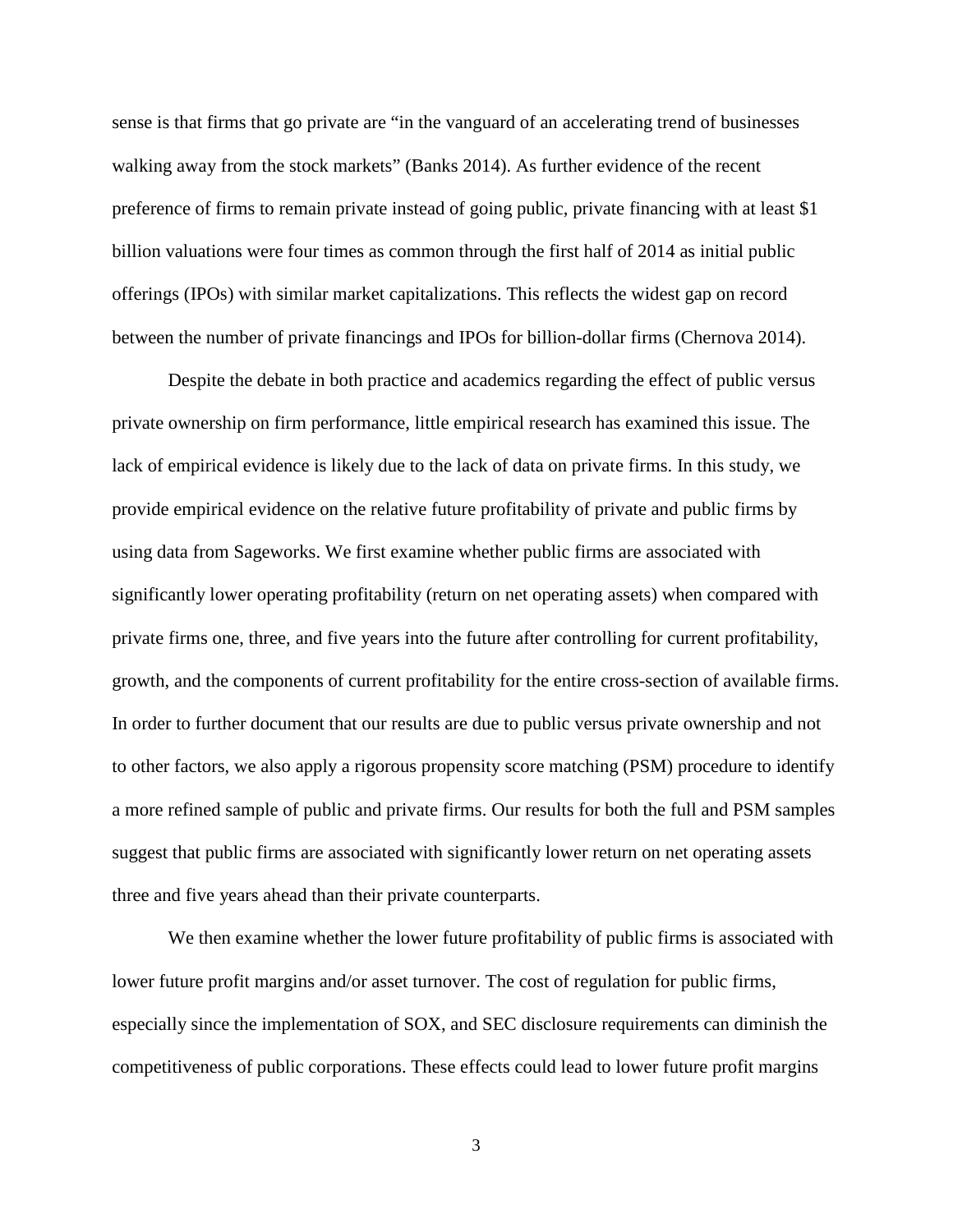for public firms relative to private firms. Asset turnover could also differ between public and private firms. Public firms could experience higher future asset turnover if they have greater access to capital and are better able to invest in positive net present value projects. However, public firms could experience lower asset turnover if their access to capital leads to overinvestment or if public pressure to meet short-term goals leads to over- or under-investment. Asker et al. (2014) examine differences in investment between public and private firms. They find that public firms invest substantially less and are less responsive to changes in investment opportunities. This suggests that any differences in profitability between public and private firms could be attributable to asset turnover. In contrast, our findings, which examine private and public performance over a long window horizon, indicate an association between lower future profit margins for public versus private firms but no differences in future asset turnover. These findings suggest that the lower profit margins for public versus private firms are the primary driver of the long-run profitability differences observed in the return on net operating assets analysis.

We also examine the role that industry dynamics plays on the differential profitability of public versus private firms. Thus, we examine situations in which industry characteristics might exacerbate or mitigate the differences we observe in our initial investigation on public and private firm profitability. Specifically, we examine whether the overall difference observed in the future profitability of public and private firms varies based on industry "short-termism" and competition. Many have argued that public corporations exhibit short-termism, a tendency to take actions that maximize short-term earnings and stock prices rather than the long-term value of the corporation (e.g., Levitt 2000; Donaldson 2003).<sup>[1](#page-4-0)</sup> While there is anecdotal evidence of

l

<span id="page-4-0"></span><sup>&</sup>lt;sup>1</sup> Other researchers (e.g., Laverty 2004; Edmans, Goodstein, and Wei 2009; and Asker, Farre-Mensa, and Ljungqvist 2014) have labeled this tendency "managerial myopia," defined as the tendency for companies to take actions that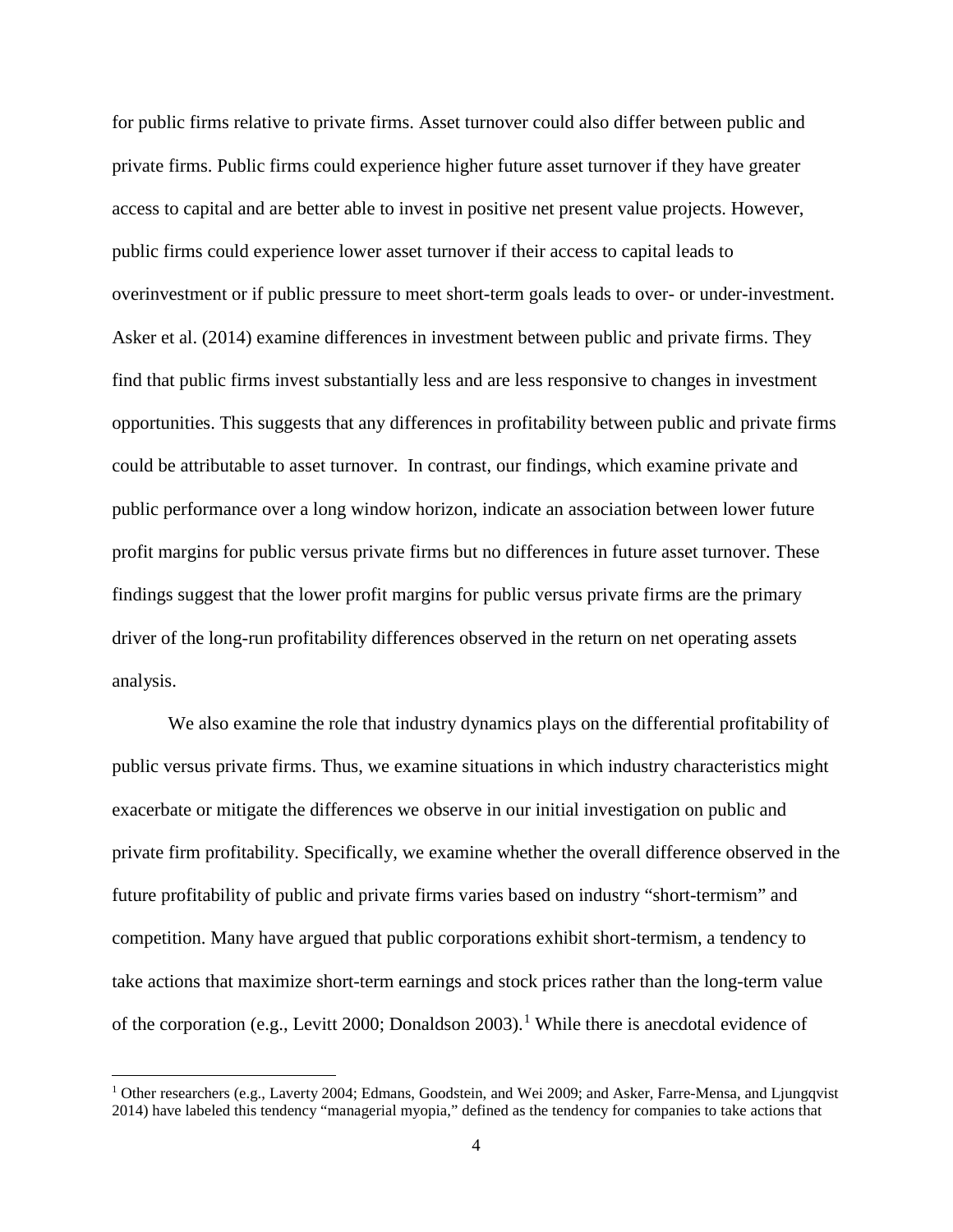economic short-termism by public corporations, there is little empirical evidence on whether short-termism leads to lower future profitability for public firms relative to private firms. Utilizing the classification in Brochet, Loumioti, and Serafeim (2014), in which specific industries are designated as being short-term oriented by senior level emphasis on the short-term in conference calls, we find evidence suggesting that the positive association between future profitability and private firms relative to public firms is more pronounced in industries that are classified as short-term focused. Public ownership also requires increased disclosures about firm profitability. The increased disclosures likely expose information to competitors that could negatively affect the disclosing firms' future profitability (Berman 2011; Badertscher, Shroff, and White 2013). This would be most costly in industries that are highly competitive. Consistent with this notion, we find evidence that the lower future profitability of public firms relative to private firms is more pronounced in more competitive industries.

Finally, we examine whether public firms have less variation in their reported earnings than private firms. In a survey of more than 400 executives, Graham, Harvey, and Rajgopal (2005) report, "predictability of earnings is an over-arching concern among CFOs" and "executives believe that less predictable earnings…command a risk premium in the market." We examine the variability of earnings over the three and five years after the year of the initial matching and find that public firms are associated with lower variability of earnings relative to private firms. Our finding of smoother income combined with our finding of lower future profitability for public firms relative to private firms is in line with the Graham et al. (2005)

l

overvalue short-term rewards and undervalue long-term consequences. Managerial myopia is usually attributed to short-sighted decision making by managers due to the pressures of the stock market. For simplicity, we refer to actions that overvalue short-term rewards and undervalue long-term consequences as short-termism throughout the paper and do not make a distinction between short-termism and managerial myopia.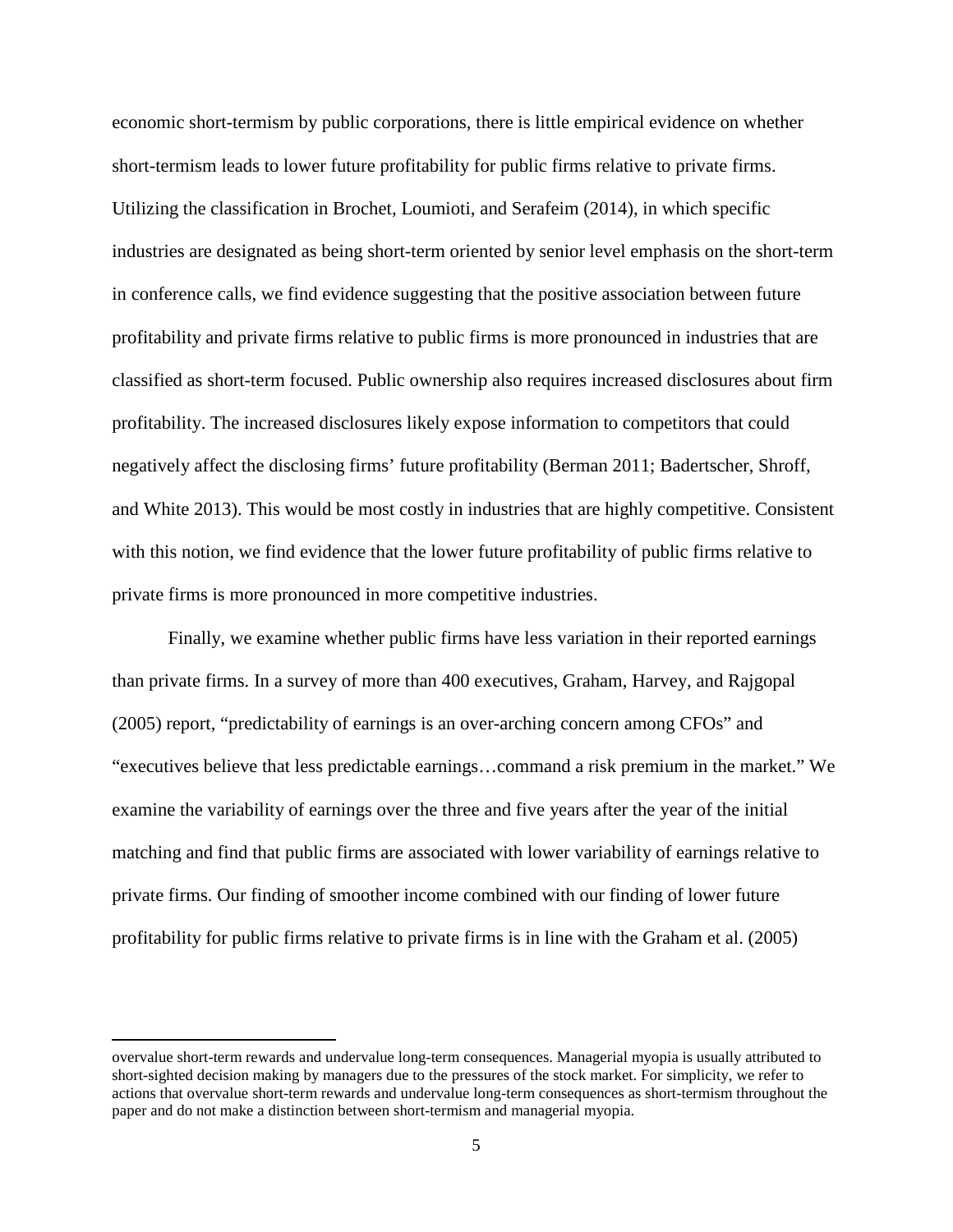survey that "an astonishing 78 percent [of executives] admit that they would sacrifice a small, moderate, or large amount of value to achieve a smoother earnings path."

The results of our study provide empirical evidence and important insights that could aid managers, lenders, and equity providers of both private and public firms in understanding some of the costs and benefits associated with public ownership. Our results are consistent with public firms experiencing lower future profitability than private firms and with the differential future profitability being associated with industry short-termism, industry competition, and financial reporting pressures to report smooth earnings. Our findings also provide insights to aid managers of public firms in identifying factors that likely reduce their profitability relative to private firms and suggest that the greater long-run future profitability associated with private firms is driven primarily by future profit margins not by asset turnover, as earlier work might suggest (e.g., Asker et al. 2014).

This study also contributes to the literature on the effect of ownership structure on firm performance. Prior research has examined the relation between current profitability and specific ownership structures within public firms (Demsetz and Lehn 1985; Demsetz and Villalonga 2001); however, the research does not provide evidence regarding the overall effect of public versus private ownership on current or future profitability. The research that has examined the differential profitability between public and private firms provides mixed evidence (Coles, Lemmon, and Naveen 2013; Ke, Petroni, and Safieddine 1999) and is limited to the insurance industry and survey data. Other research has attempted to provide insight into the effect of private versus public ownership by examining firm performance before and after an in IPO (Pagano, Panetta, and Zingales 1998; Jain and Kini 1994; Mikkelson, Partch, and Shah 1997) or a public offering via a reverse leveraged buyout (DeGeoge and Zeckhauser 1993); however,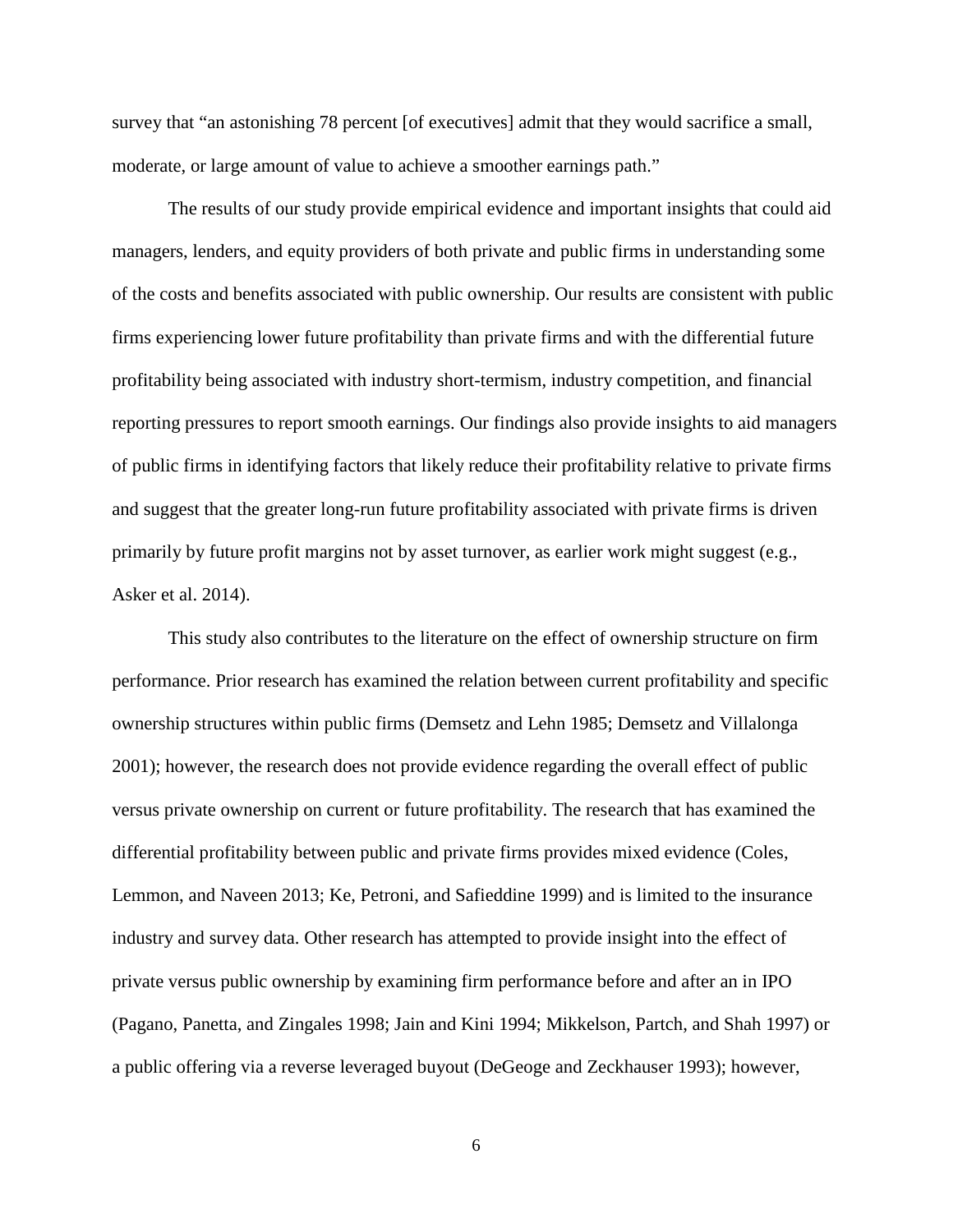these actions lead to an infusion of capital into the firm. We contribute to this literature by exploiting a unique private firm financial database and by examining the future profitability of a matched sample of public and private firms outside of the specific settings.

This study also contributes to the debate on economic short-termism. Short-termism has been blamed for the economic malaise that has affected the U.S. for several decades (Laverty 1996) and for playing a significant role in the recent financial crisis (Bair 2011). While researchers have tried to document short-termism and its effect on corporations, the evidence remains limited (Stein 2003). Recent analytical research by Gigler, Kanodia, Sapra, and Venugopalan (2012) demonstrates that less frequent reporting could limit managerial shorttermism because information has strategic consequences. Thus, private firms, which arguably have fewer reporting requirements than public firms, may experience less dysfunctional behavior and fewer value-destroying actions. Using a novel dataset to compare public corporations to private corporations, we provide insight into the short-termism debate by documenting that the relatively lower future profitability of public firms versus private firms is more pronounced when the firm is in a short-term oriented industry.

Finally, our paper contributes to the emerging literature on private firms. Allee and Yohn (2009) and Minnis (2011) find that private firms benefit from audited financial statements and the use of accrual-based accounting in the form of greater access to credit and a lower cost of credit. Brav (2009) finds that private firms in the U.K. rely almost exclusively on debt financing. Asker et al. (2014) compare investment decisions of public and private firms. Maksimovic, Phillips, and Yang (2013) show that public firms increase the productivity of the assets they purchase to a greater extent than private firms. Hope, Thomas, and Vyas (2013) find that private firms have lower financial reporting quality than public firms. We contribute to this body of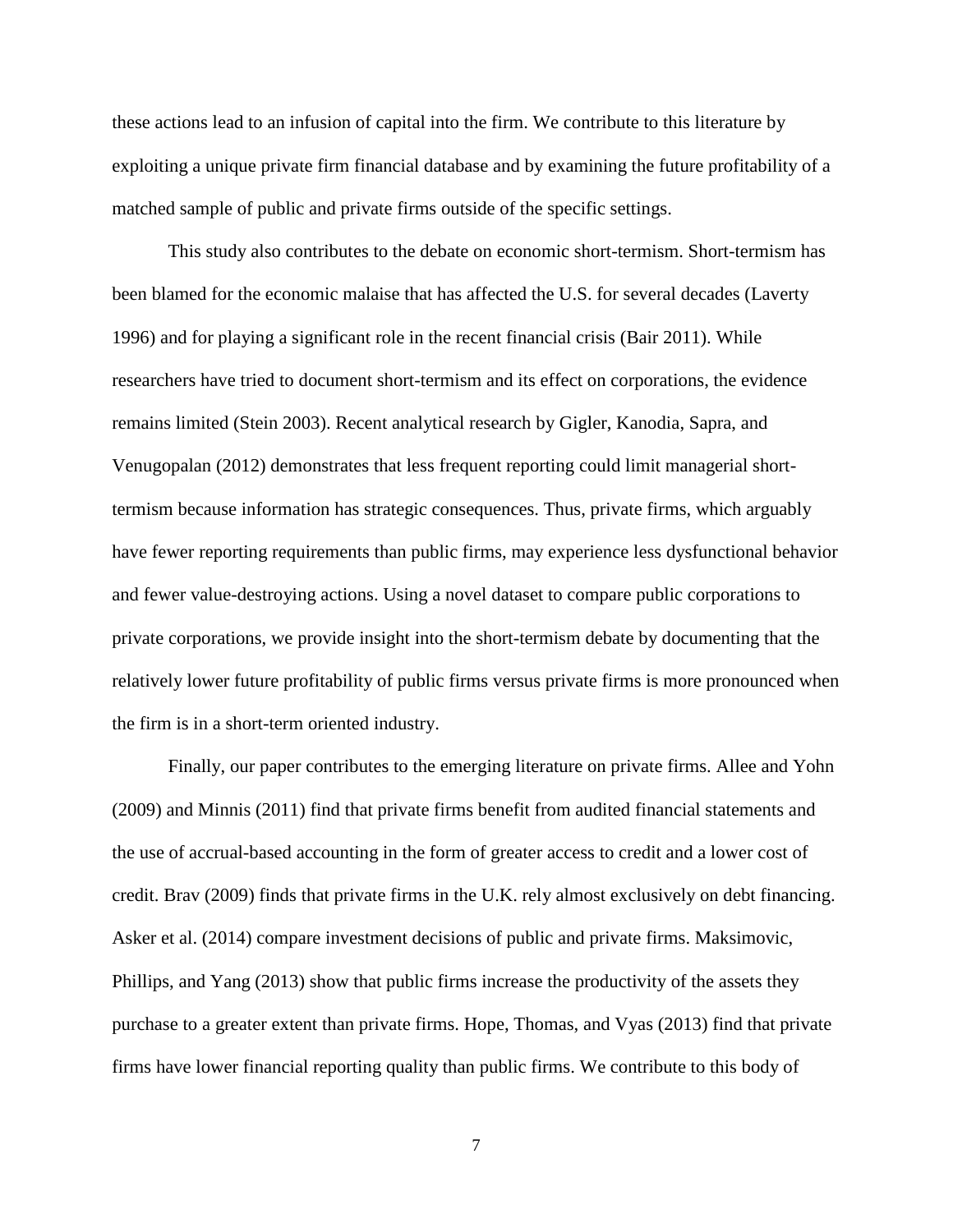research by documenting differential future profitability between public and private firms. Additionally, we attempt to address econometric issues that are discussed, but not addressed, in prior studies. For example, our research design addresses the self-selection issue related to public versus private ownership by propensity score matching each private firm on known factors that differ between public and private firms as well as by implementing a Heckman (1979) model.

#### **II. BACKGROUND AND RESEARCH QUESTIONS**

### **Prior Literature**

There is a long history of academic research that attempts to provide insight into the effect of ownership structure on firm performance. Much of the research has examined the association between specific ownership characteristics and firm performance. For example, Himmelberg, Hubbard, and Palia (1999) and Demsetz and Lehn (1985) find no relation between return on assets and managerial ownership. Demsetz and Villalong (2001) find no relation between various ownership structure characteristics and firm performance. Holderness and Sheehan (1988) and Denis and Denis (1994) find no association between firm performance and the diffusion of ownership. Other research has examined specific costs associated with ownership structure. For example, Ang, Cole, and Lin (2000) find that agency costs increase with non-managerial ownership.

Research has also examined the performance of firms after an IPO to assess the association between public ownership and firm performance. For example, Pagano et al. (1998) find a reduction in the profitability of firms after an IPO for a sample of Italian firms. Jain and Kini (1994) find a reduction in operating profitability after an IPO for a sample of U.S. firms. Mikkelson et al. (1997) find reduced profitability from prior to the IPO to the end of the first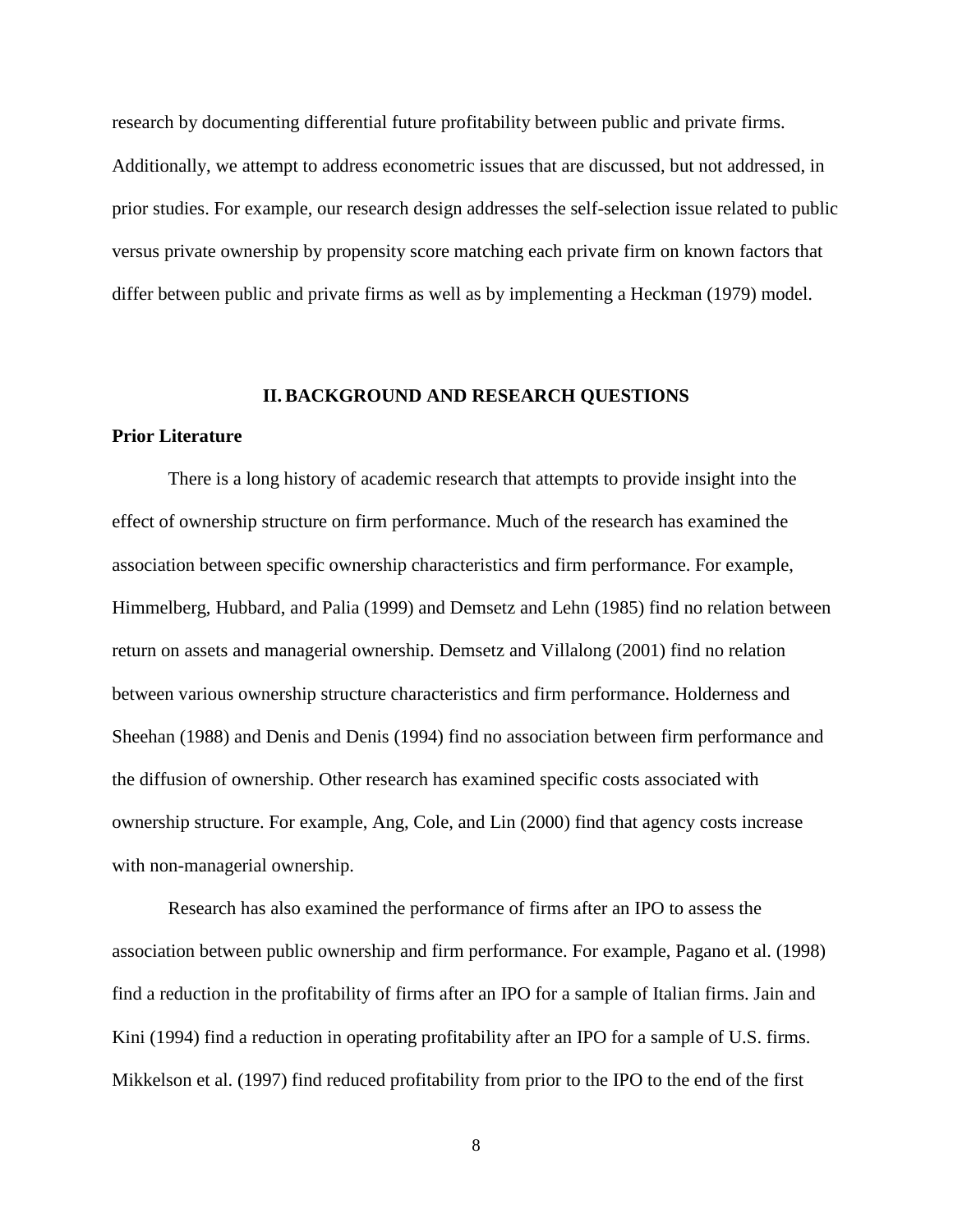year after the public offering for a sample of U.S. firms, but find no further decline in profitability for the ten years after the public offering. DeGeorge and Zeckhauser (1993) find a reduction in firm performance after firms go public through a reverse leveraged buyout.

While these studies provide insight into whether specific ownership characteristics are associated with firm performance or whether having an IPO is associated with a change in profitability, it is difficult to assess whether public firms are associated with differential future profitability relative to private firms. Research on specific ownership characteristics and firm performance cannot provide insight into the overall effect of public versus private ownership on firm performance. In addition, research on changes in firm performance around public offerings is unable to provide insight into whether there are differences in firm performance between public and private firms in a more stable environment when there is not a significant inflow of capital. A more direct empirical comparison of future profitability between private versus public firms would provide insight into this issue. However, difficulty in obtaining private firm data has likely led to a lack of research in this area.

Some studies have overcome the data problem by focusing on regulated industries, such as banking and insurance firms, or using data collected from surveys of private firms. For example, Ke et al. (1999) perform a univariate comparison of a sample of 45 privately-held property-liability insurers and 18 publicly-held property-liability insurers, and detect no significant difference in profitability between public and private firms. However, this analysis examines a small, unbalanced sample of firms within one industry. Using the *Forbes* survey of the 500 biggest private firms in the U.S., Coles et al. (2013) find that private firms are less profitable than similar public firms, when profitability is measured as operating margin and profit margin. However, Coles et al. (2013) use Forbes estimated data and do not employ a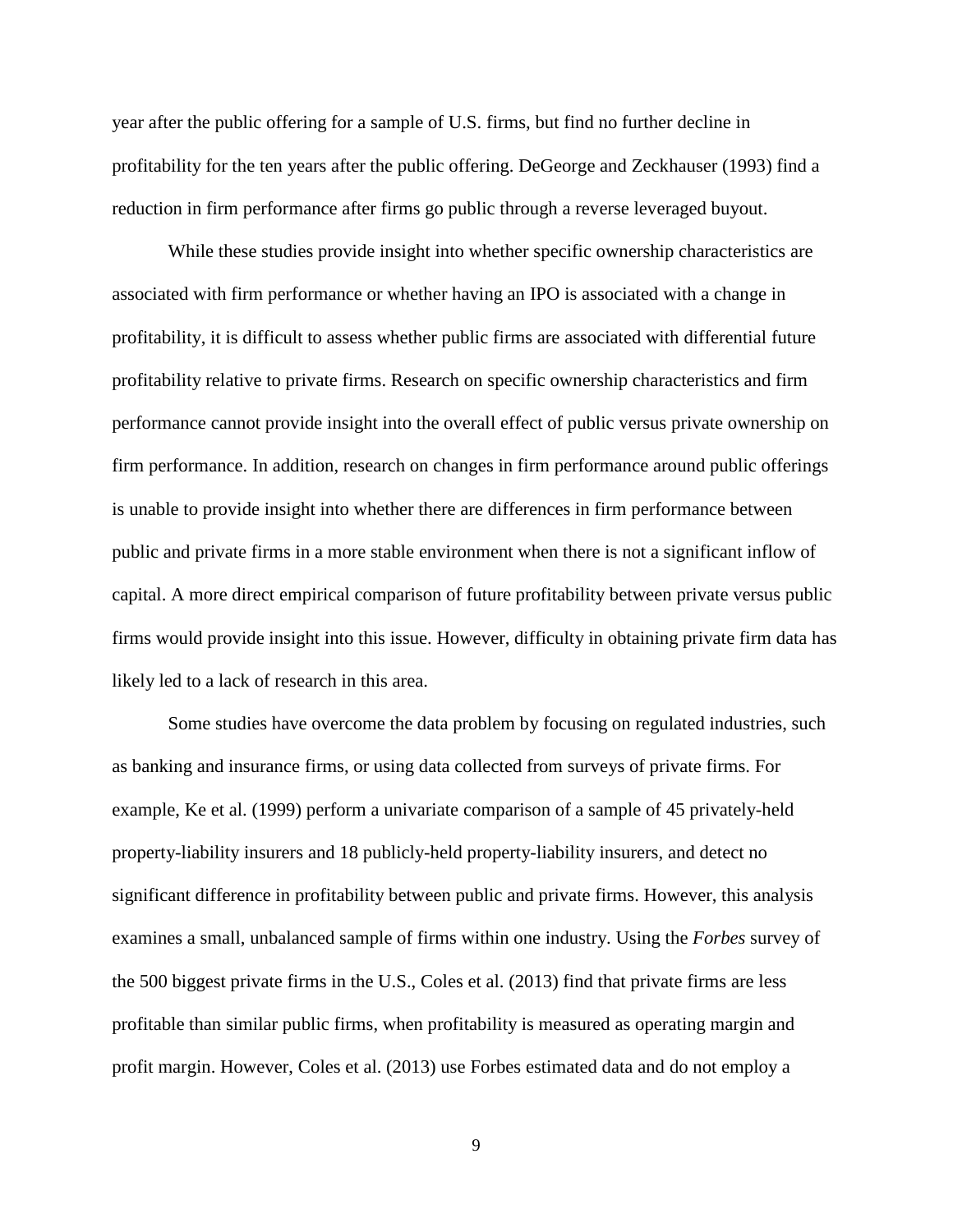matched pair research design. We contribute to this literature by presenting empirical evidence on differences in future profitability between a matched sample of private and public firms in a cross-section of industries over a multi-year period.

#### **Research Questions**

The public corporation is believed to have numerous advantages over its private counterpart (Renneboog, Simons, and Wright 2007). For example, public firms are likely to invest more due to greater access to capital. Additionally, public firms have access to greater publicity and an increased reputation. Public firms have increased ability to use stock price-based compensation packages that can attract the best employee and management talent. All of these factors could result in public firms outperforming private firms in terms of future profitability.

On the other hand, there have been arguments that public firms may be less profitable in the long-run than private firms. The agency conflicts associated with disperse ownership and the separation of ownership from control may lead to actions that are not in the long-term best interest of the firm (Berle and Means 1932). Detailed disclosure requirements for public firms may also hinder profitability (Pagano and Roell 1998). In fact, Brau and Fawcett (2006) find, in a survey of CFOs, that "disclosing information to competitors" and "SEC reporting requirements" are among the five most important reasons why U.S. private firms remain private. Thus, firms organized as private firms may have distinct long-run advantages over public firms due to the greater exposure of public firm corporate strategies and trade secrets (Badertscher et al. 2013). In addition, the cost of regulation, especially since the implementation of SOX, can hinder profitability. CFOs surveyed by Brau and Fawcett (2006) suggest that expenses associated with listing requirements imposed by securities exchanges, SEC rules and regulations, and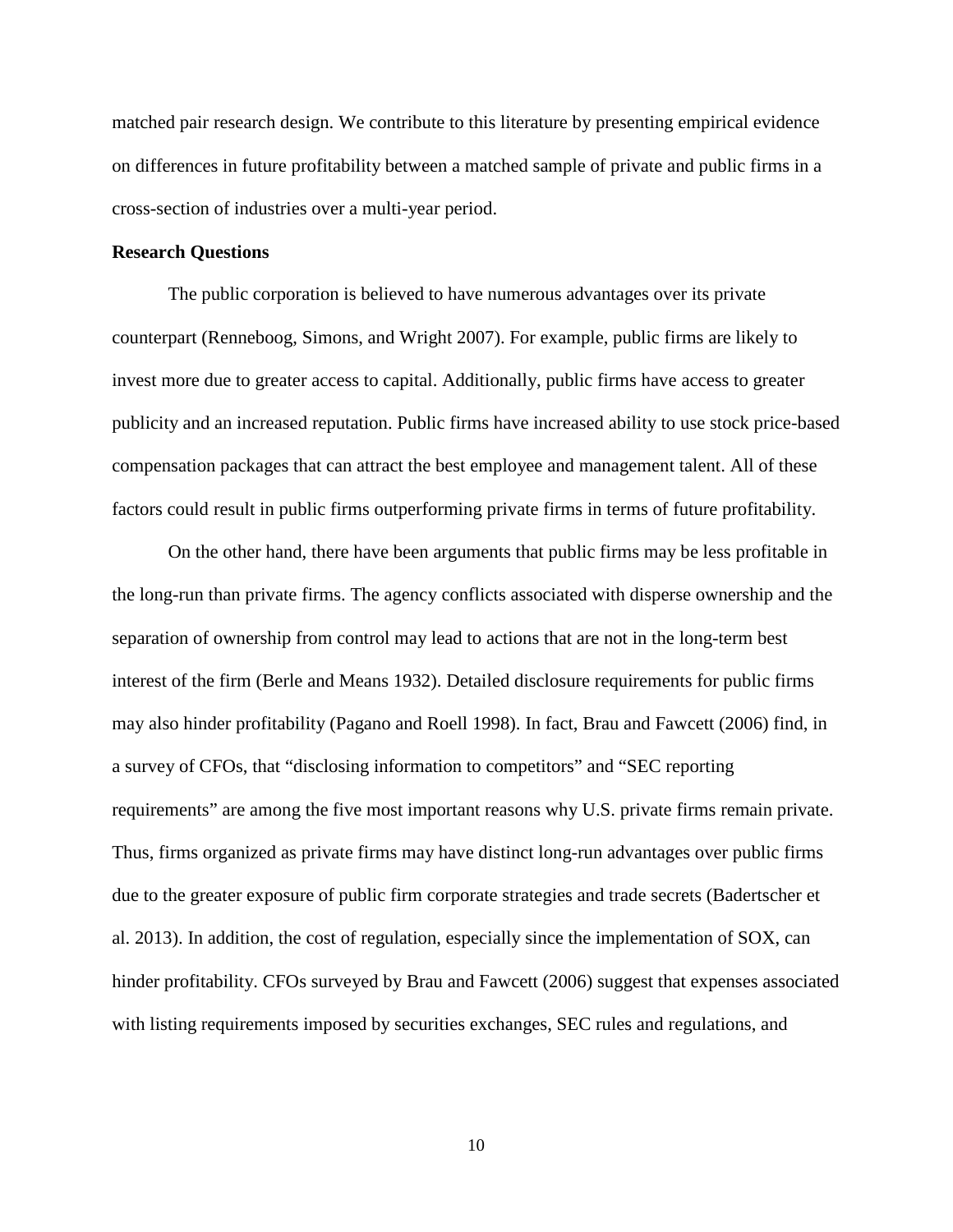accounting requirements for public firms, estimated nearly a decade ago at over a million dollars annually, can affect long-run profitability (Hartman 2006).

In summary, there are valid reasons to expect public ownership to enhance a firm's performance and many credible arguments to suggest that public ownership may hinder profitability. This leads to our first research question:

*RQ1*: Is there a difference in the future operating profitability of private firms relative to public firms?

Operating profitability, defined as return on net operating assets, is a multiplicative function of the firm's profit margin and asset turnover (Fairfield and Yohn 2001). Public ownership could affect the two components of profitability differentially. On the one hand, public ownership and greater access to capital could lead to higher profit margins as public firms are often more highly publicized and customers may view their public status as a sign of quality and, therefore, be willing to pay more for their products. Additionally, Atanassov, Nanda, Vikram, and Seru (2007) document that firms with an infusion of arm's length financing in the form of a seasoned equity offering are associated with an increase in innovative activity (i.e., as measured by the number of citations per patent) within two years after the influx of capital. This increase in innovative activity could lead to higher profit margins for these public firms. On the other hand, public firms face costly regulatory requirements that could diminish their competitiveness. Also, public ownership requires increased disclosures about the costs and profitability of individual segments. The increased disclosure requirements are likely to expose information on margins to competitors (Berman 2011; Badertscher et al. 2013). This suggests that public ownership might lead to greater competition in high margin products, which may eventually lead to lower margins for public firms relative to private firms.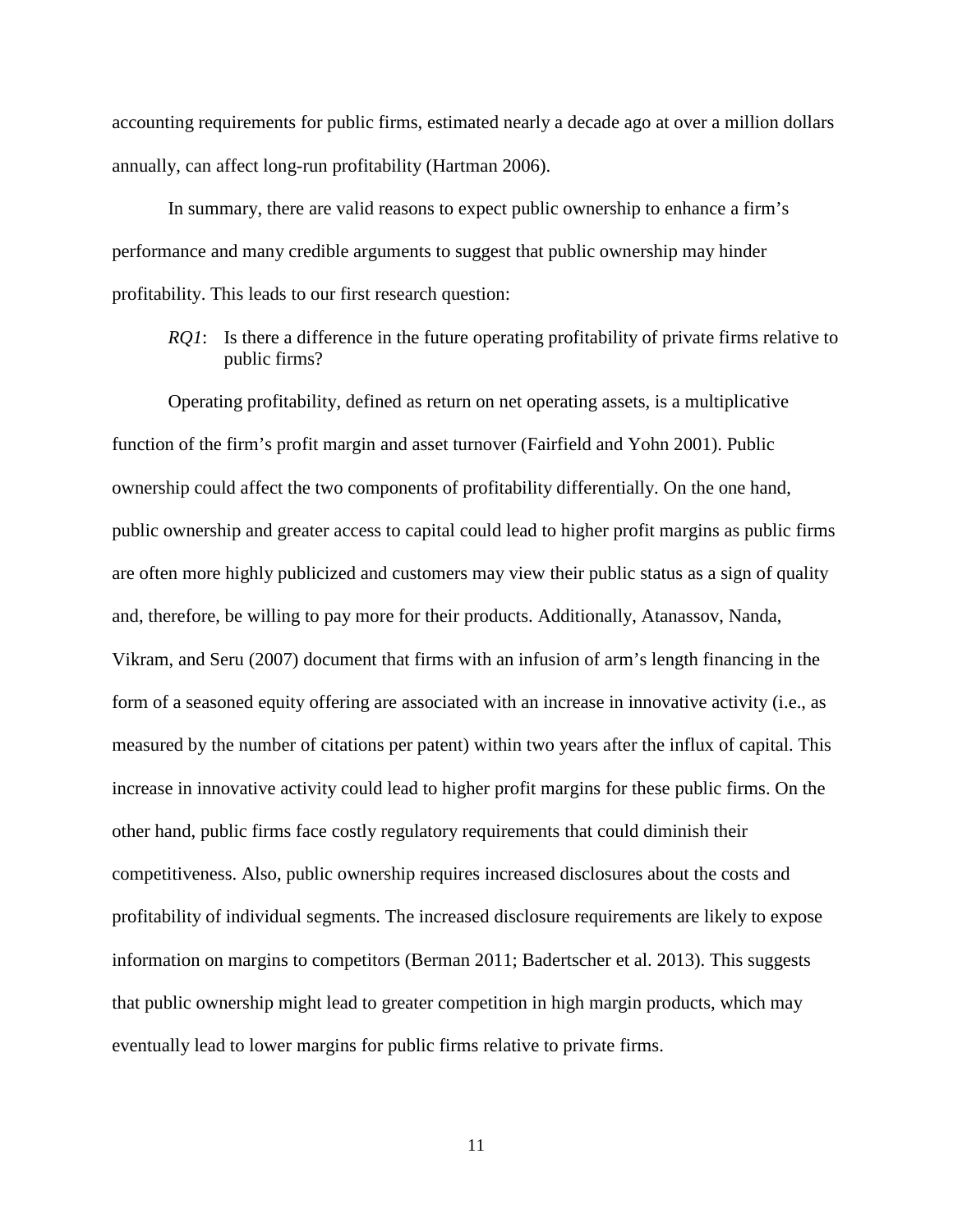Asset turnover could also differ between public and private firms. On the one hand, public firms could experience higher asset turnover if public firms have greater access to capital and invest the capital in positive net present value projects that incrementally generate more sales. On the other hand, public firms could experience lower asset turnover if they use the greater capital base to overinvest in projects such that each incremental dollar of investment in net operating assets generates fewer sales. Prior research suggests that public firms have the potential to overinvest because of the greater access to capital, to underinvest to ensure that the firm's earnings meet analyst expectations (Graham et al. 2005), or to choose less profitable investments with shorter time horizons (Poterba and Summers 1995). Asker et al. (2014) examine differences in investment between public and private firms and find that public firms invest substantially less and are less responsive to changes in investment opportunities. Suboptimal investments would lead to lower future asset turnover for public firms relative to private firms. These potential effects of private versus public ownership on the components of profitability lead to our second research question:

*RQ2*: Is there a difference in the future profit margin and/or asset turnover of private firms relative to public firms?

Industry dynamics may have an effect on the differential profitability of public and private firms. Many have argued that public corporations exhibit short-termism, a tendency to take actions that maximize short-term earnings and stock prices rather than the long-term value of the corporation (e.g., Dell 2014; Levitt 2000; Donaldson 2003). Short-termism is a form of managerial myopia in which a manager focuses on short-term profits and stock price instead of long-run firm value. This focus may distort decision making because the manager derives utility from the current stock value. The short-term focused manager, therefore, makes decisions to boost the current stock price potentially to the detriment of long-term profitability and value.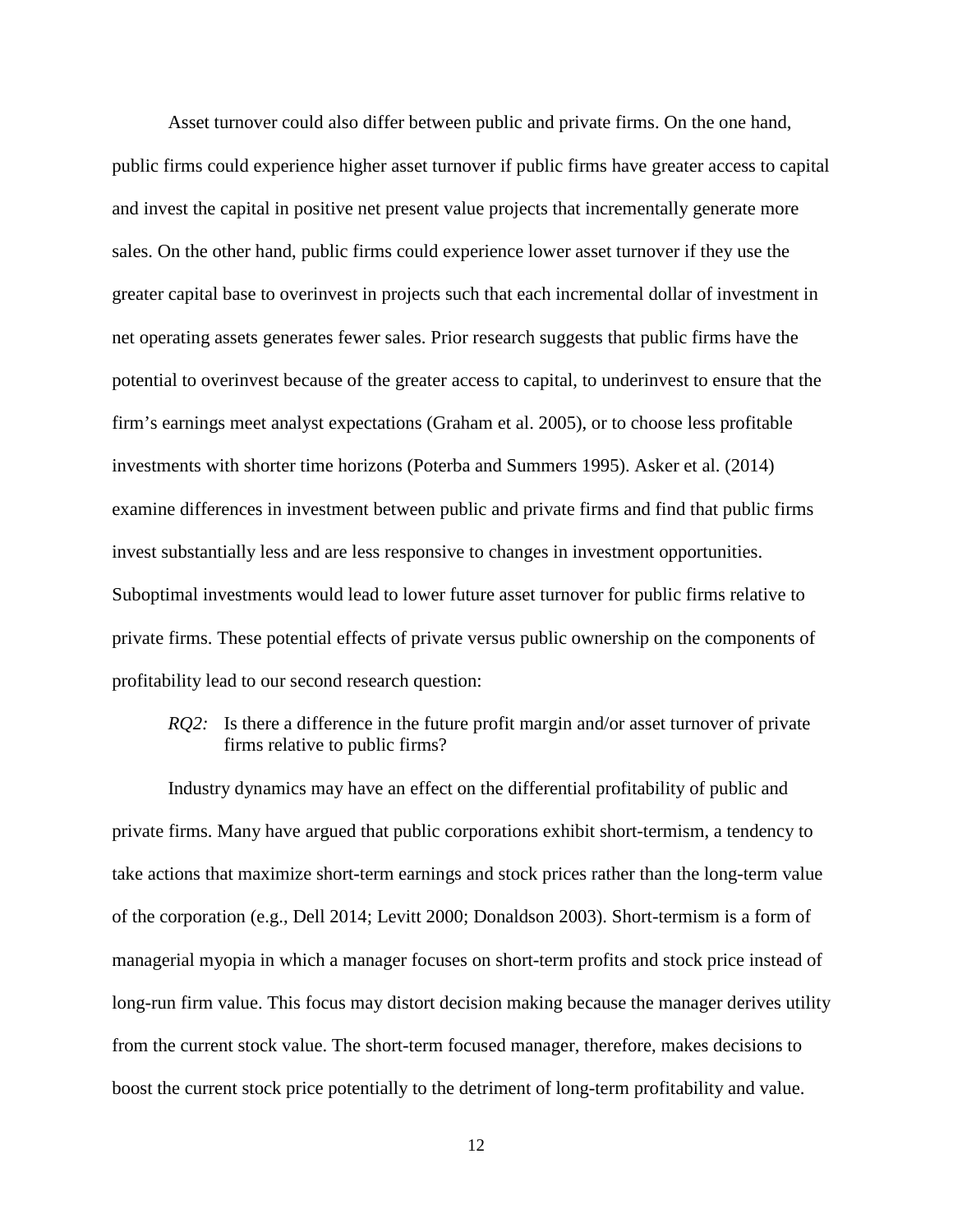Some have argued that organizing as a private firm avoids some of the pressures of myopic investment decisions due to demands from short-term oriented investors (Stein 1988).<sup>[2](#page-13-0)</sup> Empirical evidence is consistent with this argument. For example, Beatty, Ke, and Petroni (2002) compare samples of publicly and privately held banks. They hypothesize that public banks' diffuse shareholders are more likely than private banks' more concentrated shareholders to rely on simple earnings-based heuristics in evaluating firm performance. Based on this, the authors predict that public bank managers face more pressure than private bank managers to report earnings in line with expectations, and find evidence consistent with their predictions.

There is also anecdotal evidence of concerns about economic short-termism by public corporations. For example, Warren Buffett has demonstrated a preference for investments in private firms because of the short-termism associated with public ownership. In a discussion of Warren Buffett's letter to Berkshire Hathaway shareholders, Hough (2011) states that "Wall Street's short-sighted focus on stock earnings hinders firm performance, whereas private companies are free to prosper." Google (2004) highlights a similar notion prior to its IPO that "outside pressures too often tempt [public] companies to sacrifice long-term opportunities to meet quarterly market expectations." While anecdotal evidence abounds, there is little direct empirical evidence on whether short-termism actually leads to lower future profitability for public firms relative to private firms. Research by Brochet et al. (2014) designates industries as having a short-term or long-term orientation. We argue that if managers of public firms are more susceptible to short-termism than managers of private firms, then we would expect short-termism

 $\overline{\phantom{a}}$ 

<span id="page-13-0"></span><sup>2</sup> Charles Koch, chief executive of Koch Industries Inc., the United States' second-largest private firm, claims that executives that obsess about delivering those "ever-increasing and predictable quarterly earnings" are "going to sacrifice long-term value" in the end (Shlaes 2007).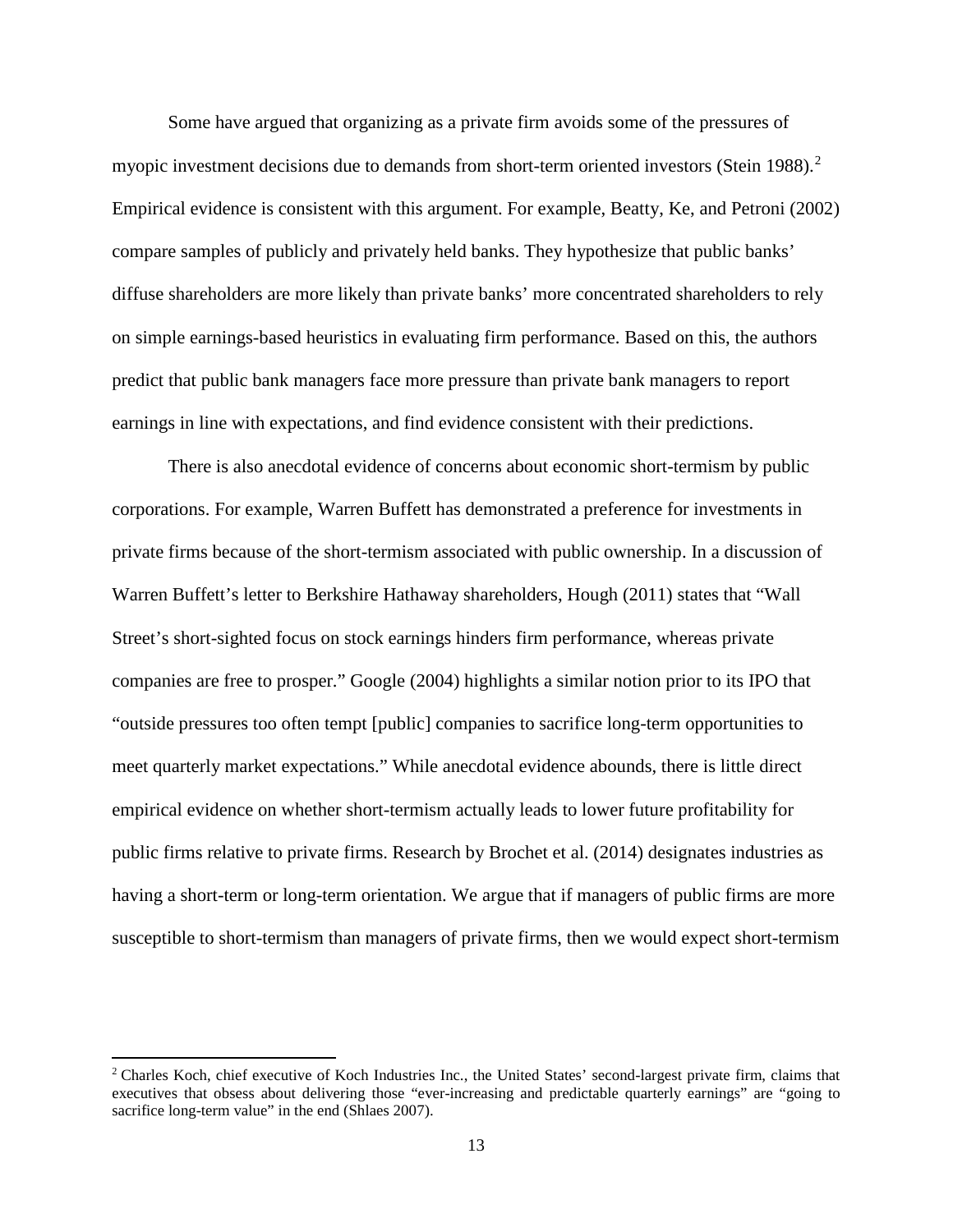faced by an industry to affect the differential future profitability of public firms versus private firms in that industry.

We also examine the effect of industry competition on the differential future profitability of public and private firms. Competition should drive rates of return to converge within an industry over time and the rate of convergence should be faster in more competitive industries (Mueller 1977). However, the degree to which industry competitiveness drives convergence in profitability depends on the information environment within that industry (Wagenhofer 1990; Botoson and Stanford 2005). Information about the market for a firm's products and the inherent profitability of selling those products is highly relevant to the firm's competitors. Publicly traded firms are required to disclose information about their products and profitability that could aid their competitors. Given that such disclosures to public market participants can be observed by a firm's current and potential rivals, these disclosures can aid rivals in competing with the disclosing firm (Ellis, Fee, and Thomas 2012). Thus, we conjecture that the competitiveness of the industry should affect the differential future profitability of public firms relative to private firms. This leads to our third research question:

*RQ3*: Is the differential future profitability of public versus private ownership associated with the short-termism and competitiveness faced by the industry?

We also examine whether there is a tendency for managers of public firms to report a smooth earnings stream over time. Graham et al. (2005) report, "predictability of earnings is an over-arching concern among CFOs" and the "executives believe that less predictable earnings…command a risk premium in the market." Additionally, when executives were asked directly about how much they would sacrifice to avoid volatile earnings "an astonishing 78 percent admit that they would sacrifice a small, moderate, or large amount of value to achieve a smoother earnings path." This behavior raises concerns that public firms have incentives to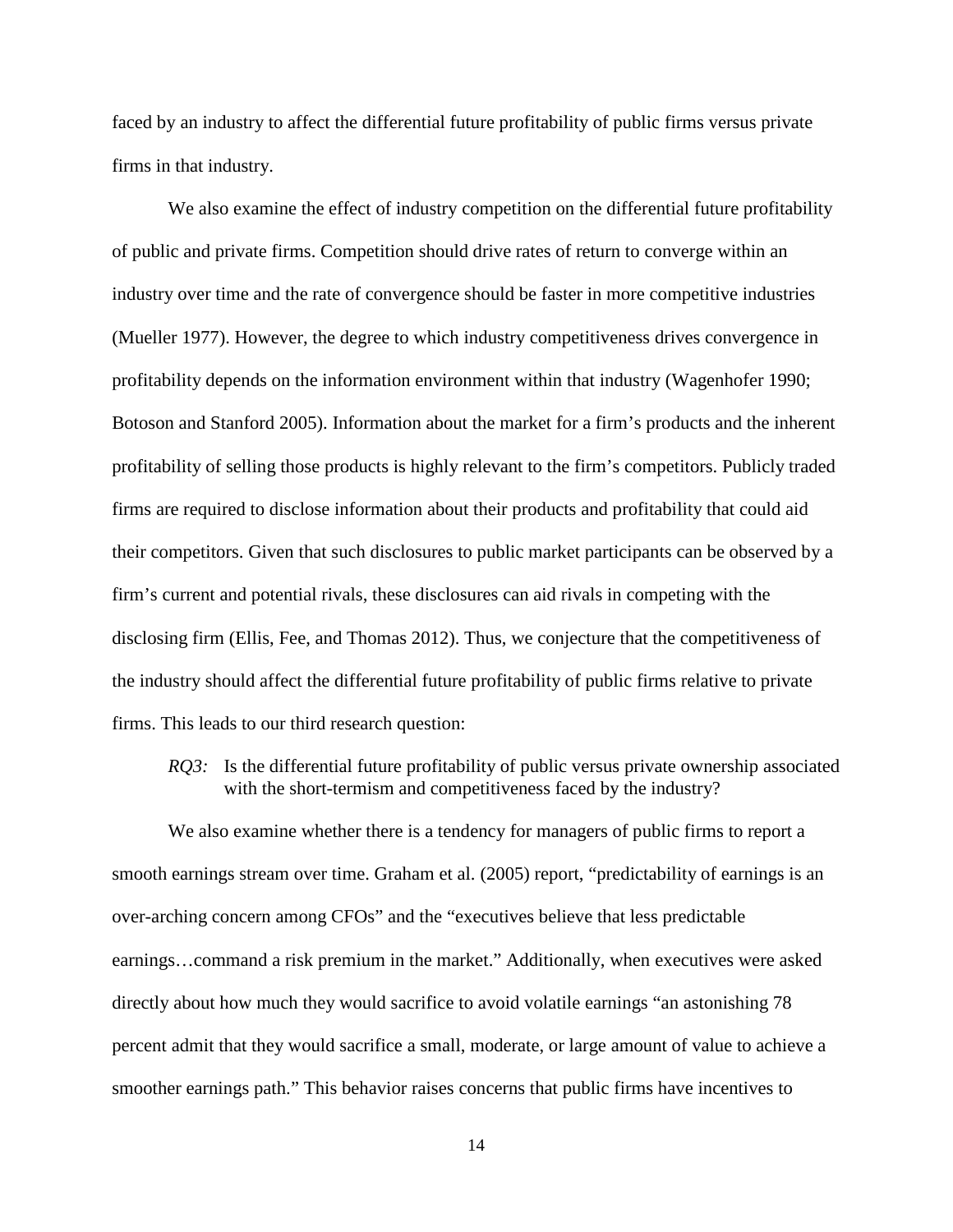report smooth earnings and sacrifice long-term value in an attempt to report smooth earnings. There is a long stream of literature in accounting and finance suggesting that public firms' attempt to smooth earnings has a detrimental impact on long-run profitability. This increasingly large literature on the pressures of managers of public corporations to report smooth and predictable earnings (Bartov 1993; DeAngelo, DeAngelo, and Skinner 1996; Barth, Elliott, and Finn 1999; Beatty et al. 2002; Graham et al. 2005; and Petrovits 2006) suggests that earnings smoothing in public firms is commonplace. However, prior research has not examined whether public firms report smoother earnings relative to private firms. This leads to our final research question:

*RQ4:* Do public firms have lower future variability of earnings relative to private firms?

#### **III. RESEARCH DESIGN**

To examine our first three research questions regarding profitability differences between public and private firms, we estimate the regression model shown in equation  $(1)$ .<sup>[3](#page-15-0)</sup>

$$
DV_{t+i} = a_0 + a_1 PRIVATE + a_2RNOA_t + a_3NOA_t + a_4SALES_GR_t
$$
  
+ a\_5LOSS\_t + a\_6ATO\_t + a\_7PM\_t + \varepsilon\_t (1)

The dependent variable (*DV*) is the future profitability metric of interest. We evaluate the following future profitability metrics: (1) future return on net operating assets, measured as  $RNOA_{t+1}$ ,  $RNOA_{t+3}$ , and  $RNOA_{t+5}$ ; (2) future profit margin, measured as  $PM_{t+1}$ ,  $PM_{t+3}$ , and *PM<sub>t+5</sub>*; and (3) future asset turnover, measured as  $ATO_{t+1}$ ,  $ATO_{t+3}$ , and  $ATO_{t+5}$ . *RNOA* is calculated as net operating income (before any financing costs or investment income) divided by

l

<span id="page-15-0"></span><sup>&</sup>lt;sup>3</sup> We examine all of our hypotheses using the entire cross-section of data available to us for analysis and a propensity score matched design which is described later in this section.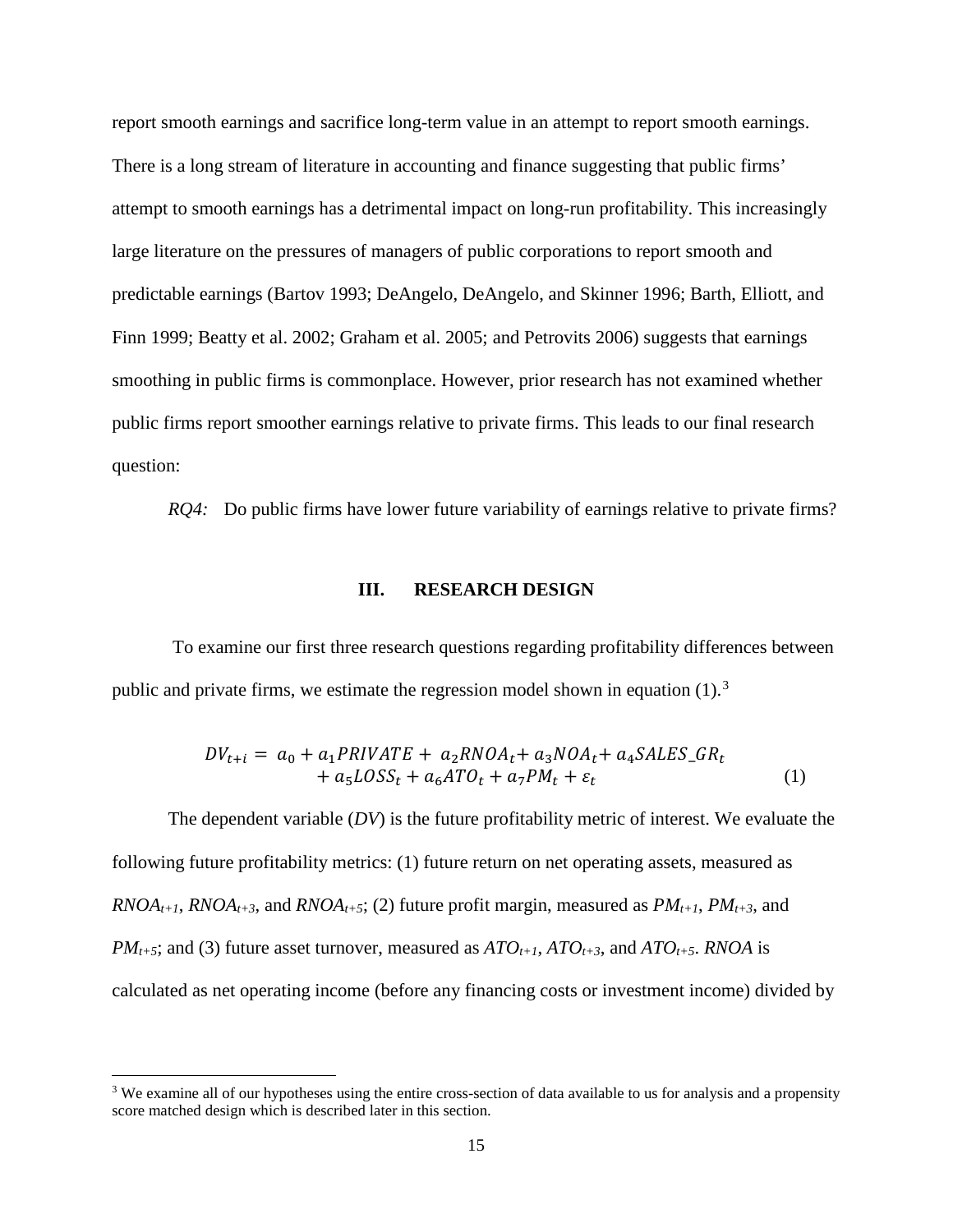average net operating assets (operating assets net of operating liabilities). [4](#page-16-0) This is consistent with prior research (e.g., Fairfield, Ramnath, and Yohn 2009). *PM* is the firm profit margin and equals operating income divided by sales. *ATO* is asset turnover, defined as sales divided by net operating assets. The variable *PRIVATE* is an indicator variable which is equal to one when the firm is a private firm, and zero otherwise. The coefficient of interest is *a1*.

We control for current profitability, size (net operating assets), sales growth, and components of profitability. We control for current profitability (*RNOA*) to purge the effects of profitability in year t on future profitability. We control for firm size (*NOA*) because we expect larger firms to be more profitable due to their access to capital and the benefits associated with economies of scale (Silberston 1972). Conversely, Monsen and Downs (1965) suggest that the bureaucratic structure of large firms results in suboptimal performance. If so, size will have a negative effect on profitability. We control for growth (*SALES\_GR*) and whether the firm is currently experiencing a profit or loss (*LOSS*) so as to remove profitability differences due to differences in firm lifecycle stages. Finally, we control for the components of current profitability because prior research (e.g., Fairfield, Ramnath, and Yohn 2009) document that PM and ATO measure different constructs about a firm's operations and that PM is often more transitory.

To provide insight into our third research question regarding the effect of industry dynamics on profitability, we include an indicator variable to capture firms in industries of interest. We examine the regression model shown in equation (2) below.

 $RNOA_{t+i} = b_0 + b_1 PRIVATE + b_2X_t + b_3 PRIVATE * X_t + b_4 RNOA_t + b_5 NOA_t + b_6 SALES_GR_t + b_7 LOS_t + b_8 ATO_t + b_9 PM_t + \varepsilon_t$  (2)  $b_6 SALES_GR_t + b_7 LOSS_t + b_8 ATO_t + b_9 PM_t + \varepsilon_t$ 

 $\overline{\phantom{a}}$ 

<span id="page-16-0"></span><sup>4</sup> Operating income equals sales minus costs of goods sold, overhead costs, and depreciation and amortization. Net operating assets equals stockholders' equity minus cash and short term investments plus interest plus debt in current liabilities plus long-term debt.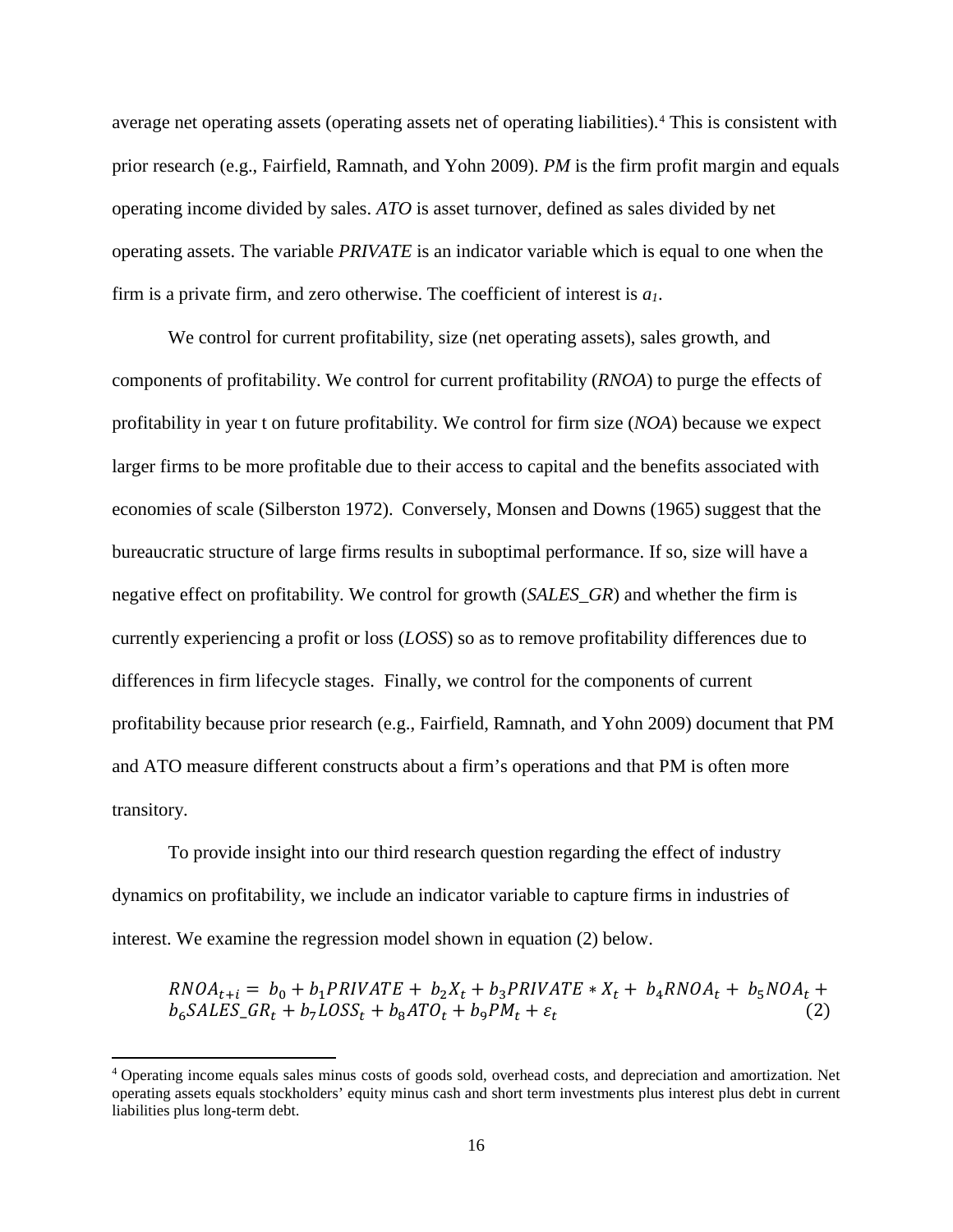*X* is an indicator variable that captures firms in short-term oriented industries (*STF*) or firms in highly competitive industries (*HERF)*. The *STF* classification is based on the designation of an industry being short-term focused by Brochet et al. (2014) and captures public firms in the electronic equipment, computer, business services, supplies, banking, energy, trading, insurance, and wholesale industries. *HERF* captures firms in relatively competitive industries. We measure industry competition using the Herfindahl index, measured as the square of public firm sales scaled by aggregate industry sales summed over all public firms in the industry for the year. Lower values of the Herfindahl index indicate more competitive industries. Therefore, *HERF* is defined as one when a firm's industry Herfindahl index is less than the median Herfindahl index across all industries for the year, and zero otherwise. We also include an interaction term between *X* and *PRIVATE* (i.e., *PRIVATE\*X*). This interaction term captures private firms in industries that are classified as short-term focused or highly competitive. The coefficients of interest are *b2* and *b3*.

To provide insight into our final research question, we estimate the regression model shown in equation (3).

$$
CV\_NI_{t+i} = d_0 + d_1 PRIVATE + d_2RNOA_t + d_3ASSETS_t + d_4LOSS_t + \varepsilon_t
$$
 (3)

The dependent variable (*CV\_NI*) is the coefficient of variation for net income. The coefficient of variation is the standard deviation of net income divided by the mean absolute value of net income over three and five year periods ahead. The coefficient of variation is useful because it allows the standard deviation of the data to be considered in the context of the mean of the data.<sup>[5](#page-17-0)</sup> The use of the coefficient of variation as a measure of earnings smoothing is also

l

<span id="page-17-0"></span><sup>&</sup>lt;sup>5</sup> The advantage of using the coefficient of variation is that it is unitless, which allows it to be compared across samples whereas the standard deviations cannot easily be compared across different samples. However, the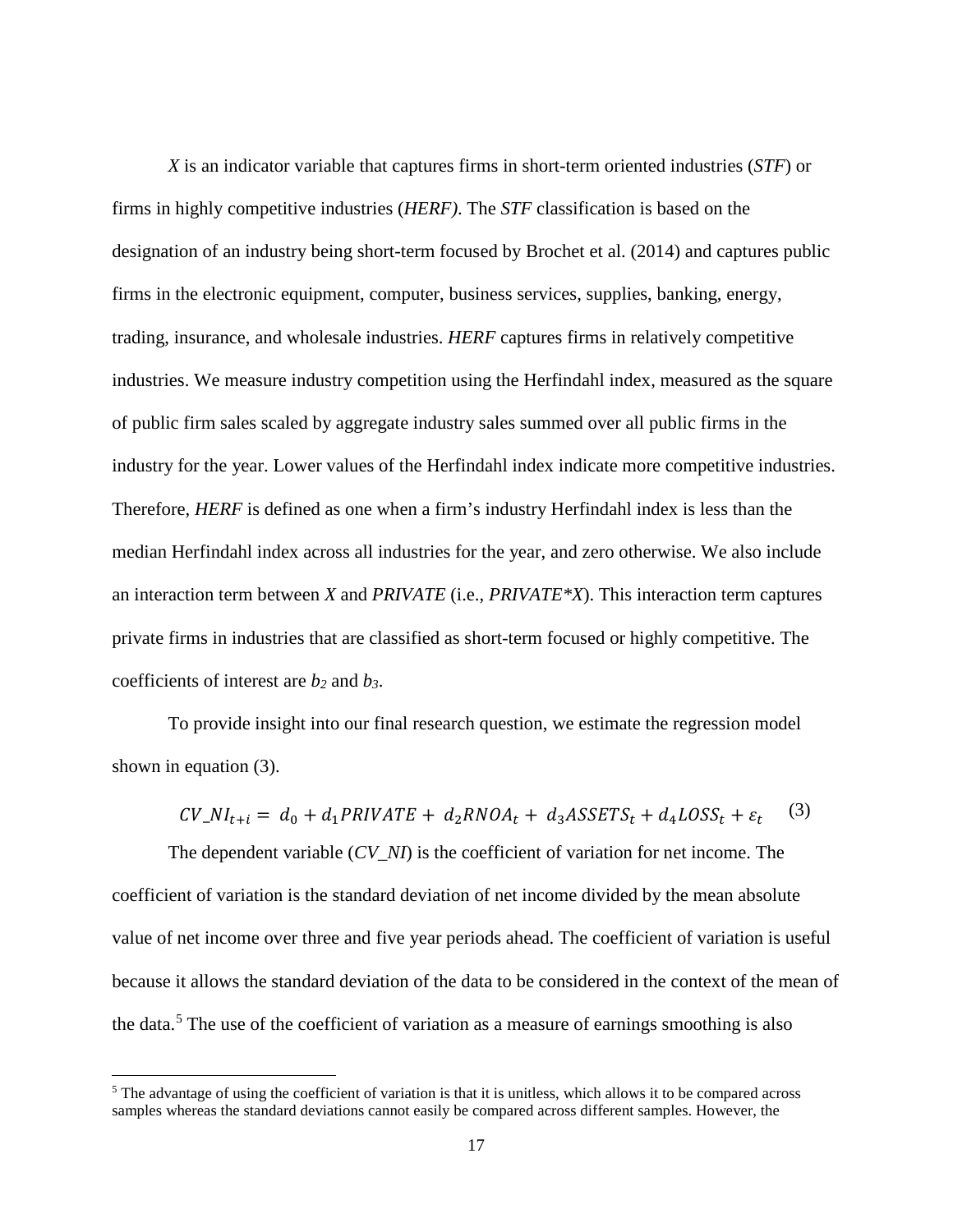consistent with prior research (e.g., Michelson, Jordan-Wagner, and Wootton 1995). Again, the coefficient of interest is *d1*. All variables are defined in Appendix A.

# **IV. DATA SOURCES, SAMPLE SELECTION, AND DESCRIPTIVE STATISTICS Data Sources and Sample Selection**

Our data set combines data on private firms obtained from Sageworks Inc., a firm that collects private firm data and develops financial analysis tools, with public firms obtained from Compustat. The Sageworks database was designed to assist accounting firms and banks performing analytical procedures and ratio analyses on private clients with benchmarking. In order to conduct such analyses, Sageworks users input their clients' financial statement information into the Sageworks system which then becomes part of the collective database used in our study. As a result, Sageworks obtains financial statement information directly from the private firms' auditors or banks and not from the private firms themselves.

Sageworks is similar to Compustat in that it contains accounting data from the income statement and balance sheet. In addition to financial information, the private firm's four digit NAICS industry code, legal form (e.g., S-Corp, C-Corp, partnership, or limited liability), fiscal year end, state, and type of audit report (e.g., compilation, review, tax return, or audit) are also available. The auditors that utilize the Sageworks software include most national mid-market accounting firms as well as hundreds of regional audit firms. Unlike Compustat, Sageworks exclusively covers private firms and all data are held anonymously so that no individual firm can be identified. Firms leave the Sageworks database due to mortality or switching to an auditing

l

disadvantage of the coefficient of variation is that it can be difficult to interpret if the denominator of the variable contains both positive and negative values and the mean is close to zero. As a robustness test, we restrict the coefficient of variation analysis to only companies for which the denominator (annual net income) is positive throughout the entire measurement period. The untabulated results are consistent with those presented in the paper.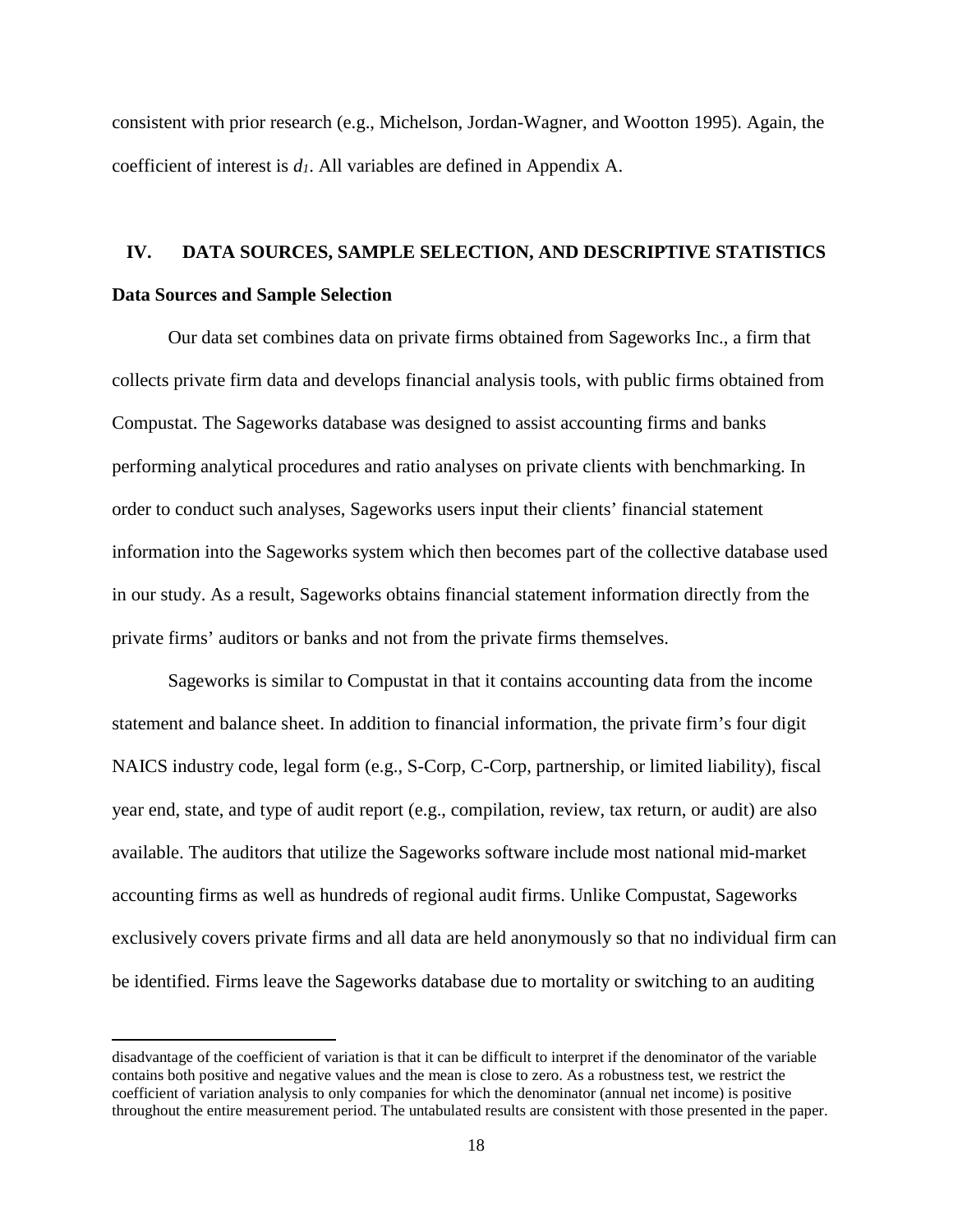firm that does not utilize the Sageworks software. Sageworks has a dedicated staff of accounting and programming specialists who review, examine, and monitor the data on a continuous basis.

To construct our initial sample of private firms, we follow a similar process as Minnis (2011) and exclude all non-U.S. based firms as well as observations with data quality issues. Specifically, we delete all firm-years that fail to satisfy basic accounting identities as well as firm-years for which net income (*NI*), cash flow from operations (*CFO*), accruals (*ACC*), or property, plant and equipment (*PPE*) are greater than total assets at yearend. We also require firms to have assets and sales greater than \$100,000 and to be of legal C-Corp form to ensure comparability to public firms.

To be included in the sample of public firms, a firm must have non-missing amounts of assets, sales, and net income, be incorporated in the U.S., and have equity that is publicly traded. Finally, to be consistent with prior literature, we also exclude from both the public and private samples financial firms (NAICS 52) and regulated utilities (NAICS 22). Both the public-firm and private-firm samples cover the period from 2001 (the beginning of the Sageworks database) through 2010, yielding a ten-year panel of data. The combination of these two datasets as described constitutes our initial sample using the entire cross-section of data available to us for analysis.

Our research questions involve comparing the performance of public and private firms over a variety of time horizons, with the majority of the emphasis placed on year t+3 and year t+5. Since our main analyses focus on return on net operating assets, which requires data in year t-1 to calculate, we first require all firms to have at least five years of consecutive data (year t-1, year t, and three years of consecutive data starting after year t) to allow us to examine year t+3 results. As a result of this restriction, along with the data restrictions mentioned above, our full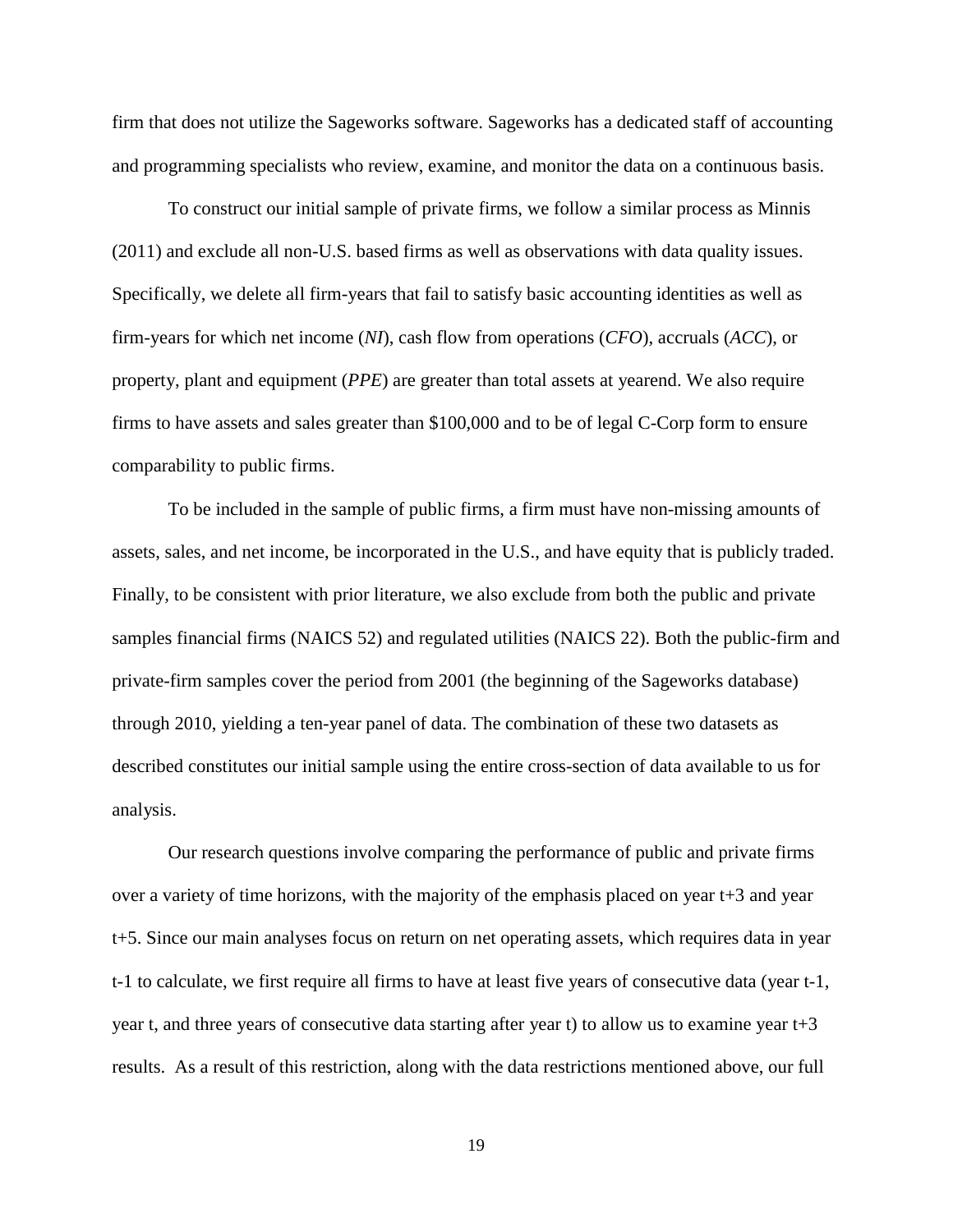sample (see Table 1 Panel A) contains 7,927 private firm-years (4,366 firms) and 26,900 public firm-years (5,048 firms) with at least five consecutive years of available data.<sup>[6](#page-20-0)</sup>

#### [Please Insert Table 1 Here]

Table 1, Panel B, lists the number of firms in each of 48 Fama-French industries for our full sample of public and private firms, as well as the percentage of the sample in each industry. The largest percentage of private firms are in the "Construction" industry followed by "Wholesale" industry. The only three industries with a significant difference in the percentage of private and public firms in the industry, are "Construction", "Electronic Equipment", and "Wholesale". Overall, relative to a sample of public firms, the distribution of public and private firms across industries is quite similar. For example, 1.5% of private firms are in the "Recreation" industry, while 1.2% of public firms are in the "Recreation" industry. The difference in percentage of 0.3% is statistically insignificant.

#### **Matching Procedure**

l

Some characteristics that affect a firm's private versus public ownership choice also affect future performance, so we attempt to mitigate selection bias due to observables by developing a propensity score to obtain a matched sample. We attempt to mitigate endogeneity from self- selection bias due to observables, such as return on net operating assets, sales growth, profit margin, asset turnover, whether the firm reported a loss, and the size of the firm, through propensity score matching. Specifically, we estimate the following logistic propensity score model using observed characteristics from our full sample of observations from 2001-2010:

<span id="page-20-0"></span><sup>&</sup>lt;sup>6</sup> The requirement of five years of private firm data restricts the Sageworks sample relative to other papers using this data (e.g., Hope et al. 2013 and Asker et al. 2014). However, this is by design because the presence of this timeseries data is essential to examine our research questions. Additionally, since our main analyses require at least five years of consecutive data to examine our research questions we define "firm-year" as one observation at time t with lagged and future data available for analysis. Thus, because of the unique design employed in this study, the number of firm-year observations reported throughout the paper differs from traditional definition of firm-year observations in other contexts.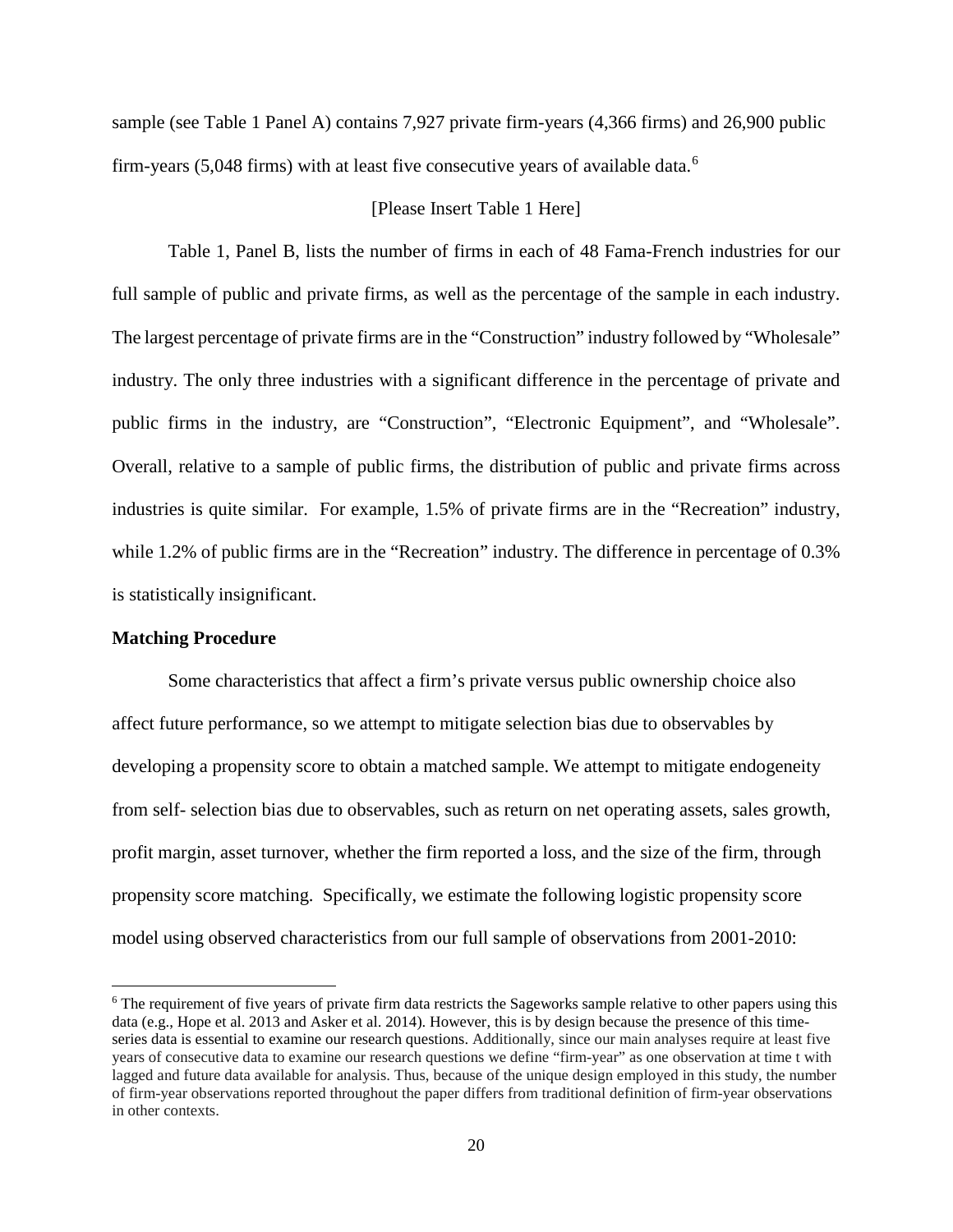$$
PRIVATE_{it} = \delta_0 + \delta_1 RNOA_{it} + \delta2SALES\_GR_{it} + \delta_3 PM_{it} + \delta_4 ATO_{it} + \delta_5 LOSSt_{it} +
$$
  
 
$$
\delta_6 LOGAT_{it} + \Sigma_t \beta_t YEAR_t + \Sigma_k \gamma_k INDUS_i + \varepsilon_{i,t}
$$
 (4)

Equation (4) is based on models of public and private ownership choice as in Ball and Shivakumar (2005), Givoly et al. (2010), Badertscher et al. (2014), and Opler and Titman (1993). *PRIVATE* equals one if the firm is a private firm, and zero otherwise. Return on net operating assets (*RNOA*), sales growth (*SALES\_GR*), profit market (*PM*), and asset turnover (*ATO*) are proxies for performance and growth. Controlling for growth at this stage is particularly important because we may observe profitability differences that are due to differences in firm lifecycle stages as opposed to underlying differences in private and public firm profitability.

The indicator variable for loss firms (*LOSS*) is a measure of profitability. Natural logarithm of total assets (*LOGAT*) is used as a proxy for firm size. In order to rule out industry and fiscal year as a driver of our results, after estimating equation (4), we perform within-fiscal year and industry (four-digit NAICS code) match-control group by matching the "nearest neighbor" private firm to a public firm and we apply a caliper restriction of 3% (see Angrist and Pischke 2009). As a result of this matching process, both samples include 603 firm-year observations. [7](#page-21-0),[8](#page-21-1)

Results from the propensity score model are presented in Appendix B. We obtain a 72 percent McKelvey-Zavonia pseudo-R-squared in the first-stage logistic regression, which validates the relevance of our chosen control variables, and the propensity score model appears effective in forming a more balanced sample of public firms and private firms for most variables in equation (1).

l

<span id="page-21-0"></span> $7$  Our results are quantitatively similar if we allow a one-to-many match between private and public firms.

<span id="page-21-1"></span><sup>&</sup>lt;sup>8</sup> The 603 firm-years consist of 475 (325) unique private (public) firms. For instance, a firm that has seven years of consecutive data starting in 2002 would appear in our sample as having *RNOAt+3* for years 2003, 2004, and 2005 while having *RNOA*<sub>t+5</sub> for year 2003.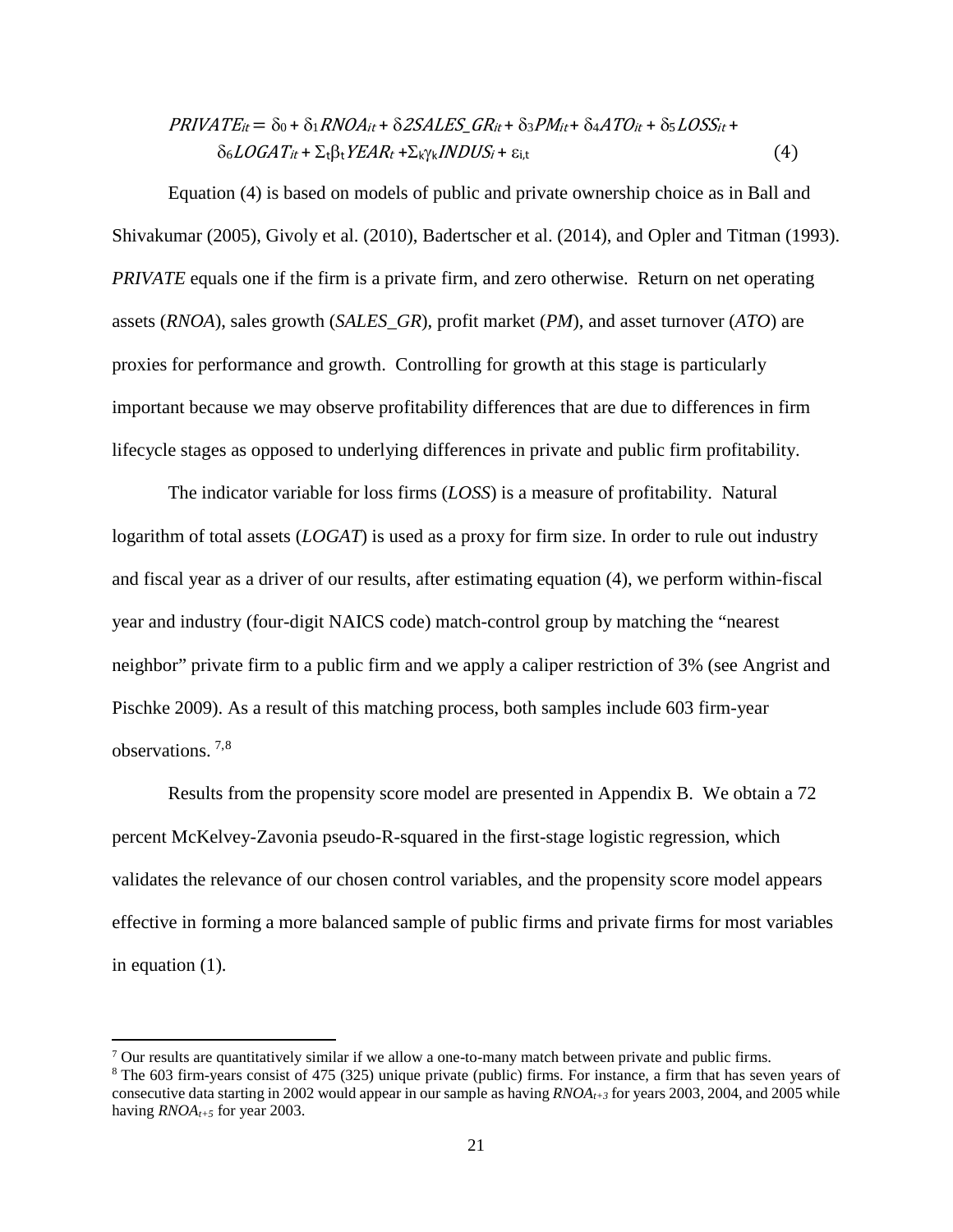#### **V. EMPIRICAL RESULTS**

#### **Descriptive Statistics**

The descriptive statistics are reported in Table 2. Panel A presents descriptive statistics on our entire sample and Panel B on the propensity score matched sample. Statistics reported in Panel B of Table 2 suggest that our matching procedure is effective in identifying similar public and private firms. Specifically, we observe no statistical differences in the mean and median *RNOA*, *PM*, *ATO, LTDEBT*, or *LOSS* between public and private firms for our PSM sample. We also observe a significant decrease in the difference between the full sample (Panel A) and the matched sample for *SALES*, *ASSETS*, and *NOA*. For the PSM sample, we continue to observe that the private firms report lower sales and sales growth than public firms.

#### [Please Insert Table 2 Here]

In Table 2, Panel B we also observe that future profitability, measured as  $RNOA_{t+1}$ ,  $RNOA<sub>t+3</sub>$ , and  $RNOA<sub>t+5</sub>$  are all significantly greater for private firms than for the propensity score matched public firms in our sample. This leads to preliminary univariate support for our first research question. Additionally, it appears that the magnitude of the difference between samples is monotonically increasing in both means and medians as time passes from the current year to five years out. While the levels of profitability shown in Table 2 appear relatively high we emphasize that we are examining RNOA, not ROA (i.e., return on assets). The reported levels in Table 2 are consistent with the levels of RNOA documented in prior studies. For example, Fairfield et al. (2009) document an average RNOA of nearly 15 percent for publicly traded firms in their sample, nearly double the observed ROE for the same sample.

Figure 1 plots the median levels of *RNOA*, *PM* and *ATO* in panel A, B, and C, respectively, over time for our matched companies. The figure shows that while both sets of companies begin with the same profitability in year t, they exhibit significant differences in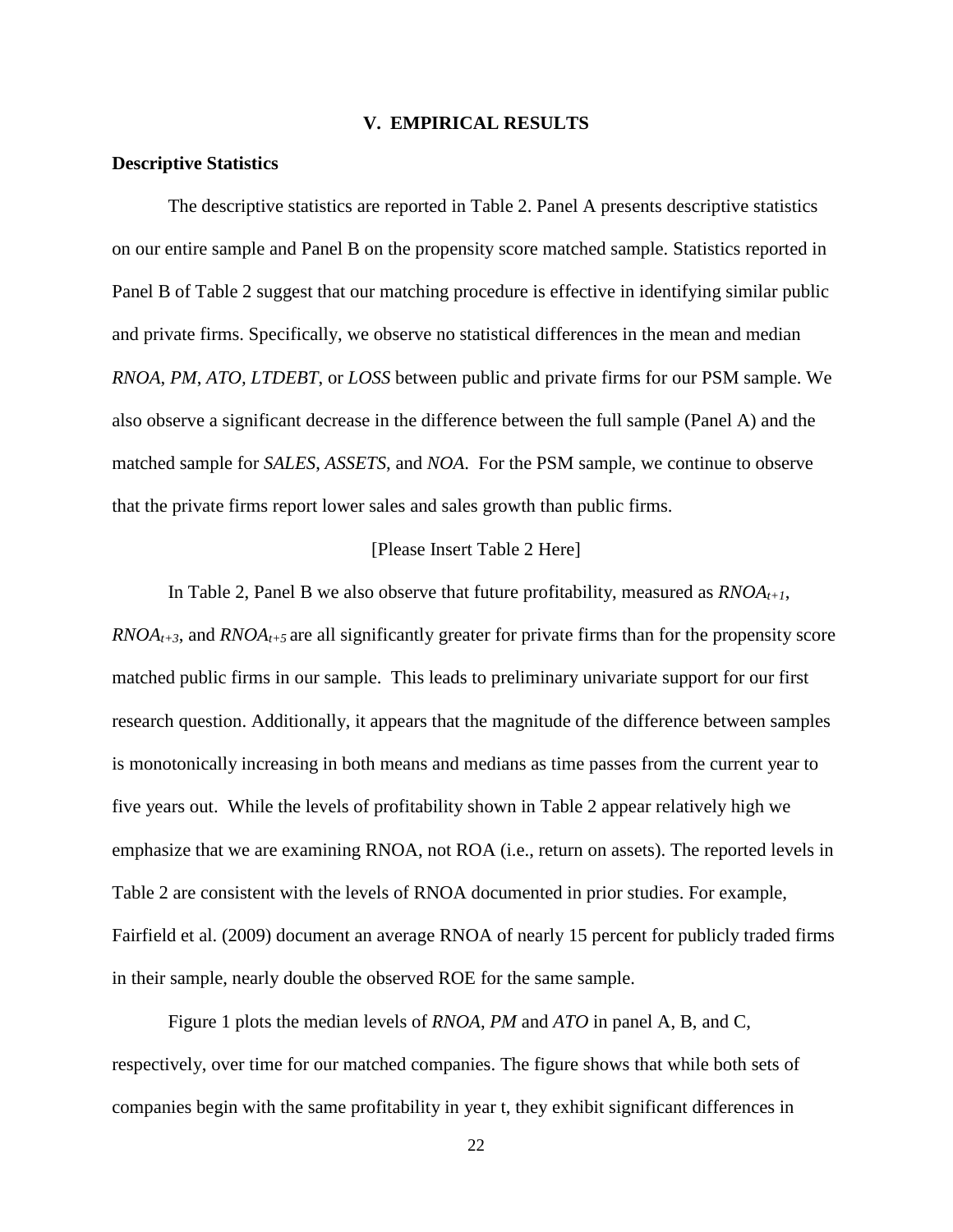terms of levels of *RNOA* and *PM* in the following five years. The figure also suggests that private companies exhibit steady *RNOA* and *PM* in the next five years while the matched public companies exhibit decreasing profitability. The results reported in panel C for *ATO* over time demonstrates that the difference in profitability observed in panel A for *RNOA* appears to be primarily driven by *PM* and not *ATO*. That is, while private companies experience declining profit margins over the five year period relative to public companies, both public and private companies experience stable asset turnover over the five year period.

### [Please Insert Figure 1 Here]

#### **Regression Analyses**

l

Tables 2 and 3 report the main results regarding the differences in future profitability between our samples of public and private firms. Panel A reports the results of equation (1) to examine our first research question. The first three columns present the results for the entire cross-sectional sample of public and private firms while the last three columns present the results for the PSM sample. The results suggest that private firms experience greater future profitability than public firms in terms of future *RNOA*. Specifically, we find that the coefficient on *PRIVATE* is positive and statistically significant for explaining *RNOA* three and five years ahead for both samples.<sup>[9](#page-23-0)</sup> Note that *PRIVATE* remains significant in year t+5 for the PSM sample, even though the sample size decreases across the horizons from 1,206 firm-years for  $RNOA_{t+3}$  to only 555 firm-years for *RNOAt+5*.

In Panel B of Table 3, we run equation (1) on our sample of firms, but we limit the analysis to only private firms with audited financial statements in accordance with generally

<span id="page-23-0"></span><sup>&</sup>lt;sup>9</sup> We test for statistical significance of the parameter estimates by using heteroskedasticity robust standard errors in our regressions with errors clustered by private firm and year. Since public firms can also be used multiple times in the PSM analysis, we also ran the regressions clustering by public firm and year and observe statistically similar results.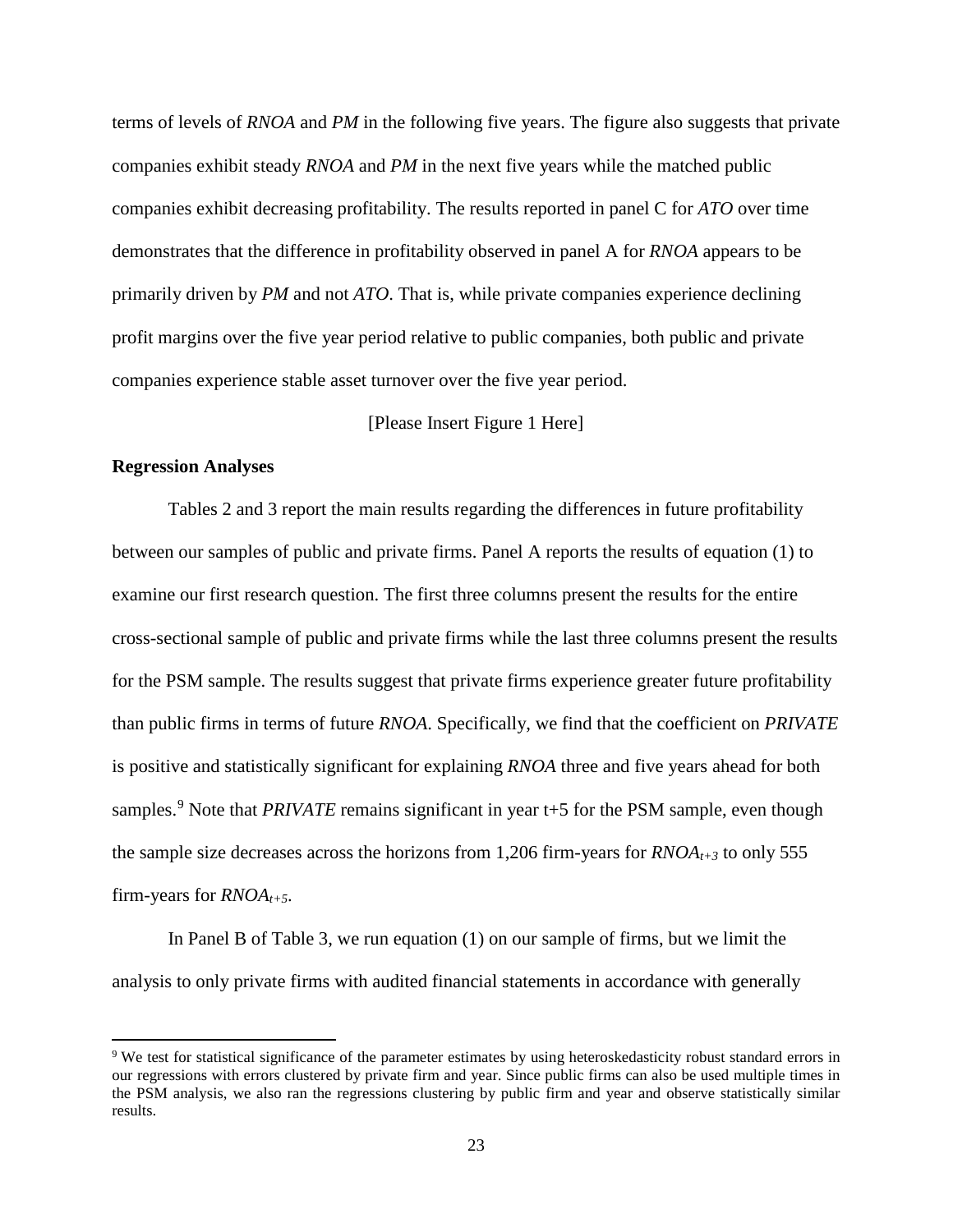accepted accounting principles (GAAP) and public firms who naturally have audited financial statements in accordance with GAAP due to regulatory requirements.<sup>[10](#page-24-0)</sup> We find similar results to those reported in Panel A, but notice a difference in the significance and magnitude of the positive and significant coefficients on *PRIVATE*. Therefore, the results suggest that public firms have significantly lower future profitability three and five years ahead than private firms that also incur the cost of an audit. This suggests that observed differences in future profitability between public and private firms are not solely due to the costs associated with having financial statements audited.

#### [Please Insert Table 3 Here]

Given the finding above that private firms tend to be more profitable on average than matched public firms, we expect to observe differences in future profit margins or future asset turnover since operating profitability is a multiplicative function of these components (Fairfield and Yohn 2001). In Table 4, we examine whether the lower future profitability experienced by public firms is manifested through lower asset turnover, profit margins, or both.

Panel A and panel B in Table 4 present the results of an examination of future profit margin (*PM*) and asset turnover (*ATO*), respectively. The results for profit margin mirror the earlier results for *RNOA*. Specifically, public firms have lower profit margins three and five years in the future relative to private firms when matched in the current year on industry, size, and profitability. This is consistent with increased disclosure requirements for public firms exposing information to competitors and leading to lower margins relative to private firms. It is also consistent with regulatory requirements leading to lower future profit margins for public firms relative to private firms.

l

<span id="page-24-0"></span><sup>&</sup>lt;sup>10</sup> Based on our conversations with Sageworks our sample firms are audited according to U.S. GAAP; however, this is not a specific data field that is available to us.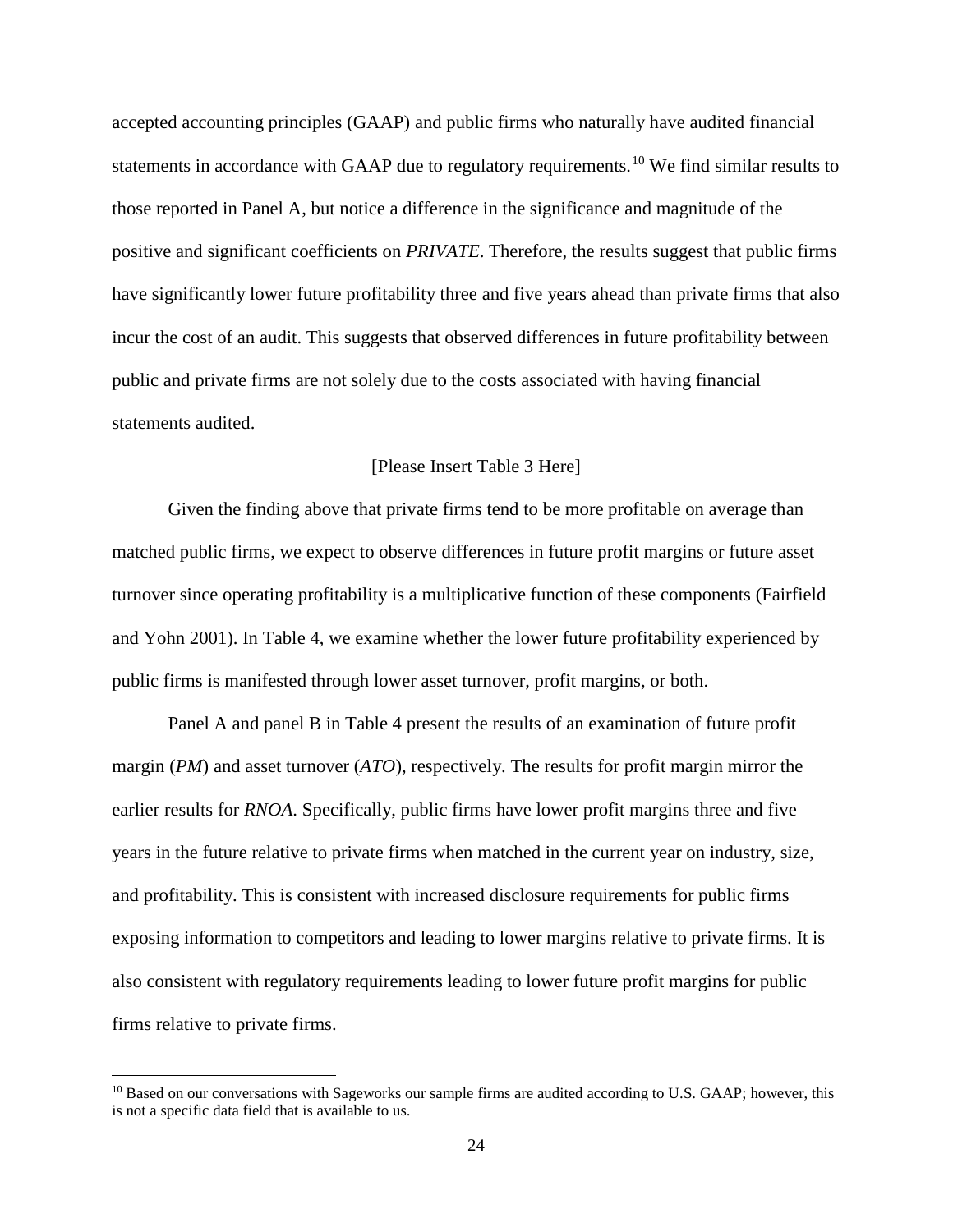Panel B reports the results of the regression on equation (1) with future asset turnover as the profitability metric of interest. The first three columns present the results for the entire crosssectional sample while the second set of columns presents the results for the matched sample of public and private firms. The results suggest that private firms do not have significantly higher asset turnover relative to public firms when we examine the both the full and the PSM sample.

#### [Please Insert Table 4 Here]

We next examine the role of industry dynamics on the differential future profitability of public versus private firms. Table 5 reports the results of equation (2) with the industry dynamic indicator variables included in the regression. Thus, we include *STF or HERF* and the interaction between these variables and *PRIVATE* in the regressions. The coefficient on *PRIVATE* captures the differential future profitability of private firms versus public firms. *X* captures the industry characteristic *STF and HERF*, respectively. The coefficient on *PRIVATE\*X* captures the effect of the industry characteristic on the differential future profitability of private firms relative to public firms.

The first column in each set of analyses of Table 5 Panel A report the results for industry short-termism on the unmatched sample of firms. The coefficient on *PRIVATE* is positive and significant in each of the future periods, consistent with the findings in Table 3. The coefficient on *PRIVATE\*STF* is significantly positive in year t+3 and year t+5, suggesting that private firms experience significantly greater incremental future profitability when they are in short-term oriented industries. Panel B of Table 5 reports the same results, except the coefficient on *PRIVATE\*STF* is only marginally statistically significant in year t+5. The combined results suggest that short-termism associated with an industry has a greater negative effect on the future profitability of public firms than private firms.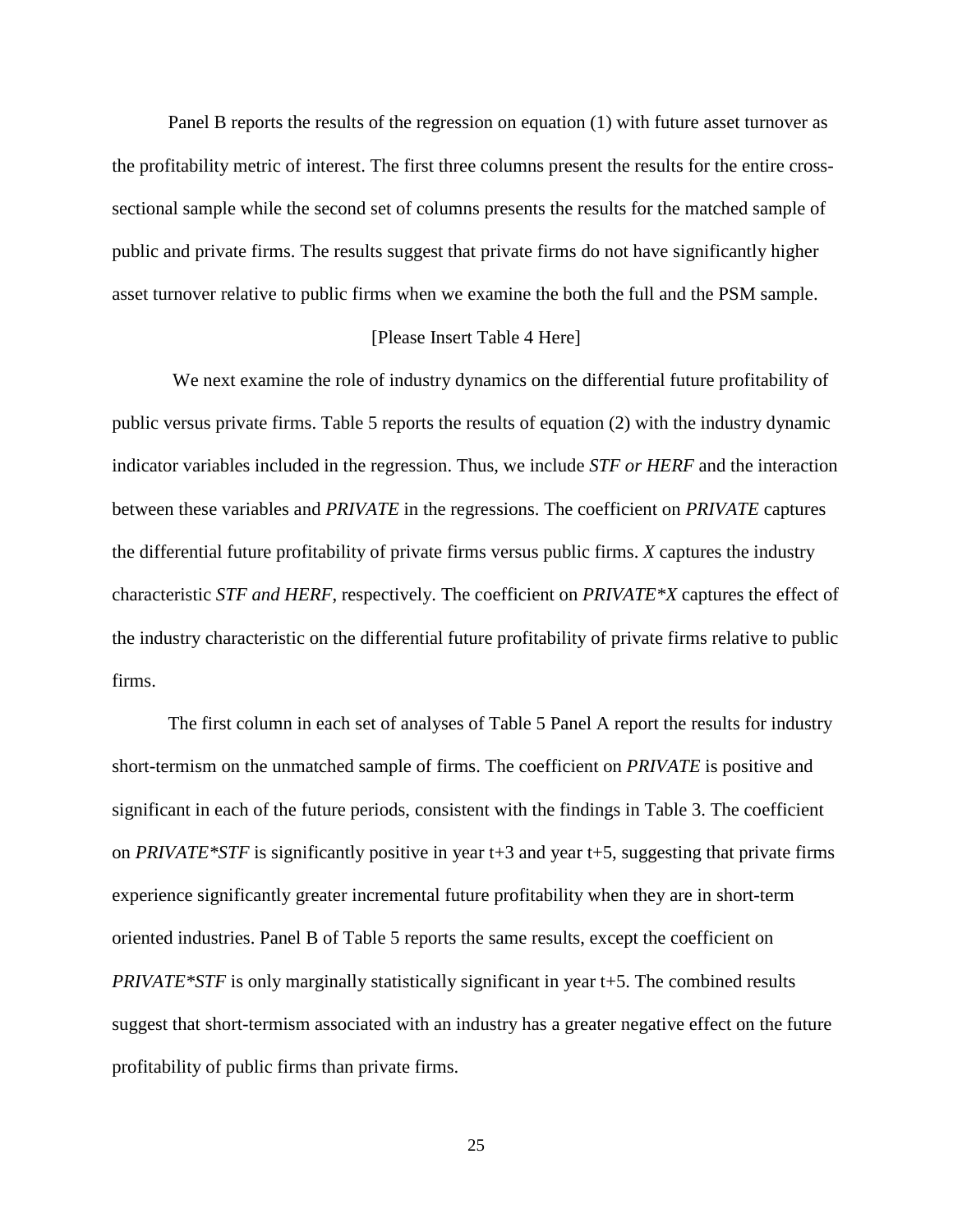The second column in each set of analyses in Panel A of Table 5 reports the results for industry competition. The coefficient on *PRIVATE* is positive and significant in each of the future periods for Panel A and in year  $t+3$  and  $t+5$  in panel B, consistent with the findings in Table 3. In addition, the coefficient on *PRIVATE\*HERF* is positive and significant in year t+3 and year t+5 in both Panel A and B. This suggests that private firms are incrementally more profitable in the future than public firms when they are from highly competitive industries.

Overall, these findings are consistent with private firms experiencing higher future profitability than public firms and with the differential profitability being more pronounced for firms in industries characterized as short-term focused or competitive.

#### [Please Insert Table 5 Here]

We next examine whether public firms report less variable earnings three and five years ahead relative to private firms. To perform this analysis we estimate the regression model shown in equation (3) where the dependent variable is the coefficient of variation for net income, *CV\_NI*. The results are reported in Table 6. The first two columns present the results for the entire cross-sectional sample of public and private firms for  $CV\_NI_{t+3}$  and  $CV\_NI_{t+5}$  while the second two columns present the results for the PSM sample. The coefficient on *PRIVATE* is positive and significant for year t+3 and t+5, though the coefficient on *PRIVATE* is only marginally statistically significant in both year  $t+3$  and  $t+5$  for the PSM sample results. This suggests that private firms are associated with marginally larger variation in net income than public firms and is consistent with public firms reporting smoother income than private firms.

#### [Please Insert Table 6 Here]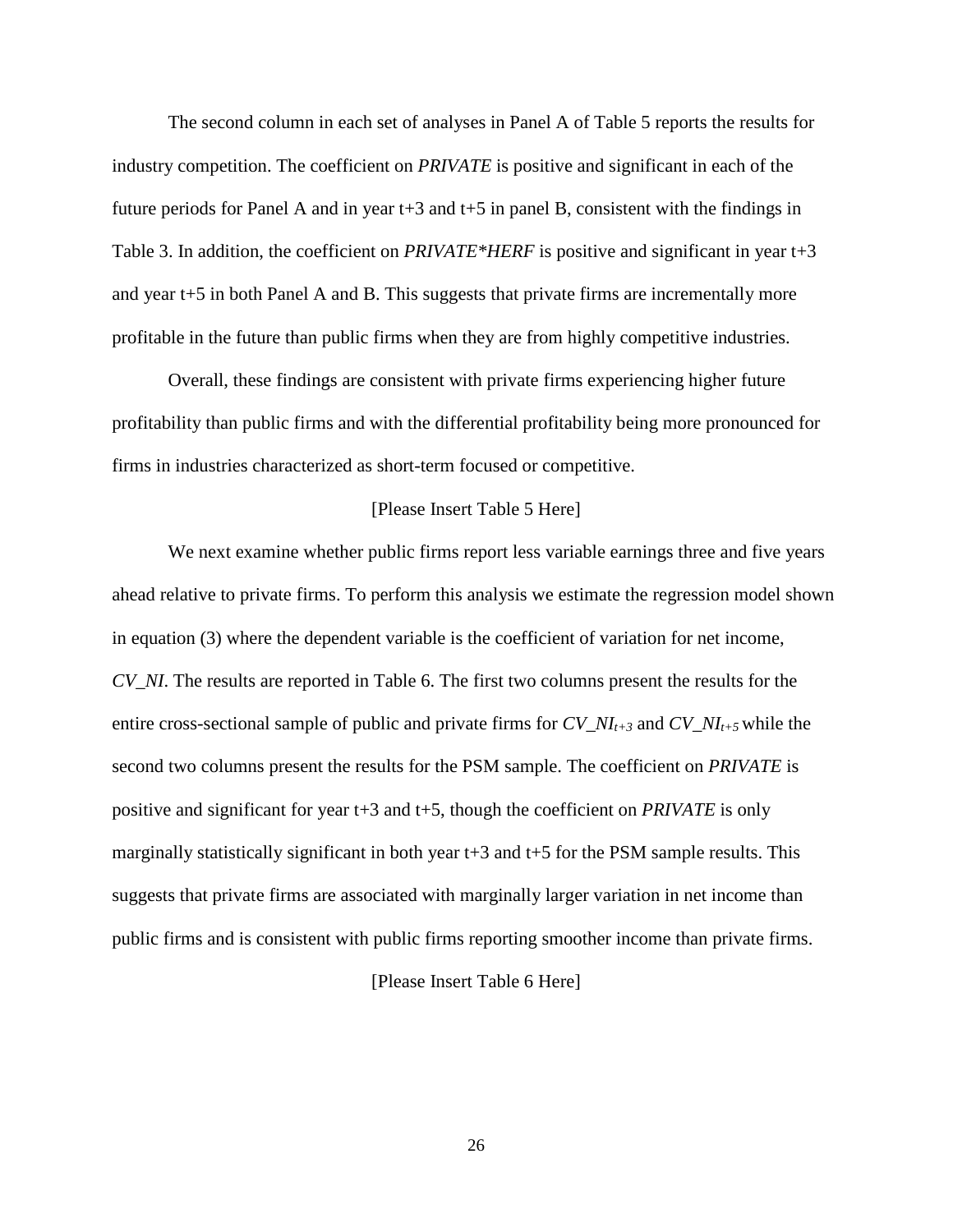#### **Heckman Two-Stage Model**

In our main analyses, we match the private firms to public firms based on a propensity matched sample of public firms using covariates with observable differences. However, we note that there is a potential self-selection bias in terms of firms' decisions to remain a private firm or to become public. Failing to take into account relevant factors in the choice to become a public firm or to stay private may lead to inappropriate inferences about differences in future profitability, especially if unobserved variables that affect the choice are also related to firms' future profitability. To address this concern, we apply the Heckman (1979) two-stage approach for a potential self- selection bias. The first stage is to estimate the decision model for the decision to remain a private firm. We use the model presented in equation (4) but we also include two exclusion restriction variables used in prior research (see Badertscher et al. 2014), the quick ratio (*Q\_RATIO*) and the operating cycle (*OPER\_CYCLE*). *Q\_RATIO* is defined as the sum of cash, short-term investments, and total receivables scaled by current liabilities. *OPER\_CYCLE* is defined as in Dechow (1994), or average accounts receivable divided by (sales/360), plus average inventory divided by (cost of goods sold/360).

The untabulated results of the first stage regression indicated that *Q\_RATIO* and *OPER\_CYCLE* are significantly negatively associated with *PRIVATE*. This suggests that more liquid firms and firms with longer operating cycles are less likely to remain private. The first stage regression model explains 73.3 (64.1) percent of the variation in the decision to remain private using the MacKelvey Zavonia (McFadden) pseudo R-squared.

The second stage adds a bias correction variable in the form of the Inverse Mills ratio to the main regression. Overall, the untabulated results indicated that the signs, magnitudes, and significance levels of our variables of interest  $(b_1, b_2, \text{ and } b_3)$  are consistent with those reported in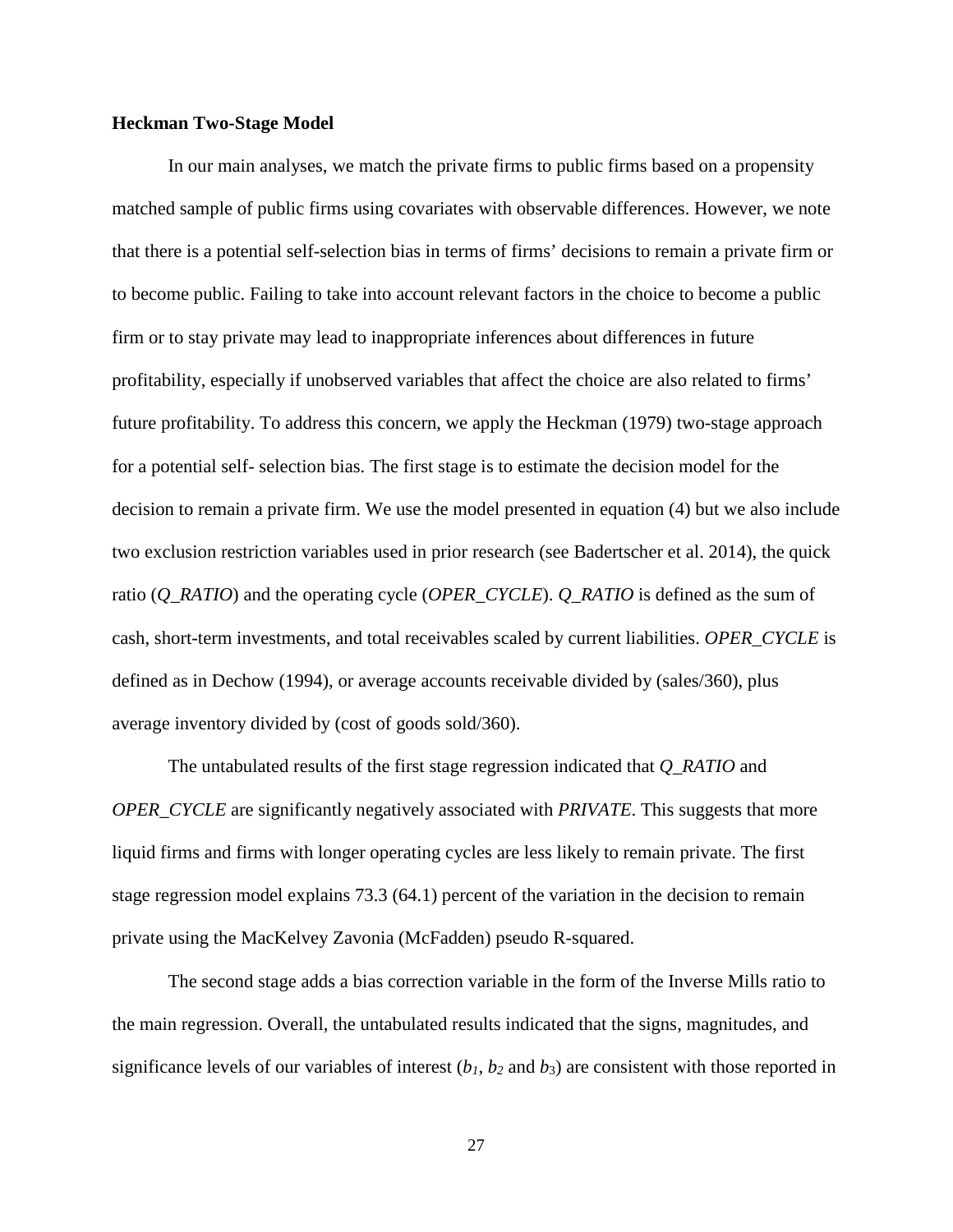Table 3. The Inverse Mills ratio is not significant in any of the models. The coefficient on *PRIVATE* is positive and significant for year t+3 and t+5, suggesting that private firms experience greater future profitability than public firms.<sup>[11](#page-28-0)</sup>

#### **Additional Robustness Tests**

l

In our matching procedure, we allow a public firm to repeatedly serve as a match for a private firm. That is, we perform the match with replacement. We do this in order to find the best public firm match for each of our private firms. As an untabulated robustness test, we also performed the matching procedure without replacement. While this reduces our sample size to 914 firm-year observations (457 private and 457 public firm-years), our results are qualitatively similar. Specifically, in our analysis of *RNOA*, we find a significant positive coefficient on *PRIVATE* of 0.101 (t-stat: 3.03) for year t+3 and 0.182 (t-stat: 3.47) for year t+5.

Second, we re-estimated the main regression model after including the change in *RNOA* and the change in *NOA* in the regressions. We excluded these variables from the initial analysis because they require one more year of data which limits the sample size substantially. However, when we include these variables in the regression we find that the coefficients on these two variables are not significant and the adjusted  $R^2$  decreases with their inclusion. We also find, however, that the results regarding the differential future profitability of public versus private firms are unchanged when these variables are included in the regressions.

Third, we examine the relation between private ownership and future *RNOA* (*PM*) after including contemporaneous sales growth in the regression to examine whether perhaps the negative relation between future profitability and public ownership is driven by differences in

<span id="page-28-0"></span> $11$  In untabulated analyses using the Heckman two-stage model for audited private companies, we find a significant positive coefficient on *PRIVATE* for year t+3 and year t+5.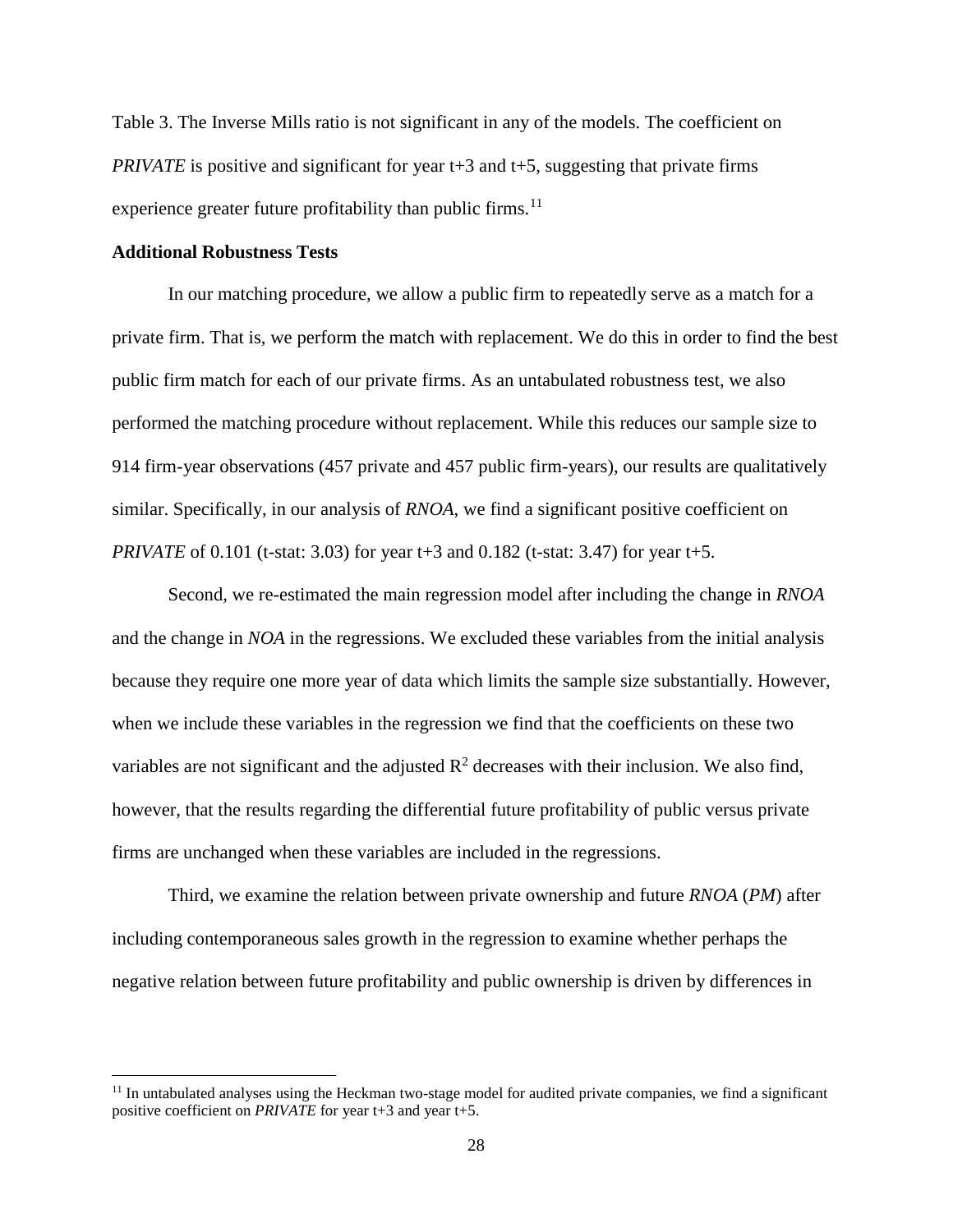future sales growth. We find (untabulated) a positive, and even more significant coefficient, on *PRIVATE* when future sales growth is included in the model.

Finally, we examine the main regression model with return on equity (*ROE*) as the dependent variable. All else equal, a more levered firm will have a higher *ROE* than a less levered firm and that will result in a larger gap between *RNOA* and *ROE*, but that difference also depends on the ability of the firm to earn a *RNOA* that is greater than the cost of the debt incurred. Public firms likely have greater access to and lower costs of debt due to the disclosure, audit, and regulatory requirements of the SEC. Consistent with this notion, untabulated univariate results confirm that the public firms in our sample have a lower cost of debt relative to the private firms. However, since public firms have access to public equity, they are unlikely to finance their operations through significant increases in debt. We find that private firms have higher future ROE relative to public firms. These results suggest that the less costly access to financing does not offset the lower operating profitability for public versus private firms.

#### **VI. CONCLUSION**

In this study, we exploit a large cross sectional sample of public and private firms as well as propensity score matched sample of public and private firms based on industry, size, and current profitability to examine whether public and private firms experience differential future profitability. We find robust evidence that private firms are more profitable in the future than public firms. We also examine the underlying drivers of the lower future profitability of public versus private firms. Specifically, we examine whether the lower future profitability of public firms is associated with lower future profit margins and/or asset turnover relative to private firms. We find that the relatively lower profitability for private versus public firms is driven by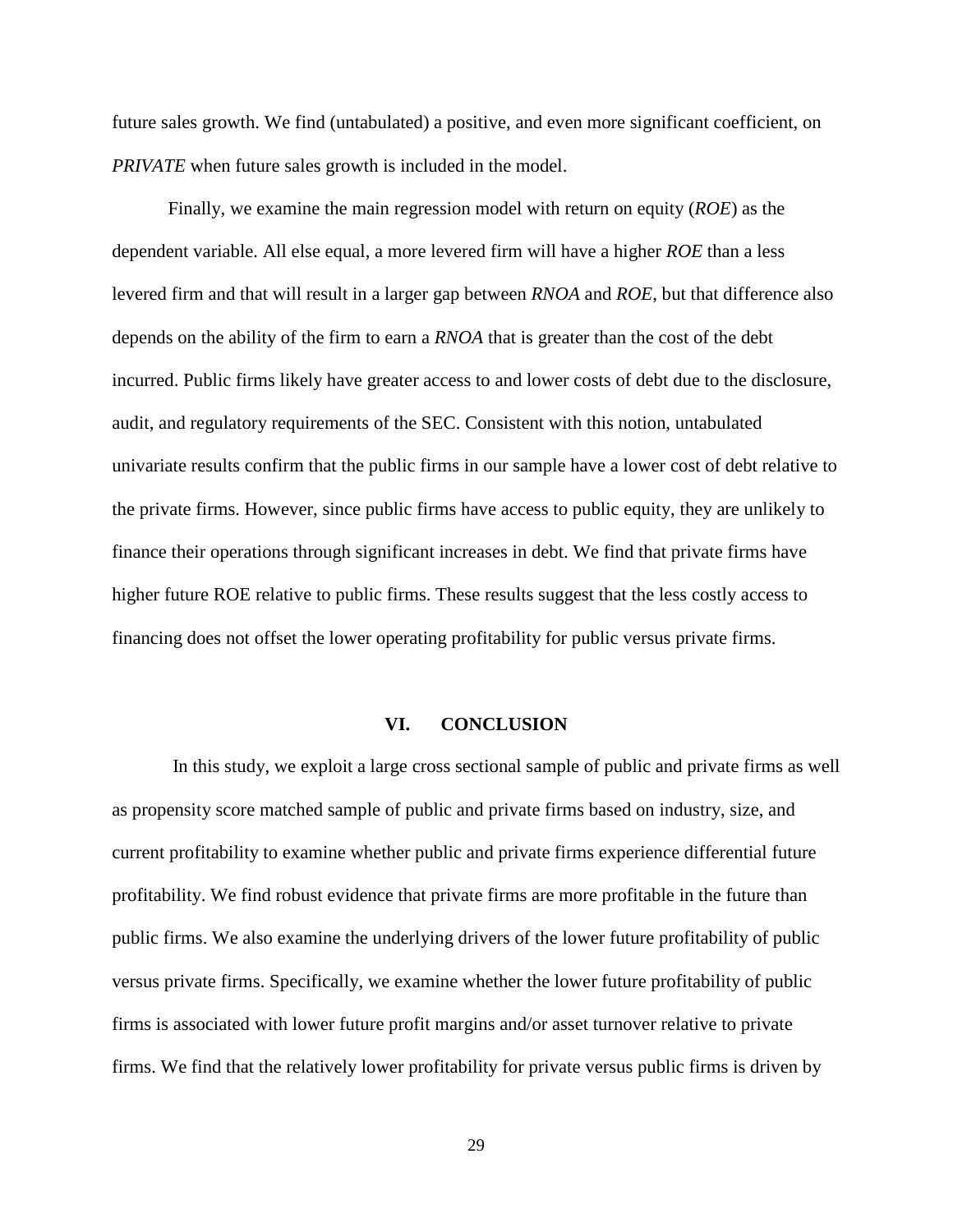lower profit margins in the long run. We find evidence consistent with the lower future profitability of public firms relative to private firms being more pronounced in industries that are characterized as short-term focused and highly competitive. Finally, we find that public firms report lower future variability of earnings relative to private firms.

There are several limitations to our study. First, due to sample size and time-series data limitations, our ability to test future profitability is potentially limited. However, existing studies (e.g., Sloan 1996; Fairfield, Whisenant, and Yohn 2003) use windows as short as one year ahead when examining future profitability and therefore our horizon is not inconsistent with, and some cases longer than, that used in prior research. Additionally, our results are generalizable only to the extent that the private firms in our sample and their corresponding public matches are representative of private and public firms in general. The Sageworks database is populated by firms that are in contact with auditors and bankers that take the extra time to benchmark their clients' ratios and financial data against what they must believe to be a useful and archetypical sample of firms. Therefore, this process potentially leads to particular types of firms being included in the Sageworks sample. Finally, the variables available to us to examine ownership structure, instead of public versus private ownership in general, are restricted and limit our ability to identify the specific mechanisms and corporate governance characteristics that result in the observed differences. Despite these limitations, our results provide important insights for academics, managers, lenders, and equity providers (both public and private) on the overall effect of public versus private ownership on future profitability.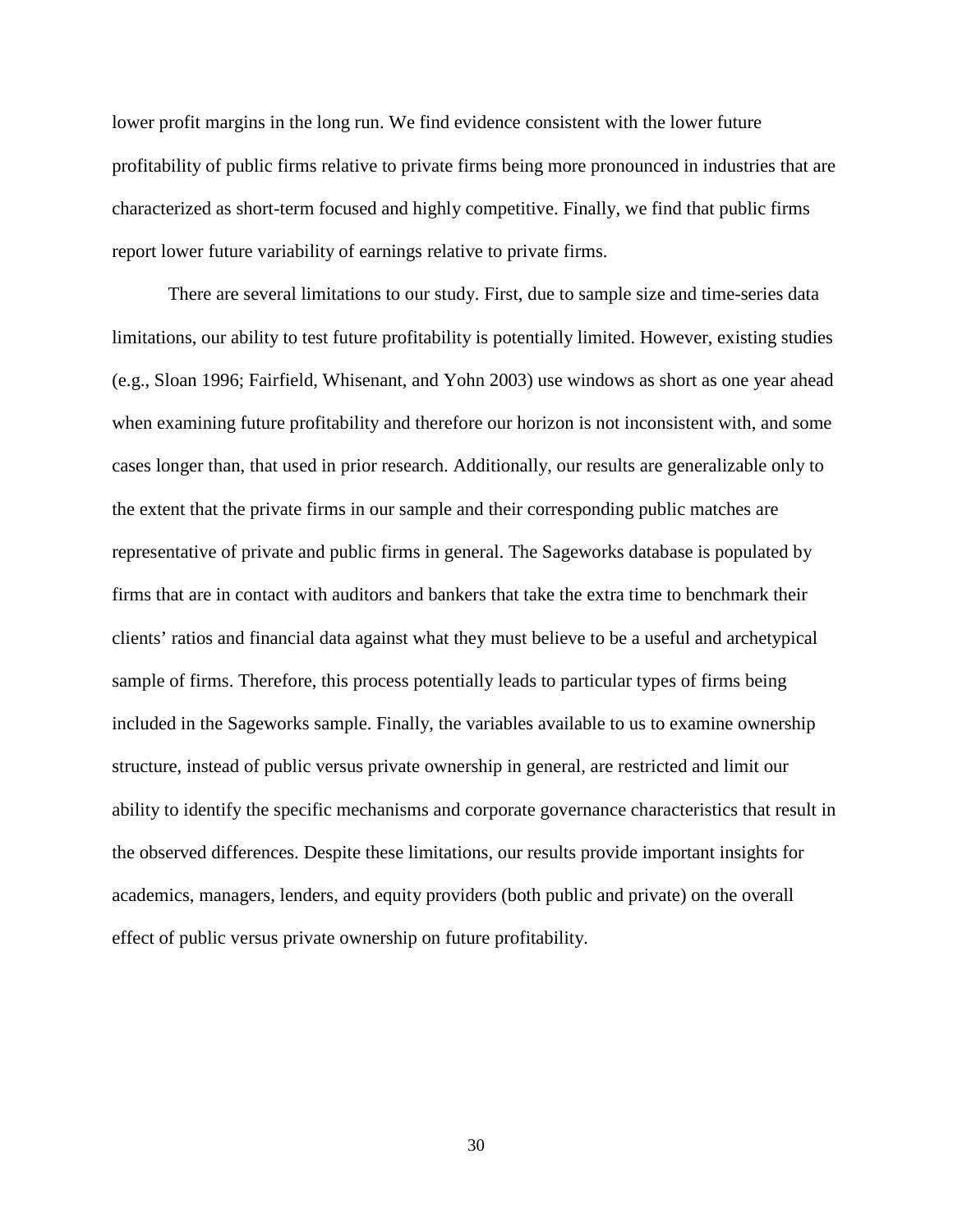#### **REFERENCES**

- Allee, K. D., and T. L. Yohn. 2009. The demand for financial statements in an unregulated environment: An examination of the production and use of financial statements by privately held small businesses. *The Accounting Review* 84: 1-25.
- Ang, J., R. Cole and J. Lin. 2000. Agency costs and ownership structure. *The Journal of Finance* 55: 81-106.
- Angrist, J.; and J. Pischke. 2009. *Mostly Harmless Econometrics*. Princeton, NJ: Princeton University Press.
- Asker, J., J. Farre-Mensa and A. Ljungqvist. 2014. Comparing the investment behavior of public and private firms. Review of Financial Studies (forthcoming).
- Atanassov, J., Nanda, K. Vikram, and A. Seru. 2007. Finance and innovation: The case of publicly traded firms. Unpublished Paper, Available at SSRN: *http://ssrn.com/abstract=740045 or http://dx.doi.org/10.2139/ssrn.740045*
- Badertscher, B., B. Jorgensen, S. Katz, and W. Kinney. 2014. Public Equity and Audit Pricing in the U.S. *Journal of Accounting Research* 52 (May): 303-339.
- Badertscher, B.; S. Katz; and S. Rego. 2013. The Separation of Ownership and Control and Its Impact on Corporate Tax Avoidance. *Journal of Accounting and Economics* 56: 228-250.
- Badertscher, B., N. Shroff, and H. White. 2013. Externalities of public companies: Evidence from private companies' investment decisions. *Journal of Financial Economics*, 109(3): 228-250.
- Ball, R.; and L. Shivakumar. 2005. Earnings Quality in UK Private Firms: Comparative Loss Recognition Timeliness. *Journal of Accounting and Economics* 39: 83–128.
- Bair, S. 2011. Lessons of the financial crisis: The dangers of short-termism. *Remarks to the National Press Club*, Washington, D.C. June 24, 2011.
- Banks, M. 2014. CEO sees TIBCO as going private trendsetter. *Diginomica*. [www.diginomica.com.](http://www.diginomica.com/) November 10, 2014.
- Barth, M. E., J. A. Elliott, and M. W. Finn. 1999. Market rewards associated with patterns of increasing earnings. *Journal of Accounting Research* 37: 387-413.
- Bartov, E. 1993. The timing of asset sales and earnings manipulation. *Accounting Review* 68: 840-855.
- Beatty, A. L., B. Ke, and K. R. Petroni. 2002. Earnings management to avoid earnings declines across publicly and privately held banks. *The Accounting Review* 77: 547-570.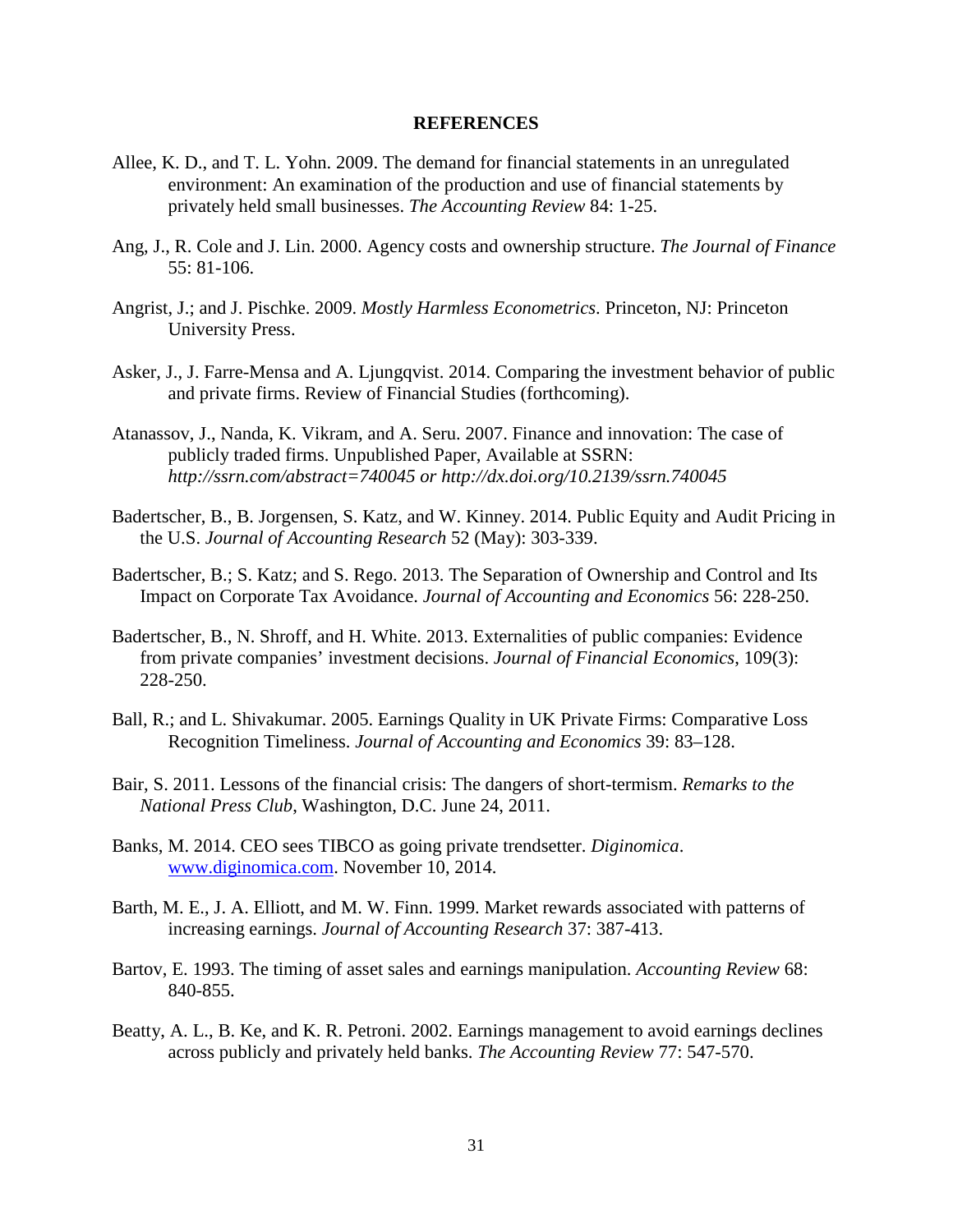- Berle, A. and G. Means. 1932. *The Modern Corporation and Private Property*. Chicago: Commerce Clearing House.
- Berman, D. 2011. Going on safari with Warren Buffett. *The Wall Street Journal*. March 1, 2011.
- Botosan, C. and M. Stanford. 2005. Managers' motives to withhold segment disclosures and the effect of SFAS No. 131 on analysts' information environment." *The Accounting Review* 80: 751-771.
- Brau, J. C., and S. E. Fawcett. 2006. Initial public offerings: An analysis of theory and practice. *Journal of Finance* 61: 399-436.
- Brav, O. 2009. Access to capital, capital structure, and the funding of the firm. *The Journal of Finance* 64: 263-308.
- Brochet, F., Loumioti, M., and Serafeim, G. 2014. Short-termism, investor clientele, and company risk. Unpublished Paper, Harvard University.
- Chernova, Y. 2014. For billion-dollar companies. venture deals outstrip going public. *The Wall Street Journal.* August 19, 2014.
- Coles, J. L., M. Lemmon, and L. Naveen. 2013. A comparison of profitability and CEO turnover sensitivity in large private and public companies. Unpublished Paper, Arizona State University.
- DeAngelo, H., L. DeAngelo, and D. J. Skinner. 1996. Reversal of fortune dividend signaling and the disappearance of sustained earnings growth. *Journal of Financial Economics* 40: 341-371.
- Dechow, P. 1994. Accounting earnings and cash flows as measures of firm performance: The role of accounting accruals. *Journal of Accounting and Economics* 18: 3-42.
- DeGeorge, F. and R. Zeckhauser. 1993. The reverse LBO decision and company performance: Theory and evidence. *The Journal of Finance* 48: 1323-1348.
- Dell, M. 2014. Going private is paying off for Dell. *The Wall Street Journal.* November 24, 2014.
- Demsetz, H. and K. Lehn. 1985. The structure of corporate ownership: Causes and consequences. *Journal of Political Economy* 93: 1155-1177.
- Demsetz, H. and B. Villalonga. 2001. Ownership structure and corporate performance. *Journal of Corporate Finance* 7: 209-233.
- Denis, D. and Denis, D. 1994. Majority owner-managers and organizational efficiency. *Journal of Corporate Finance* 1: 91-118.
- Donaldson, W.H. 2003. The new environment in corporate governance: Taking stock and looking ahead. *Speech at the Business Roundtable Forum on Corporate Governance*.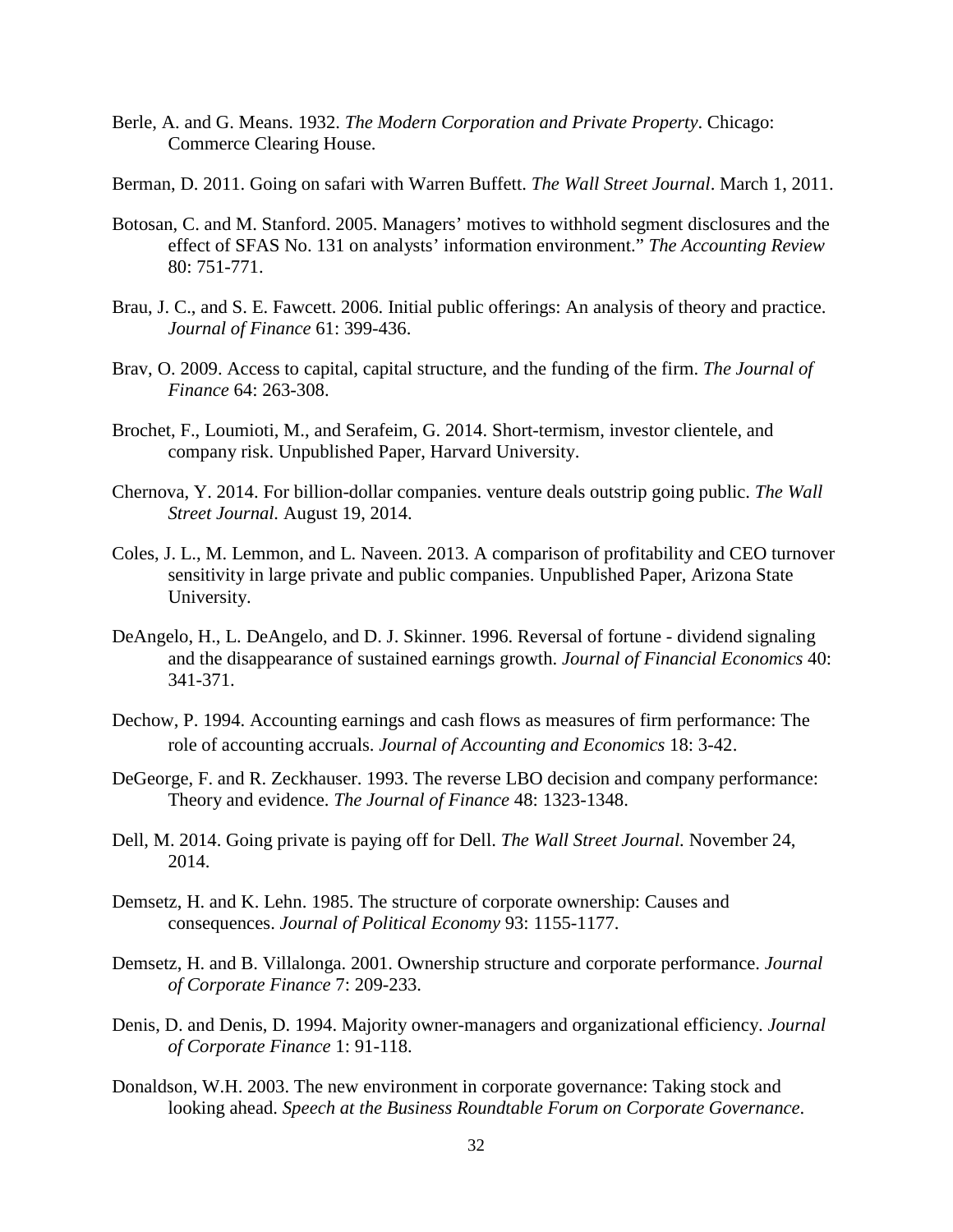- Edmans, A., I. Goldstein, and J. Wei. 2009. Takeover activity and target valuations: Feedback loops in financial markets. Unpublished Paper, Financial Institutions Center at The Wharton School.
- Ellis, J., C. Fee and S. Thomas. 2012. Proprietary costs and the disclosure of information about customers. *Journal of Accounting Research* 50: 685-727.
- Engle, E., R. Hayes, and X. Wang. 2007. The Sarbanes-Oxley Act and firms' going private decisions. *Journal of Accounting and Economics* 44 (1-2): 116-145.
- Fairfield, P.M. and T.L. Yohn. 2001. Using asset turnover and profit margin to forecast changes in profitability. *Review of Accounting Studies* 6: 371-385.
- Fairfield, P. M., S. Ramnath, and T. L. Yohn. 2009. Do industry-level analyses improve forecasts of financial performance? *Journal of Accounting Research* 47: 147-178.
- Fairfield, P. M., J.S. Whisenant, and T. L. Yohn. 2003. Accrued earnings and growth: Implications for future profitability and market mispricing. *The Accounting Review* 78: 353-371.
- Gigler, F., Kanodia, C., Sapra, H., and Venugopalan, R. 2012. Increasing the frequency of financial reporting: An equilibrium analysis of costs and benefits. Unpublished Paper.
- Givoly, D.; C. Hayn; and S. Katz. 2010. Does Public Ownership of Equity Improve Earnings Quality? *The Accounting Review* 85: 195–225.
- Google. S-1 2004. Registration Statement. Mountain View, California.
- Graham, J. R., C. R. Harvey, and S. Rajgopal. 2005. The economic implications of corporate financial reporting. *Journal of Accounting & Economics* 40: 3-73.
- Hartman, T. E. 2006. The cost of being public in the era of Sarbanes-Oxley. Foley & Lardner LLP.
- Heckman, J. 1979. Sample selection bias as a specification error. *Econometrica* 47: 153–162.
- Holderness, C. and D. Sheehan. 1988. The role of majority shareholders in publicly held corporations. *Journal of Financial Economics* 20: 317-346.
- Himmelberg, C., G. Hubbard, and D. Palia. 1999. Understanding the determinants of managerial ownership and the link between ownership and performance. *Journal of Financial Economics* 53: 353-384.
- Hope, OK., W. Thomas, and D. Vyas. 2013. Financial reporting quality of U.S. private companies. *The Accounting Review,* forthcoming.
- Hough, J. 2011. What Buffett"s letter didn't say. www.smartmoney.com. March 1, 2011.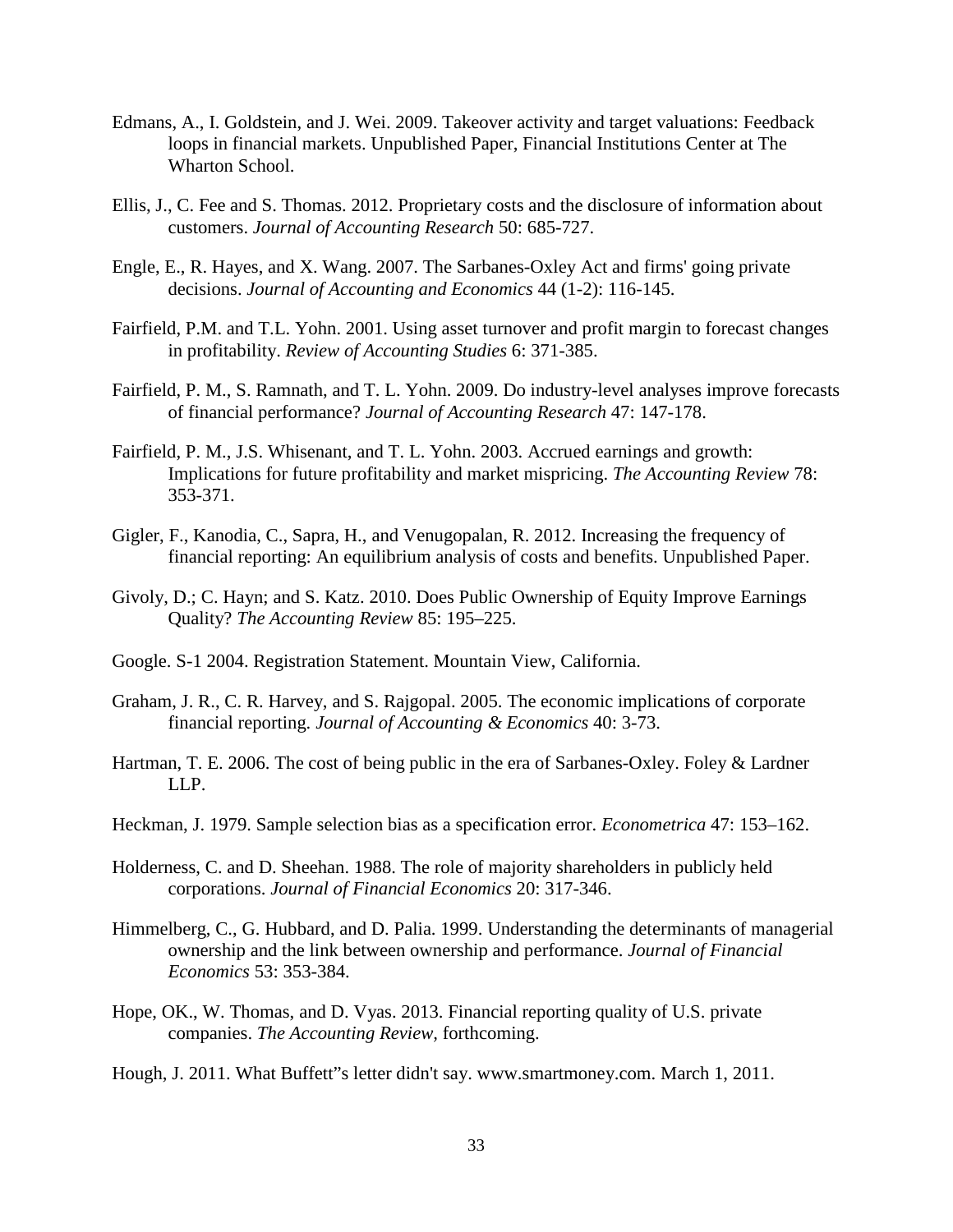- Jain, B. and O. Kini. 1994. The post-issue operating performance of IPO companies. *The Journal of Finance* 49: 1699-1726.
- Kamar, E., P. Karaca-Mandic, and E. Talley. 2009. Going-private decisions and the Sarbanes-Oxley Act of 2002: A cross-country analysis. *Journal of Law, Economics, and Organization* 25 (1): 107-133.
- Ke, B., K. Petroni, and A. Safieddine. 1999. Ownership concentration and sensitivity of executive pay to accounting performance measures: Evidence from publicly and privately-held insurance companies. *Journal of Accounting & Economics* 28: 185-209.
- Lang, L., Ofek, E., and Stulz, R. 1996. Leverage, investment, and firm growth. *Journal of Financial Economics* 40: 3-29.
- Laverty, K. J. 2004. Managerial myopia or systemic short-termism? The importance of managerial systems in valuing the long term. *Management Decision* 42: 949-962.
- Laverty, K. J. 1996. Economic short-termism: The debate, the unresolved issues, and the implications for management practice and research. *Academy of Management Review* 21: 825-860.
- Leuz, C., A. Triantis, and T. Wang. 2008. Why do firms go dark? Causes and economic consequences of voluntary SEC deregistrations. *Journal of Accounting and Economics* 45 (2-3): 181-208.
- Levitt, A. 2000. Renewing the covenant with investors. *Speech at the Center of Law and Business, New York University.* May 26, 2000.
- Maksimovic, V., G. Phillips, and L. Yang. 2013. Private and public merger waves. *The Journal of Finance*.
- Michelson, S., J. Jordan-Wagner, and C. Wootton. 1995. A market based analysis of income smoothing. *Journal of Business, Finance and Accounting* 22: 1179-1193.
- Minnis, M. 2011. The value of financial statement verification in debt financing: Evidence from private U.S. companies. *Journal of Accounting Research* 49: 457-506**.**
- Mikkelson, W., M. Partch and K. Shah. 1997. Ownership and operating performance of companies that go public. *The Journal of Financial Economics* 44: 281-307.
- Monsen Jr., R., and A. Downs. 1965. A theory of large managerial firms. *Journal of Political Economy* 73: 221-236.
- Mueller, D. 1977. The persistence of profits above the norm. *Economica* 44: 369-380.
- Myers, S. and N. Majluf. 1984. Corporate financing and investment decisions when firms have information that investors do not have. *Journal of Financial Economics* 13: 187-221.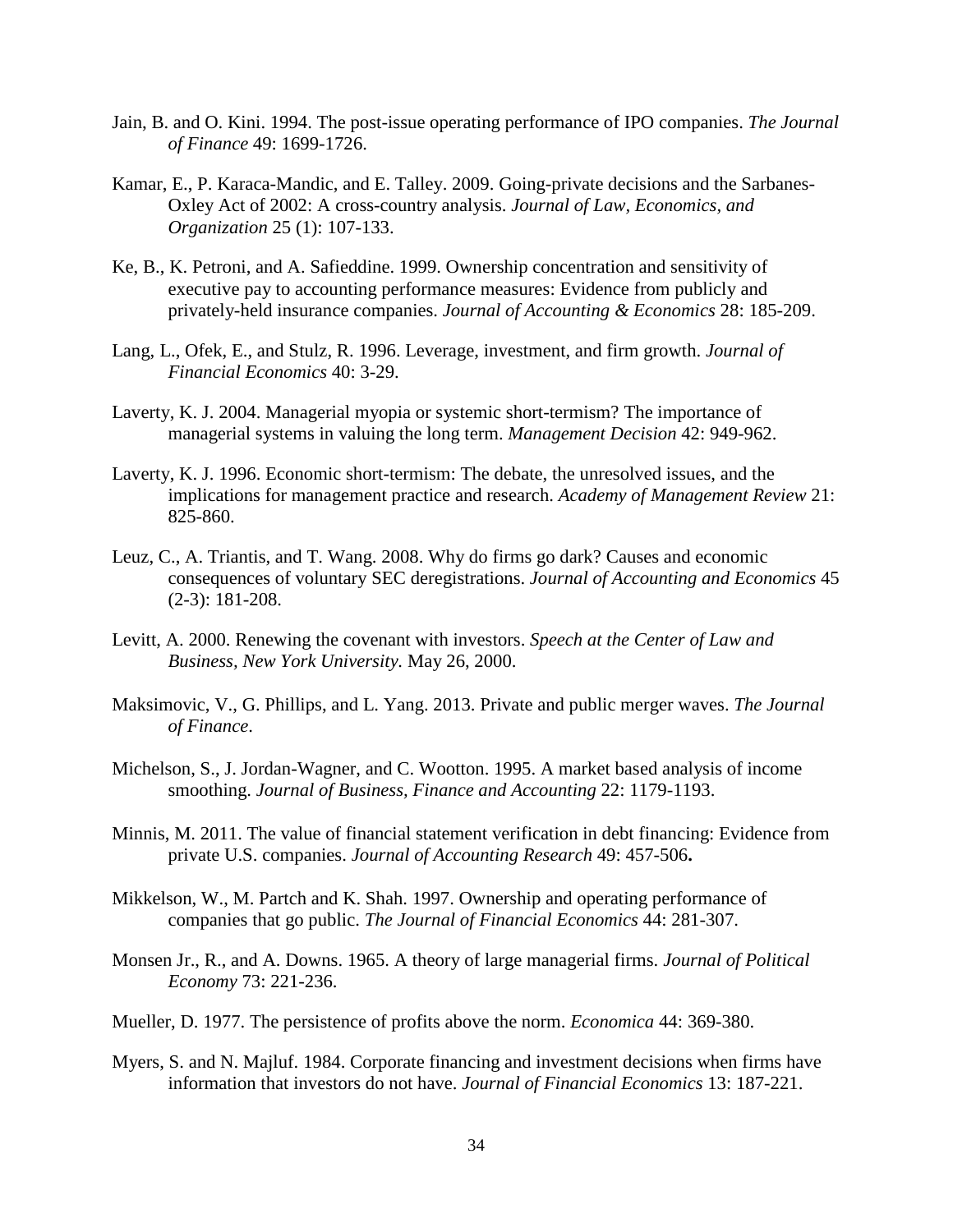- Opler, T.; and S. Titman. 1993 The Determinants of Leveraged Buyout Activity: Free Cash Flow vs. Financial Distress Costs. *The Journal of Finance* 48: 1985-1999.
- Pagano, M., F. Panetta, and L. Zingales. 1998. Why do companies go public? An empirical analysis. *Journal of Finance* 53: 27-64.
- Pagano, M. and A. Roell. 1998. The choice of stock ownership structure: Agency costs, monitoring and the decision to go public. *The Quarterly Journal of Economics* 113: 187- 225.
- Petrovits, C. M. 2006. Corporate-sponsored foundations and earnings management. *Journal of Accounting & Economics* 41: 335-362.
- Poterba, J. M., and L. H. Summers. 1995. Unemployment benefits, labor market transitions, and spurious flows: A multinational logit model with errors in classification (No. w4434). *National Bureau of Economic Research.*
- Renneboog, L., T. Simons, and M. Wright. 2007. Why do public companies go private in the UK? The impact of private equity investors, incentive realignment and undervaluation. *Journal of Corporate Finance* 13: 591-628.
- Shlaes, A. 2007. Blackstone prepares IPO as Koch backs other model. In *Op-Ed - Council on Foreign Relations*: CFR.org.
- Silberston, Aubrey. 1972. Economies of Scale in Theory and Practice. *The Economic Journal* 82 (325):369-391.
- Sloan, R.G. 1996. Do stock prices fully reflect information in accruals and cash flows about future earnings? *The Accounting Review* 71: 289-315.
- Stein, J. C. 1988. Takeover threats and managerial myopia. *The Journal of Political Economy* 96: 61-80.
- Stein, J. C. 2003. Agency, information and corporate investment. *Handbook of the Economics of Finance* 1: 111-165.
- Wagenhofer, A. 1990. Voluntary disclosure with a strategic opponent. *Journal of Accounting and Economics* 12: 341-363.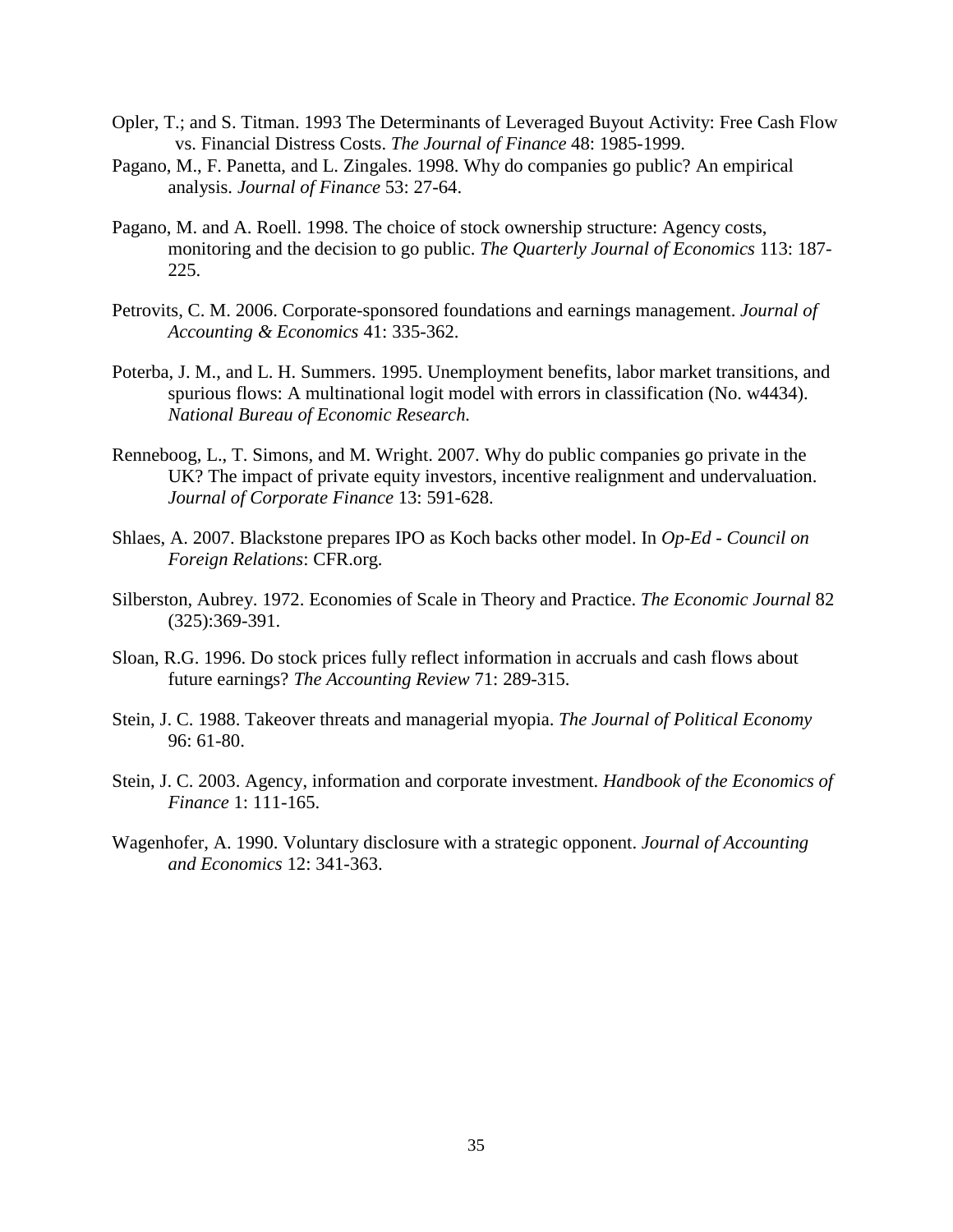# **APPENDIX A**

# *Variables of Interest*

| <b>RNOA</b>    | Return on net operating income equals operating income divided by average net<br>operating assets. Operating income equals sales (Compustat SALE, Sageworks SALES)<br>minus cost of goods sold (COGS plus XSGA, COSTOFSALES plus OVERHEAD)<br>minus depreciation and amortization (DP, DEPRECIATION plus AMORTIZATION).<br>Net operating assets equals stockholders' equity (SEQ, TOTALEQUITY) minus cash and<br>short term investments (CHE, CASH) plus interest (XINT, INTEREST) plus debt in<br>current liabilities (DLC, SHORTTERMDEBT plus CURRENTLONGTERMDEBT) plus |
|----------------|---------------------------------------------------------------------------------------------------------------------------------------------------------------------------------------------------------------------------------------------------------------------------------------------------------------------------------------------------------------------------------------------------------------------------------------------------------------------------------------------------------------------------------------------------------------------------|
|                | long-term debt (DLTT, SENIORDEBT plus SUBORDINATEDDEBT).                                                                                                                                                                                                                                                                                                                                                                                                                                                                                                                  |
| PM             | Profit margin equals operating income divided by sales.                                                                                                                                                                                                                                                                                                                                                                                                                                                                                                                   |
| ATO            | Asset turnover equals sales divided by average net operating assets.                                                                                                                                                                                                                                                                                                                                                                                                                                                                                                      |
| CV NI          | The coefficient of variation for net income is the standard deviation of net income                                                                                                                                                                                                                                                                                                                                                                                                                                                                                       |
|                | divided by the mean absolute value of net income over three and five year periods ahead.                                                                                                                                                                                                                                                                                                                                                                                                                                                                                  |
| <b>PRIVATE</b> | An indicator variable which is equal to one when the firm is a private firm, and zero<br>otherwise.                                                                                                                                                                                                                                                                                                                                                                                                                                                                       |
| <b>STF</b>     | An indicator variable that captures firms in short-term oriented industries. STF                                                                                                                                                                                                                                                                                                                                                                                                                                                                                          |
|                | classification is based on the designation of an industry being short-term focused by                                                                                                                                                                                                                                                                                                                                                                                                                                                                                     |
|                | Brochet et al. (2014) and captures public firms in the electronic equipment, computer,                                                                                                                                                                                                                                                                                                                                                                                                                                                                                    |
|                | business services, supplies, banking, energy, trading, insurance, and wholesale industries.                                                                                                                                                                                                                                                                                                                                                                                                                                                                               |
| <b>HERF</b>    | An indicator variable based on the Herfindahl index, measured as the square of public                                                                                                                                                                                                                                                                                                                                                                                                                                                                                     |
|                | firm sales scaled by aggregate industry sales summed over all public firms in the industry                                                                                                                                                                                                                                                                                                                                                                                                                                                                                |
|                | for the year. Lower values of the Herfindahl index indicate more competitive industries.                                                                                                                                                                                                                                                                                                                                                                                                                                                                                  |
|                | Therefore, HERF is defined as one when a firm's industry Herfindahl index is less than                                                                                                                                                                                                                                                                                                                                                                                                                                                                                    |
|                | the median Herfindahl index across all industries for the year, and zero otherwise.                                                                                                                                                                                                                                                                                                                                                                                                                                                                                       |
| <b>SALES</b>   | Equals total sales (SALE, SALES).                                                                                                                                                                                                                                                                                                                                                                                                                                                                                                                                         |
| SALES_GR       | Equals sales in the year $t + x$ less sales in $t + x - 1$ divided by sales in $t + x - 1$ .                                                                                                                                                                                                                                                                                                                                                                                                                                                                              |
| <b>ASSETS</b>  | Equals total assets (AT, TOTALASSETS).                                                                                                                                                                                                                                                                                                                                                                                                                                                                                                                                    |
| <b>LOGAT</b>   | Natural logarithm of ASSETS.                                                                                                                                                                                                                                                                                                                                                                                                                                                                                                                                              |
| ΝI             | NI equals net income (NI, NETINCOME).                                                                                                                                                                                                                                                                                                                                                                                                                                                                                                                                     |
| <b>LTDEBT</b>  | Total long-term debt (DLTT, SENIORDEBT plus SUBORDINATEDDEBT) divided by<br>average total assets.                                                                                                                                                                                                                                                                                                                                                                                                                                                                         |
| LOSS           | Equal to one if net income is less than zero and zero otherwise.                                                                                                                                                                                                                                                                                                                                                                                                                                                                                                          |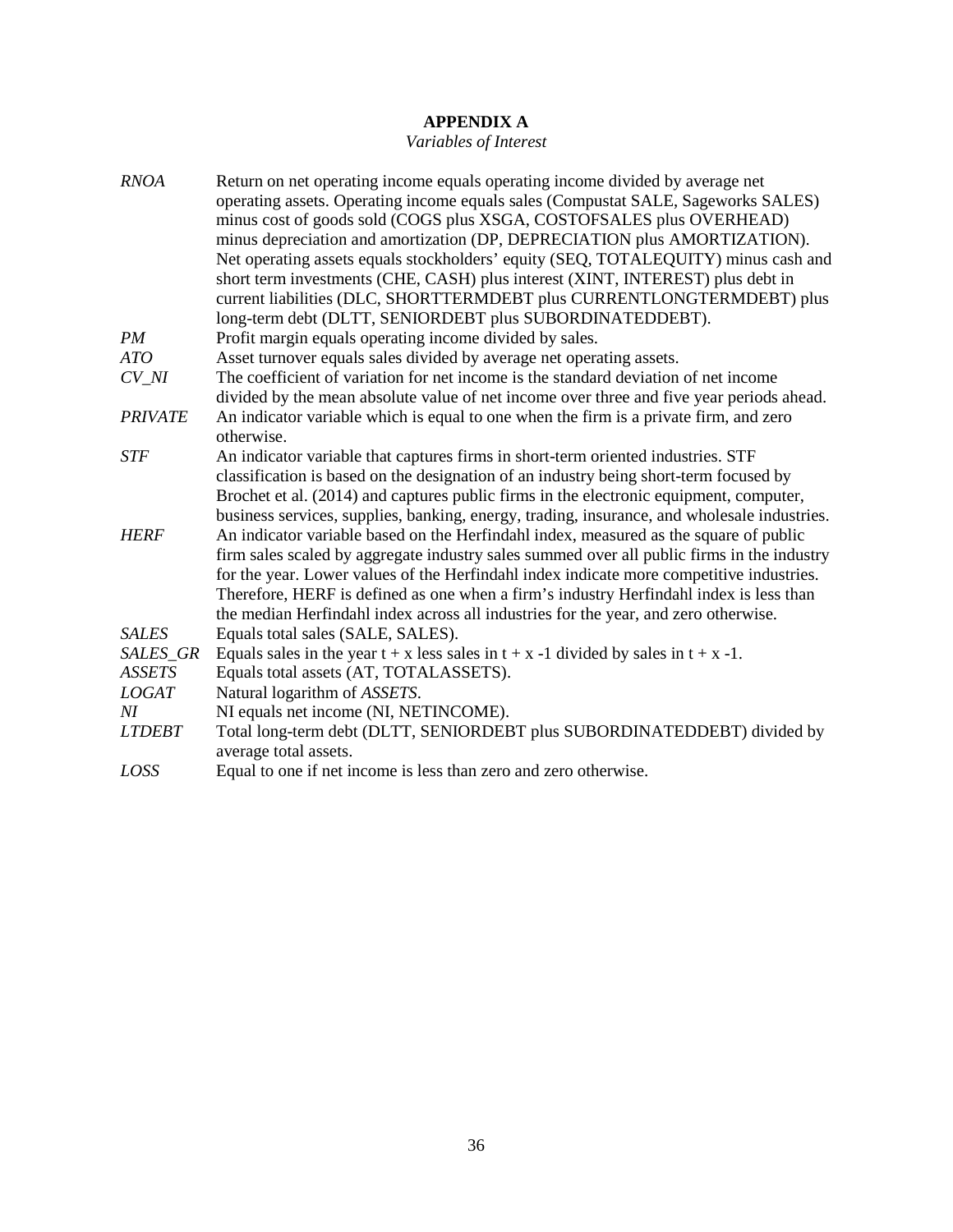#### **APPENDIX B**

*Propensity Score Matching Logistic Regression*

PRIVATEit = δ0 + δ1RNOAit + δ2SALES\_GRit + δ3PMit + δ4ATOit + δ5LOSSit + δ6LOGATit + ΣtβtYEARt +Σ<sub>kγk</sub>INDUS<sub>i</sub> + ε<sub>i,t</sub>

|                               | Intercept | <b>RNOA</b> | <b>SALES GR</b> | <b>PM</b> | <b>ATO</b> | LOSS    | <b>LOGAT</b> |
|-------------------------------|-----------|-------------|-----------------|-----------|------------|---------|--------------|
| Coefficient                   | $-31.69$  | 1.28        | $-0.85$         | 1.06      | 0.00       | $-0.61$ | $-1.67$      |
| <b>Odds Ratio</b>             | na        | 0.28        | 2.33            | 0.35      | 1.00       | 1.84    | 5.35         |
| z-statistic                   | $-0.02$   | 10.50       | $-6.35$         | 4.24      | $-0.95$    | $-6.93$ | $-58.19$     |
|                               |           |             |                 |           |            |         |              |
| <b>Year Fixed Effects</b>     | Yes       |             |                 |           |            |         |              |
| <b>Industry Fixed Effects</b> | Yes       |             |                 |           |            |         |              |
| McKelvey-Zavonia $R^2$        | 72.1%     |             |                 |           |            |         |              |
| McFadden $R^2$                | 62.3%     |             |                 |           |            |         |              |
| n                             | 34,827    |             |                 |           |            |         |              |

All variables are as defined in Appendix A.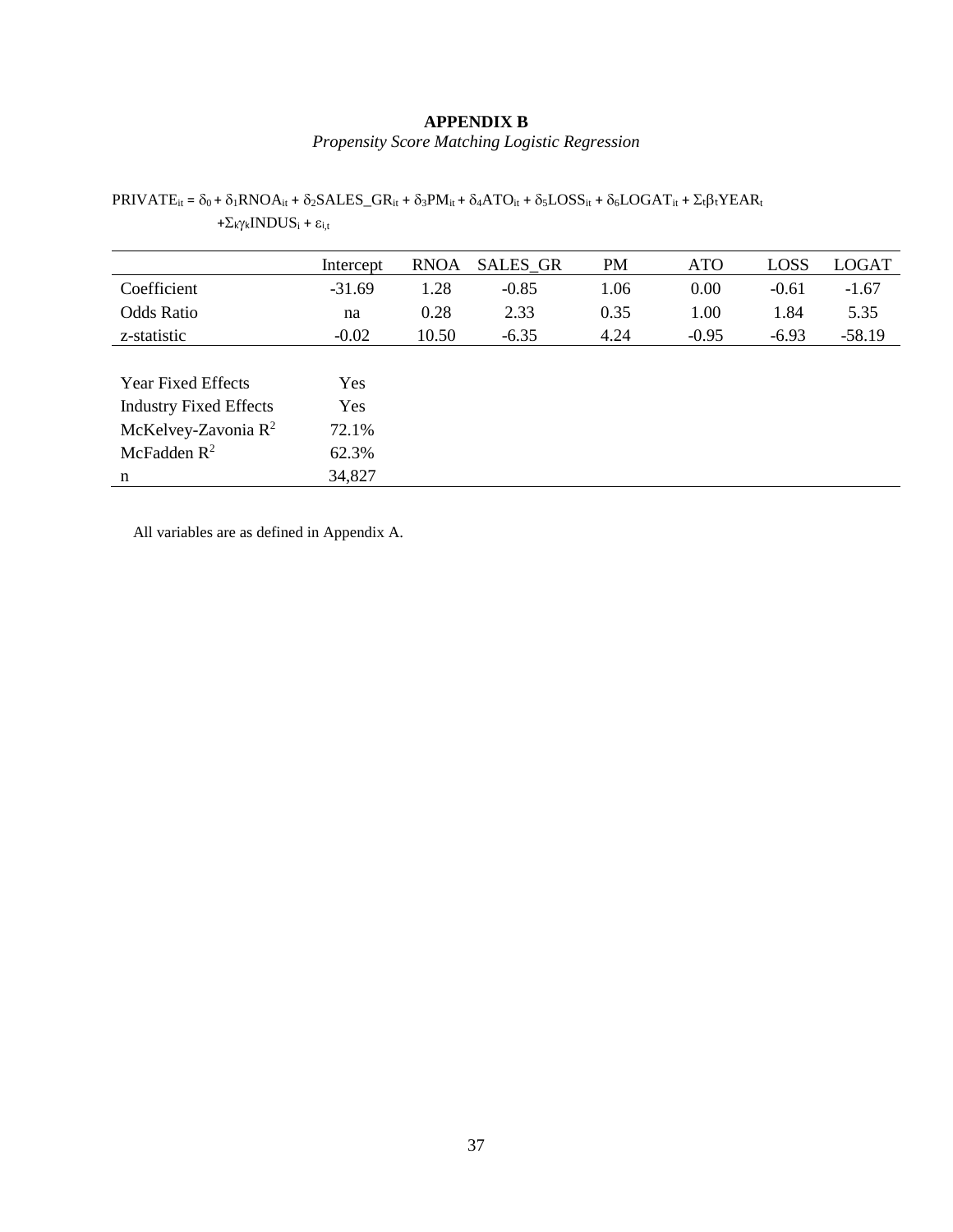# **FIGURE 1**

*Median Return on Net Operating Assets, Profit Margin and Asset Turnover for Public and Private Firms based on Propensity Score Matching*



**Panel A: Return on Net Operating Assets (***RNOA***)**



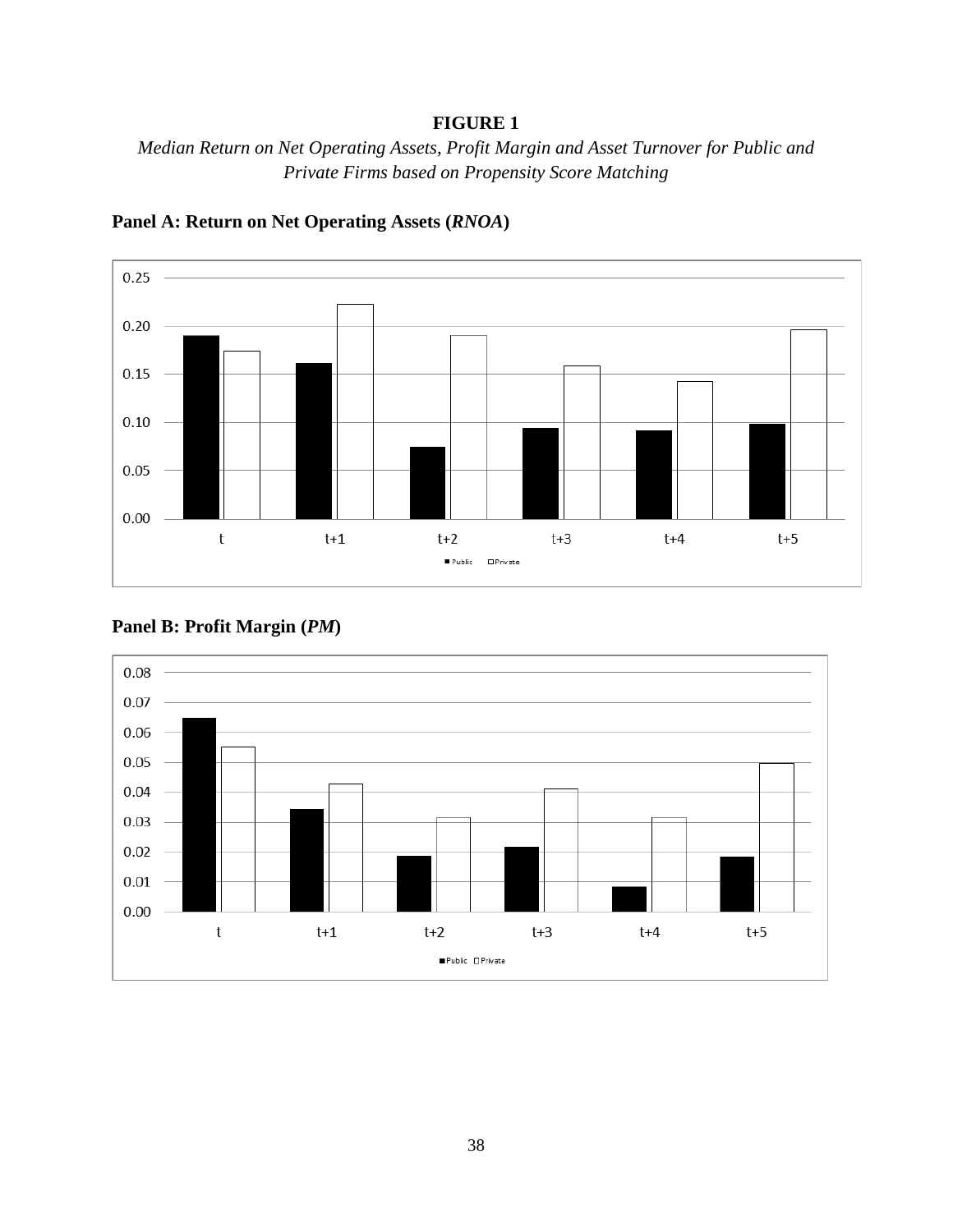**Panel C: Asset Turnover (***ATO***)**



Public and private firms are matched based on Propensity Score Matching. See Appendix B for Propensity Score Matching model. All variables are as defined in Appendix A.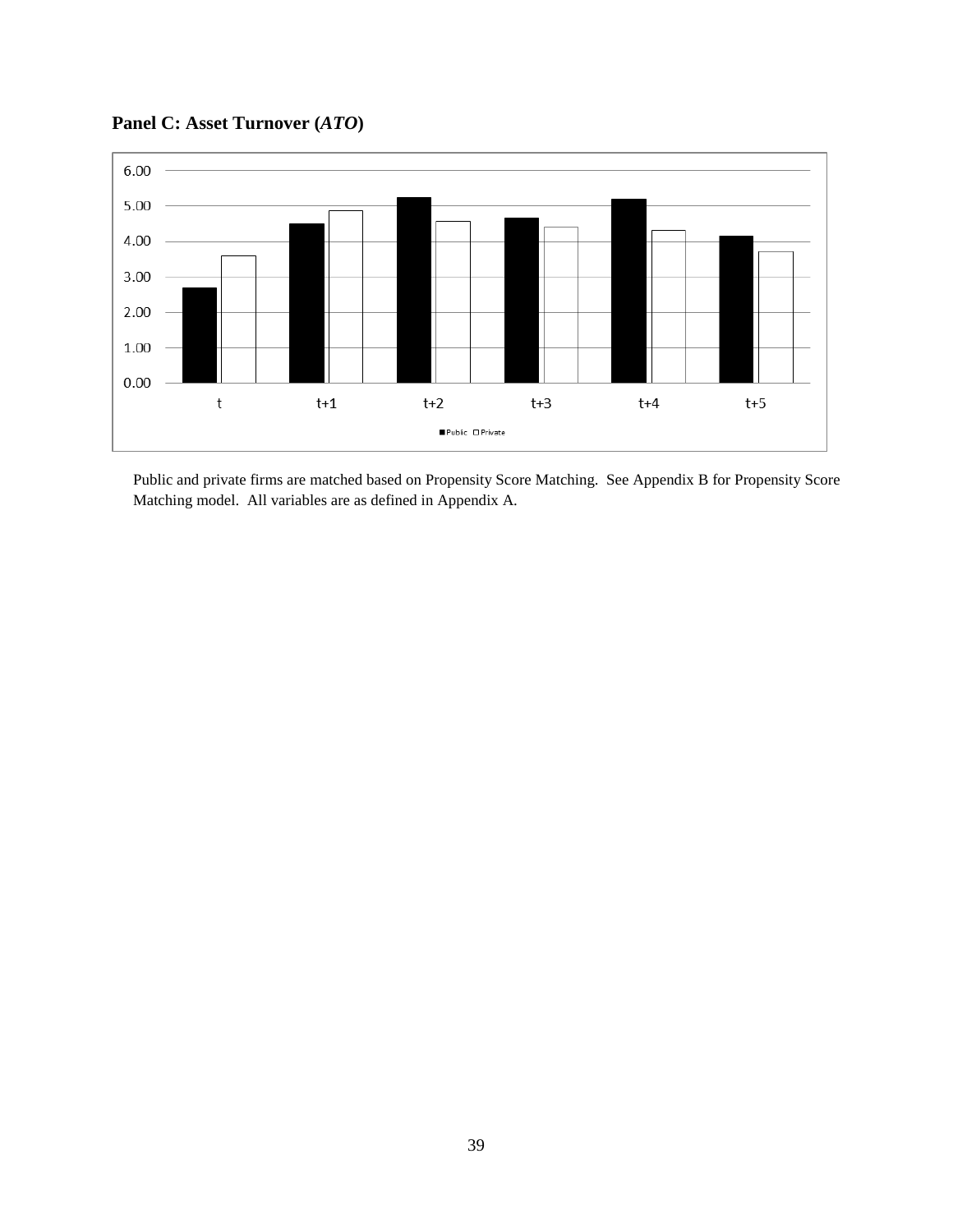# **Table 1** *Sample Selection and Distribution*

# **Panel A: Private firm sample selection process**

| Sample Selection (2001 - 2010)                                                                   | <b>Private</b> | <b>Public</b> |
|--------------------------------------------------------------------------------------------------|----------------|---------------|
| Initial Sample of U.S. Firms                                                                     | 439,517        | 110,710       |
| Eliminate observations that fail to satisfy basic accounting identities                          | (6,513)        | $\theta$      |
| Eliminate firms in Utilities, Finance, and Insurance industries                                  | (8,283)        | (3,528)       |
| Eliminate firms with missing financial data to compute necessary variables                       | (323, 236)     | (80, 282)     |
| Eliminate observations that are not based on Audited, Compiled, or Reviewed financial statements | (64,071)       | 0             |
| Eliminate observations with annual sales and assets less than \$100,000                          | (29, 487)      | 0             |
| <b>Firm-year observations</b>                                                                    | 7,927          | 26,900        |
| <b>Firms</b>                                                                                     | 4,366          | 5,048         |

# **Panel B: Sample distribution by Fama-French industry of private and public firms**

| Fama French Industry Code | Fama French Industry Name                |                  | Private | Public           |       | Difference in % |
|---------------------------|------------------------------------------|------------------|---------|------------------|-------|-----------------|
| 1                         | Agriculture                              | 82               | 1.0%    | 174              | 0.6%  | 0.4%            |
| $\overline{c}$            | Food Products                            | 112              | 1.4%    | 551              | 2.0%  | $-0.6%$         |
| 3                         | Candy & Soda                             | 9                | 0.1%    | 235              | 0.9%  | $-0.8%$         |
| $\overline{4}$            | Beer & Liquor                            | $\overline{0}$   | 0.0%    | $\mathbf{0}$     | 0.0%  | 0.0%            |
| 5                         | <b>Tobacco Products</b>                  | $\boldsymbol{0}$ | 0.0%    | 43               | 0.2%  | $-0.2%$         |
| 6                         | Recreation                               | 121              | 1.5%    | 333              | 1.2%  | 0.3%            |
| 7                         | Entertainment                            | 75               | 0.9%    | 510              | 1.9%  | $-0.9%$         |
| 8                         | Printing and Publishing                  | 117              | 1.5%    | 620              | 2.3%  | $-0.8%$         |
| 9                         | <b>Consumer Goods</b>                    | 106              | 1.3%    | 1,198            | 4.5%  | $-3.1%$         |
| 10                        | Apparel                                  | 14               | 0.2%    | 452              | 1.7%  | $-1.5%$         |
| 11                        | Healthcare                               | 45               | 0.6%    | 561              | 2.1%  | $-1.5%$         |
| 12                        | Medical Equipment                        | 25               | 0.3%    | 1,226            | 4.6%  | $-4.2%$         |
| 13                        | <b>Pharmaceutical Products</b>           | 5                | 0.1%    | 1,007            | 3.7%  | $-3.7%$         |
| 14                        | Chemicals                                | 75               | 0.9%    | 655              | 2.4%  | $-1.5%$         |
| 15                        | Rubber and Plastic Products              | $\overline{0}$   | 0.0%    | $\mathbf{0}$     | 0.0%  | 0.0%            |
| 16                        | Textiles                                 | 23               | 0.3%    | 105              | 0.4%  | $-0.1%$         |
| 17                        | <b>Construction Materials</b>            | 498              | 6.3%    | 801              | 3.0%  | 3.3%            |
| 18                        | Construction                             | 2,369            | 29.9%   | 1,354            | 5.0%  | 24.9%           |
| 19                        | <b>Steel Works Etc</b>                   | 205              | 2.6%    | 674              | 2.5%  | 0.1%            |
| 20                        | <b>Fabricated Products</b>               | 73               | 0.9%    | 291              | 1.1%  | $-0.2%$         |
| 21                        | Machinery                                | 211              | 2.7%    | 978              | 3.6%  | $-1.0%$         |
| 22                        | <b>Electrical Equipment</b>              | 28               | 0.4%    | 272              | 1.0%  | $-0.7%$         |
| 23                        | Automobiles and Trucks                   | 53               | 0.7%    | 228              | 0.8%  | $-0.2%$         |
| 24                        | Aircraft                                 | 9                | 0.1%    | 212              | 0.8%  | $-0.7%$         |
| 25                        | Shipbuilding, Railroad Equipment         | 21               | 0.3%    | 55               | 0.2%  | 0.1%            |
| 26                        | Defense                                  | $\mathbf{0}$     | 0.0%    | $\overline{0}$   | 0.0%  | 0.0%            |
| 27                        | Precious Metals                          | $\overline{4}$   | 0.1%    | 333              | 1.2%  | $-1.2%$         |
| 28                        | Non-Metallic and Industrial Metal Mining | 44               | 0.6%    | 307              | 1.1%  | $-0.6%$         |
| 29                        | Coal                                     | 19               | 0.2%    | 231              | 0.9%  | $-0.6%$         |
| 30                        | Petroleum and Natural Gas                | 9                | 0.1%    | 712              | 2.6%  | $-2.5%$         |
| 31                        | <b>Utilities</b>                         | $\Omega$         | 0.0%    | $\overline{0}$   | 0.0%  | 0.0%            |
| 32                        | Communication                            | 45               | 0.6%    | 1,337            | 5.0%  | $-4.4%$         |
| 33                        | <b>Personal Services</b>                 | 185              | 2.3%    | 278              | 1.0%  | 1.3%            |
| 34                        | <b>Business Services</b>                 | 459              | 5.8%    | 1,170            | 4.3%  | 1.4%            |
| 35                        | Computers                                | 9                | 0.1%    | 582              | 2.2%  | $-2.1%$         |
| 36                        | Electronic Equipment                     | 40               | 0.5%    | 2.124            | 7.9%  | $-7.4%$         |
| 37                        | Measuring and Control Equipment          | $\mathbf{0}$     | 0.0%    | $\overline{0}$   | 0.0%  | 0.0%            |
| 38                        | <b>Business Supplies</b>                 | 154              | 1.9%    | 355              | 1.3%  | 0.6%            |
| 39                        | <b>Shipping Containers</b>               | 39               | 0.5%    | 71               | 0.3%  | 0.2%            |
| 40                        | Transportation                           | 136              | 1.7%    | 857              | 3.2%  | $-1.5%$         |
| 41                        | Wholesale                                | 1,261            | 15.9%   | 1,123            | 4.2%  | 11.7%           |
| 42                        | Retail                                   | 1,091            | 13.8%   | 2,759            | 10.3% | 3.5%            |
| 43                        | Restaraunts, Hotels, Motels              | 67               | 0.8%    | 459              | 1.7%  | $-0.9%$         |
| 44                        | Banking                                  | $\mathbf{0}$     | 0.0%    | $\boldsymbol{0}$ | 0.0%  | 0.0%            |
| 45                        | Insurance                                | $\mathbf{0}$     | 0.0%    | $\mathbf{0}$     | 0.0%  | 0.0%            |
| 46                        | <b>Real Estate</b>                       | 32               | 0.4%    | 1,171            | 4.4%  | $-3.9%$         |
| 47                        | Trading                                  | $\mathbf{0}$     | 0.0%    | 238              | 0.9%  | $-0.9%$         |
| 48                        | <b>Almost Nothing</b>                    | 57               | 0.7%    | 258              | 1.0%  | $-0.2%$         |
|                           |                                          | 7,927            | 100%    | 26,900           | 100%  |                 |

**Bold** indicates significantly different at the 10% level.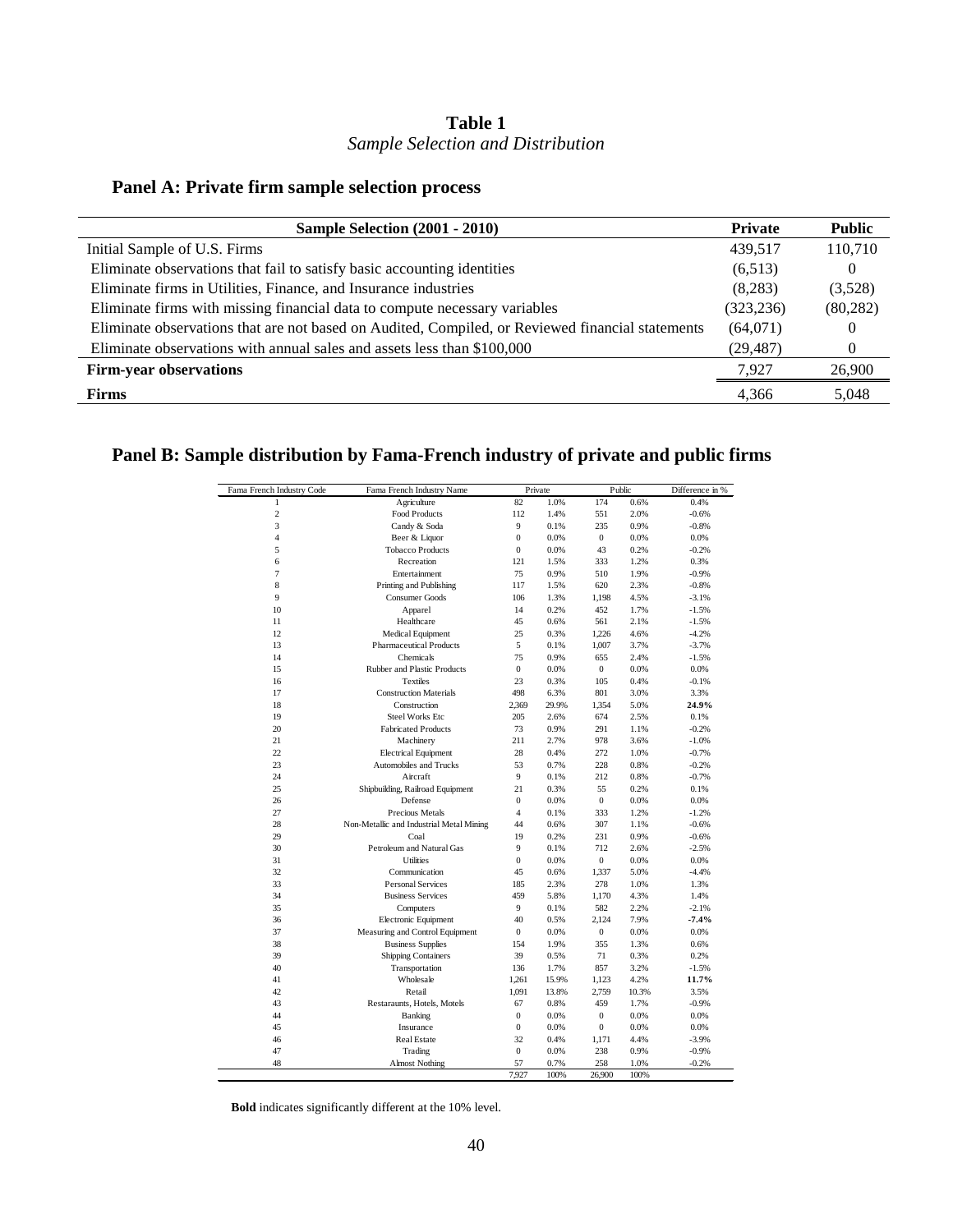| <b>TABLE 2</b>                                      |
|-----------------------------------------------------|
| Descriptive Statistics for Public and Private Firms |

# **Panel A: Descriptive Statistics for Public and Private Firms for the Full Sample**

|                 | Private |        |          |       |       |       |         |          | <b>Public</b> |       | <b>Difference</b> |        |             |       |               |       |
|-----------------|---------|--------|----------|-------|-------|-------|---------|----------|---------------|-------|-------------------|--------|-------------|-------|---------------|-------|
| <b>Variable</b> | mean    | std    | q1       | med   | q3    | n     | mean    | std      | q1            | med   | q3                | n      | <b>Mean</b> |       | <b>Median</b> |       |
| <b>RNOA</b>     | 0.293   | 0.401  | 0.052    | 0.196 | 0.529 | 7,927 | 0.119   | 0.306    | 0.034         | 0.117 | 0.232             | 26,900 | 0.174       | $***$ | 0.079         | ***   |
| $RNOAt+1$       | 0.297   | 0.405  | 0.053    | 0.206 | 0.544 | 7,927 | 0.121   | 0.297    | 0.033         | 0.116 | 0.231             | 26,900 | 0.176       | $***$ | 0.090         | ***   |
| $RNOAt+3$       | 0.236   | 0.424  | 0.006    | 0.149 | 0.466 | 7,927 | 0.123   | 0.302    | 0.035         | 0.121 | 0.236             | 26,900 | 0.113       | ***   | 0.028         | $***$ |
| $RNOAt+5$       | 0.216   | 0.441  | $-0.021$ | 0.144 | 0.441 | 2,567 | 0.126   | 0.291    | 0.037         | 0.122 | 0.235             | 17,433 | 0.196       | ***   | 0.022         | $**$  |
| ATO             | 8.876   | 10.522 | 3.265    | 5.601 | 9.819 | 7,927 | 2.416   | 2.624    | 0.938         | 1.672 | 2.863             | 26,900 | 6.460       | $***$ | 3.929         | $***$ |
| PM              | 0.058   | 0.094  | 0.009    | 0.033 | 0.086 | 7,927 | 0.073   | 0.211    | 0.018         | 0.075 | 0.154             | 26,900 | $-0.015$    | $***$ | $-0.042$      | $***$ |
| <b>SALES</b>    | 13.3    | 22.4   | 2.8      | 6.2   | 13.3  | 7,927 | 3,145.2 | 8,991.4  | 75.5          | 360.6 | 1,611.9           | 26,900 | $-3,131.8$  | ***   | $-354.4$      | ***   |
| SALES_GR        | 0.106   | 0.242  | $-0.023$ | 0.071 | 0.196 | 7,927 | 0.127   | 0.265    | $-0.014$      | 0.087 | 0.220             | 26,900 | $-0.021$    | $***$ | $-0.016$      | $***$ |
| <b>ASSETS</b>   | 12.7    | 285.0  | 1.2      | 2.6   | 6.0   | 7,927 | 4,056.2 | 12,124.9 | 90.4          | 448.5 | 2,073.3           | 26,900 | $-4,043.5$  | ***   | $-445.8$      | $***$ |
| NOA             | 2.9     | 5.7    | 0.4      | 1.0   | 2.7   | 7,927 | 2,282.9 | 6,616.4  | 44.2          | 244.0 | 1,241.2           | 26,900 | $-2,280.0$  | ***   | $-243.0$      | $***$ |
| <b>LTDEBT</b>   | 0.091   | 0.181  | 0.000    | 0.000 | 0.090 | 7,927 | 0.188   | 0.201    | 0.004         | 0.137 | 0.297             | 26,900 | $-0.097$    | ***   | $-0.137$      | $***$ |
| LOSS            | 0.212   | 0.409  | 0.000    | 0.000 | 0.000 | 7,927 | 0.279   | 0.448    | 0.000         | 0.000 | 1.000             | 26,900 | $-0.067$    | $***$ | 0.000         |       |
| <b>STF</b>      | 0.245   | 0.430  | 0.000    | 0.000 | 0.000 | 7,927 | 0.242   | 0.428    | 0.000         | 0.000 | 0.000             | 26,900 | 0.003       |       | 0.000         |       |
| <b>HERF</b>     | 0.295   | 0.456  | 0.000    | 0.000 | .000  | 7,927 | 0.682   | 0.466    | 0.000         | 1.000 | 1.000             | 26,900 | $-0.386$    | ***   | $-1.000$      | $***$ |
| $CV\_NIt+3$     | 1.636   | 2.267  | 0.438    | 0.804 | 1.590 | 7,927 | 0.969   | 1.836    | 0.180         | 0.362 | 0.819             | 26,900 | 0.668       | $***$ | 0.442         | $***$ |
| $CV$ $Nlt+5$    | 1.964   | 2.460  | 0.567    | 0.996 | 2.093 | 2,567 | 1.461   | 2.221    | 0.341         | 0.626 | 1.336             | 17,433 | 0.503       | $***$ | 0.369         | $***$ |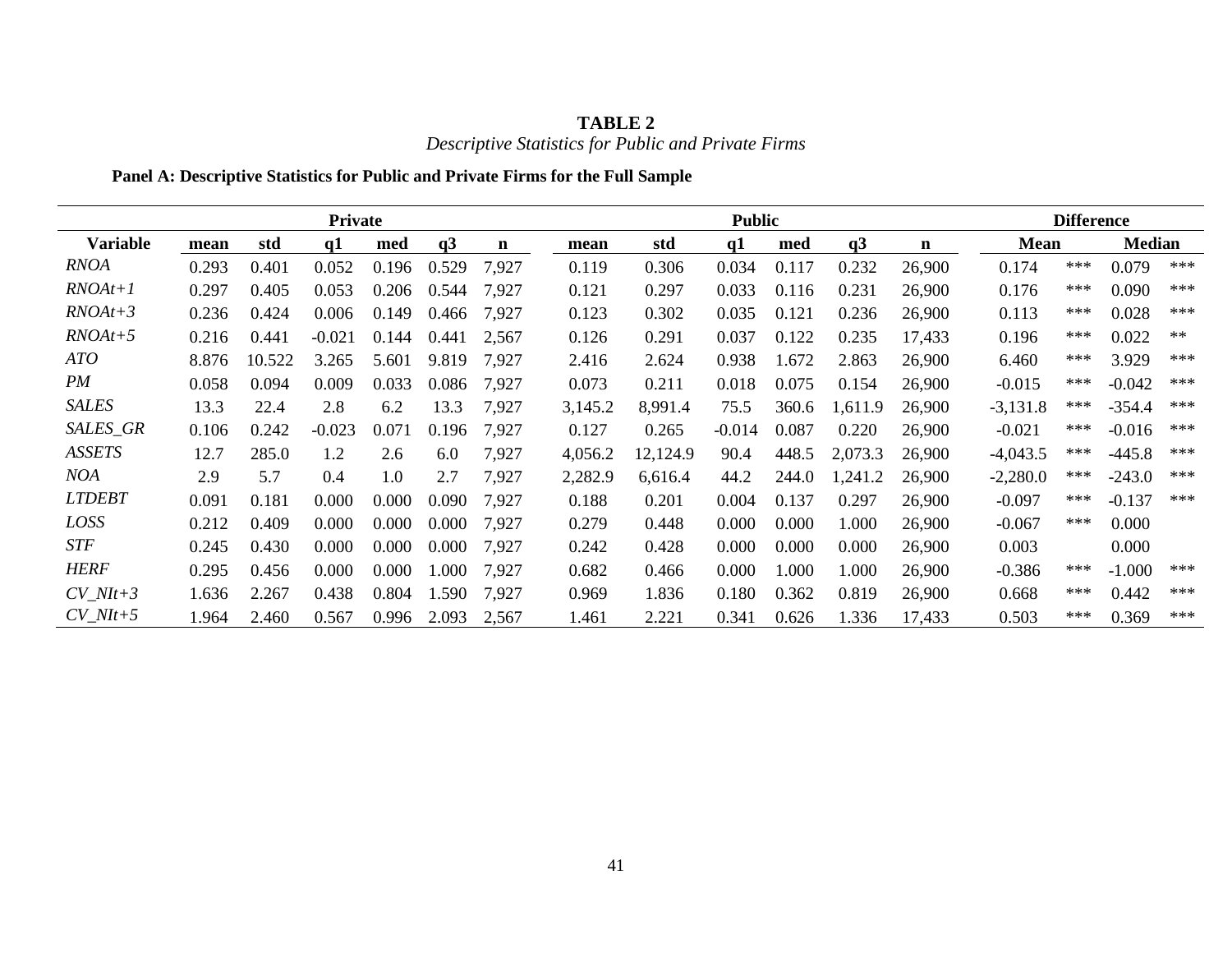|                 | Private |         |          |       |                |     |       |         | <b>Public</b> |       |       |             |          |        | <b>Difference</b> |        |
|-----------------|---------|---------|----------|-------|----------------|-----|-------|---------|---------------|-------|-------|-------------|----------|--------|-------------------|--------|
| <b>Variable</b> | mean    | std     | q1       | med   | q <sub>3</sub> | n   | mean  | std     | q1            | med   | q3    | $\mathbf n$ | Mean     |        | <b>Median</b>     |        |
| RNOA            | 0.244   | 0.423   | 0.033    | 0.174 | 0.456          | 603 | 0.217 | 0.326   | 0.090         | 0.190 | 0.358 | 603         | 0.027    |        | $-0.016$          |        |
| $RNOAt+1$       | 0.236   | 0.404   | 0.053    | 0.223 | 0.536          | 603 | 0.160 | 0.306   | $-0.032$      | 0.162 | 0.311 | 603         | 0.076    | $***$  | 0.061             | $**$   |
| $RNOAt+3$       | 0.226   | 0.417   | 0.036    | 0.159 | 0.446          | 603 | 0.106 | 0.378   | $-0.081$      | 0.094 | 0.242 | 603         | 0.120    | ***    | 0.065             | $**$   |
| $RNOAt+5$       | 0.257   | 0.435   | 0.043    | 0.196 | 0.477          | 232 | 0.104 | 0.265   | $-0.010$      | 0.099 | 0.271 | 323         | 0.153    | $***$  | 0.097             | ∗      |
| ATO             | 6.997   | 12.877  | 2.413    | 3.597 | 9.152          | 603 | 6.277 | 4.747   | 1.730         | 2.684 | 4.632 | 603         | 0.720    |        | 0.913             |        |
| PM              | 0.057   | 0.122   | 0.006    | 0.055 | 0.091          | 603 | 0.045 | 0.177   | 0.031         | 0.065 | 0.097 | 603         | 0.012    |        | $-0.009$          |        |
| <b>SALES</b>    | 57.1    | 199.4   | 5.7      | 12.0  | 27.6           | 603 | 282.3 | 1,406.7 | 8.0           | 14.9  | 29.5  | 603         | $-225.2$ | ***    | $-2.9$            |        |
| SALES_GR        | 0.138   | 0.269   | $-0.009$ | 0.093 | 0.240          | 603 | 0.178 | 0.329   | $-0.013$      | 0.134 | 0.366 | 603         | $-0.040$ | $***$  | $-0.042$          | ***    |
| <b>ASSETS</b>   | 102.6   | 1,029.3 | 2.9      | 6.2   | 15.4           | 603 | 418.1 | 2,272.5 | 5.2           | 8.8   | 17.5  | 603         | $-315.5$ | ***    | $-2.6$            | $**$   |
| NOA             | 19.7    | 75.5    | 0.9      | 2.4   | 7.0            | 603 | 270.1 | 1,450.4 | 2.1           | 5.2   | 9.9   | 603         | $-250.4$ | ***    | $-2.8$            | $***$  |
| <b>LTDEBT</b>   | 0.113   | 0.173   | 0.000    | 0.040 | 0.107          | 603 | 0.119 | 0.167   | 0.000         | 0.081 | 0.184 | 603         | $-0.006$ |        | $-0.041$          |        |
| LOSS            | 0.252   | 0.435   | 0.000    | 0.000 | 1.000          | 603 | 0.171 | 0.377   | 0.000         | 0.000 | 0.000 | 603         | 0.081    | ***    | 0.000             |        |
| $CV\_NIt+3$     | 1.447   | 2.215   | 0.360    | 0.701 | 1.270          | 603 | 0.822 | 1.128   | 0.265         | 0.493 | 0.971 | 603         | 0.625    | ***    | 0.208             | $***$  |
| $CV\_NIt+5$     | 1.704   | 2.334   | 0.515    | 0.826 | 1.709          | 232 | 1.361 | 2.471   | 0.404         | 0.637 | 1.651 | 323         | 0.343    | $\ast$ | 0.189             | $\ast$ |

**Panel B: Descriptive Statistics for Public and Private Firms for the Propensity Matched Sample**

All variables are as defined in Appendix A. *RNOA<sub>t+x</sub>* equals return on net operating assets for year t+x. All continuous variables are winsorized at 1<sup>st</sup> and 99<sup>th</sup> percentile. In Panel A, \*\*\*, \*\*\*, denote that the value in the private partition significantly differs from the corresponding value in the public partition at the 1, 5, and 10 percent levels, respectively (two-tailed). T-tests (Wilcoxon signed-rank tests) are used for assessing means (medians).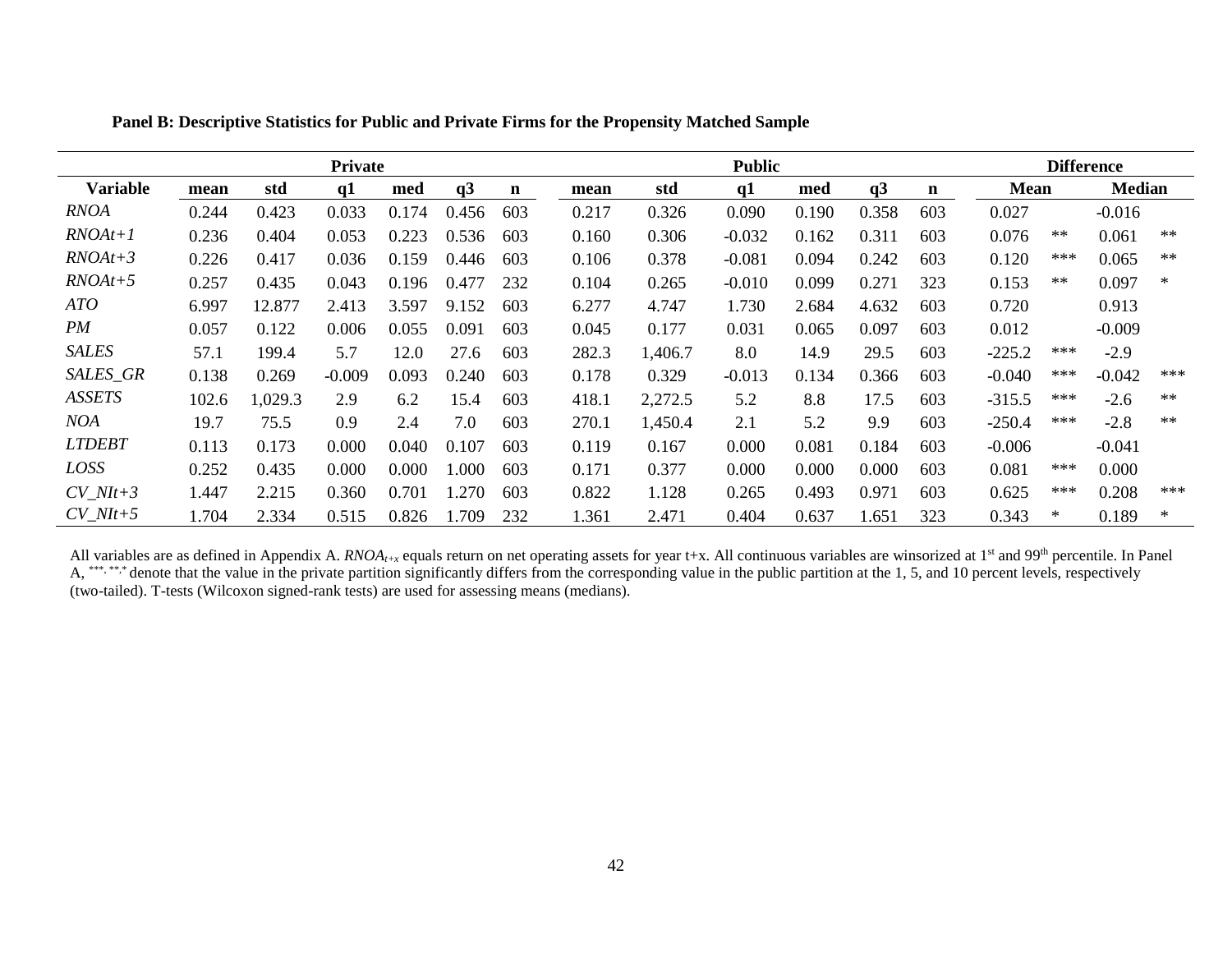# **TABLE 3**

# *Regressions of Future Return on Net Operating Assets on an Indicator Variable for Private Firms and Financial Performance Variables*

# **Panel A: Private Firm Indicator Variable and Financial Performance Variables**

|                                  |           |          |          | <b>Full Sample</b> |           |          | <b>Propensity Matched Sample</b> |          |          |           |          |           |  |  |
|----------------------------------|-----------|----------|----------|--------------------|-----------|----------|----------------------------------|----------|----------|-----------|----------|-----------|--|--|
|                                  | $RNOAt+1$ |          |          | $RNOAt+3$          | $RNOAt+5$ |          | $RNOAt+1$                        |          |          | $RNOAt+3$ |          | $RNOAt+5$ |  |  |
|                                  | Coeff     | t-stat   | Coeff    | t-stat             | Coeff     | t-stat   | Coeff                            | t-stat   | Coeff    | t-stat    | Coeff    | t-stat    |  |  |
| Intercept                        | $-0.016$  | $-3.830$ | 0.068    | 13.355             | 0.198     | 6.504    | $-0.012$                         | $-0.438$ | $-0.068$ | $-1.620$  | 0.098    | 2.029     |  |  |
| <b>PRIVATE</b>                   | 0.158     | 6.552    | 0.220    | 8.162              | 0.252     | 2.836    | 0.076                            | 1.203    | 0.163    | 3.647     | 0.330    | 7.343     |  |  |
| <b>RNOA</b>                      | 0.643     | 68.069   | 0.430    | 42.113             | 0.346     | 23.312   | 0.624                            | 12.537   | 0.297    | 4.831     | 0.153    | 1.471     |  |  |
| <b>NOA</b>                       | 0.000     | 2.506    | 0.000    | 7.494              | 0.000     | 8.248    | 0.000                            | 0.759    | 0.000    | 1.867     | 0.000    | 1.260     |  |  |
| SALES_GR                         | $-0.026$  | $-4.351$ | $-0.077$ | $-10.706$          | $-0.088$  | $-9.160$ | $-0.065$                         | $-1.895$ | $-0.225$ | $-5.263$  | $-0.088$ | $-1.525$  |  |  |
| LOSS                             | 0.027     | 8.055    | 0.025    | 5.639              | 0.008     | 1.236    | 0.083                            | 3.263    | 0.055    | 1.487     | $-0.084$ | $-1.729$  |  |  |
| ATO                              | 0.005     | 8.561    | 0.003    | 6.018              | 0.002     | 2.083    | 0.005                            | 2.804    | 0.004    | 2.811     | 0.003    | 1.107     |  |  |
| PM                               | 0.179     | 16.182   | 0.185    | 14.286             | 0.124     | 7.662    | 0.071                            | 0.594    | 0.391    | 3.231     | $-0.067$ | $-0.526$  |  |  |
| Adjusted R2                      | 53.13%    |          |          | 25.53%             |           | 16.88%   | 48.03%                           |          | 22.66%   |           | 21.35%   |           |  |  |
| <b>Year Fixed Effects</b>        |           | Yes      |          | Yes                | Yes       |          |                                  | Yes      |          | Yes       |          | Yes       |  |  |
| <b>Industry Fixed Effects</b>    |           | Yes      |          | Yes                |           | Yes      |                                  | Yes      |          | Yes       |          | Yes       |  |  |
| <b>Standard Errors Clustered</b> |           |          |          |                    |           |          |                                  |          |          |           |          |           |  |  |
| by Firm and Year                 | Yes       |          | Yes      |                    | Yes       |          | Yes                              |          | Yes      |           | Yes      |           |  |  |
| n                                | 34,827    |          | 34,827   |                    | 20,000    |          | 1,206                            |          |          | 1,206     | 555      |           |  |  |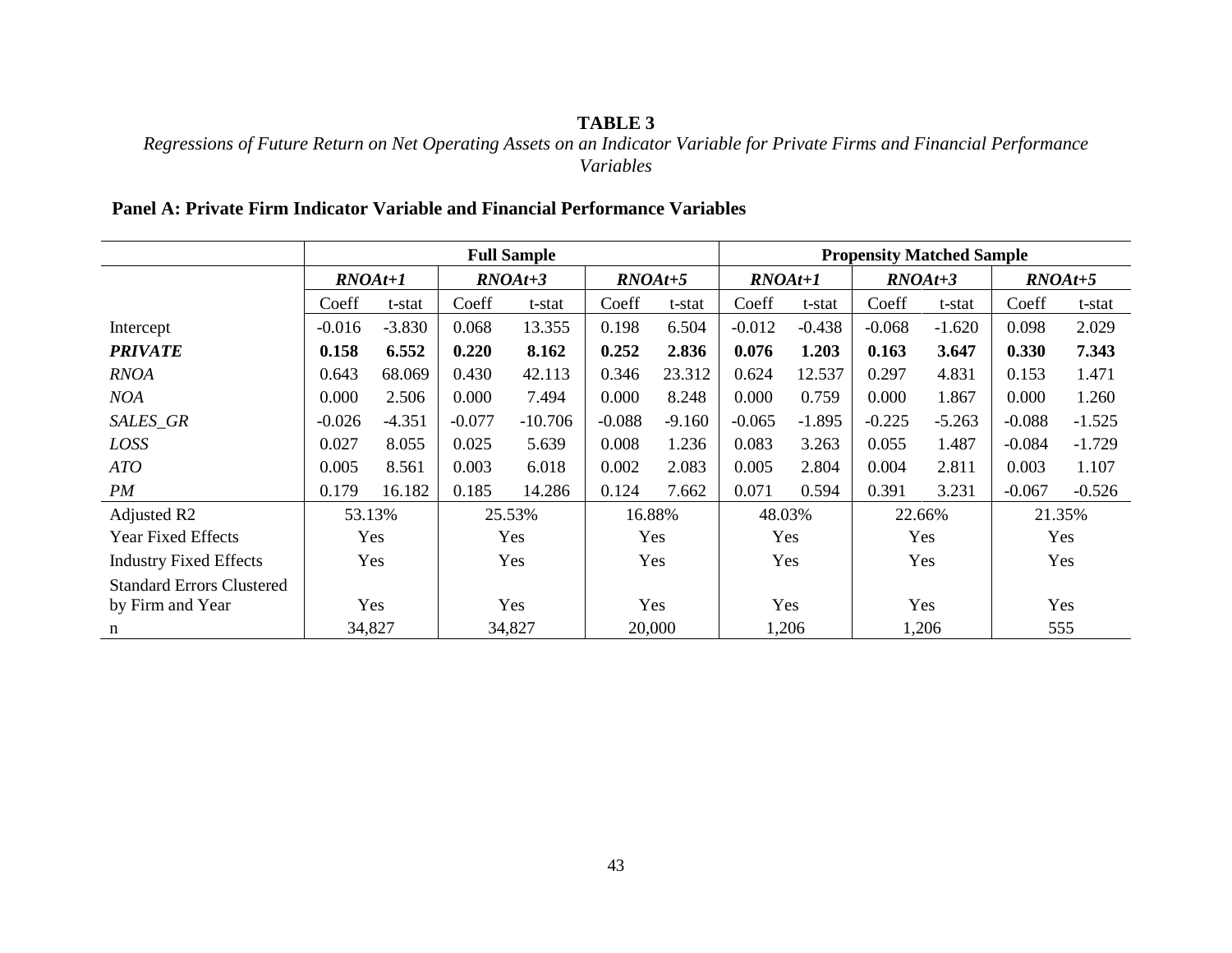|                                  |            |          |          | <b>Full Sample</b> |          |                         | <b>Propensity Matched Sample</b> |            |            |            |          |                         |  |
|----------------------------------|------------|----------|----------|--------------------|----------|-------------------------|----------------------------------|------------|------------|------------|----------|-------------------------|--|
|                                  | $RNOA_t+1$ |          |          | $RNOA_t+3$         |          | $\textit{RNOA}_{\_}t+5$ |                                  | $RNOA_t+1$ |            | $RNOA_t+3$ |          | $\textit{RNOA}_{\_}t+5$ |  |
|                                  | Coeff      | t-stat   | Coeff    | t-stat             | Coeff    | t-stat                  | Coeff                            | t-stat     | Coeff      | t-stat     | Coeff    | t-stat                  |  |
| Intercept                        | $-0.019$   | $-4.008$ | 0.056    | 8.469              | 0.194    | 6.571                   | 0.030                            | 0.854      | $-0.059$   | $-1.207$   | 0.072    | 1.460                   |  |
| <b>PRIVATE</b>                   | 0.137      | 0.816    | 0.259    | 2.089              | 0.171    | 2.252                   | $-0.060$                         | $-0.755$   | 0.120      | 5.193      | 0.091    | 1.678                   |  |
| RNOA                             | 0.642      | 57.902   | 0.468    | 29.903             | 0.306    | 18.084                  | 0.604                            | 9.357      | 0.294      | 3.674      | 0.058    | 0.543                   |  |
| <b>NOA</b>                       | 0.000      | 4.792    | 0.000    | 7.236              | 0.000    | 8.673                   | 0.000                            | 0.863      | 0.000      | 1.976      | 0.000    | 0.912                   |  |
| SALES_GR                         | $-0.009$   | $-1.461$ | $-0.071$ | $-8.396$           | $-0.088$ | $-9.128$                | $-0.058$                         | $-1.691$   | $-0.243$   | $-5.367$   | $-0.059$ | $-0.895$                |  |
| LOSS                             | 0.007      | 1.997    | 0.022    | 3.951              | $-0.004$ | $-0.674$                | 0.037                            | 1.114      | 0.037      | 0.807      | $-0.061$ | $-1.254$                |  |
| ATO                              | 0.010      | 8.690    | 0.010    | 7.433              | 0.004    | 2.686                   | 0.003                            | 1.256      | 0.002      | 1.287      | 0.007    | 1.348                   |  |
| PM                               | 0.155      | 11.315   | 0.177    | 9.716              | 0.154    | 7.960                   | $-0.034$                         | $-0.254$   | 0.314      | 2.323      | 0.020    | 0.178                   |  |
| Adjusted R2                      |            | 59.02%   |          | 26.59%             |          | 17.64%                  |                                  | 44.97%     |            | 26.59%     |          | 13.89%                  |  |
| <b>Year Fixed Effects</b>        |            | Yes      |          | Yes                |          | Yes                     |                                  | Yes        |            | <b>Yes</b> |          | Yes                     |  |
| <b>Industry Fixed Effects</b>    | Yes        |          |          | Yes                |          | Yes                     |                                  | Yes        |            | Yes        |          | Yes                     |  |
| <b>Standard Errors Clustered</b> |            |          |          |                    |          |                         |                                  |            |            |            |          |                         |  |
| by Firm and Year                 | Yes        |          | Yes      |                    | Yes      |                         | Yes                              |            | <b>Yes</b> |            |          | Yes                     |  |
| n                                |            | 28,252   |          | 28,252             |          | 17,709                  | 808                              |            |            | 808        | 469      |                         |  |

**Panel B: Private Firm Indicator Variable and Financial Performance Variables for Audited Firms Only**

All variables are as defined in Appendix A. *RNOAt+x* equals return on net operating assets for year t+x. All continuous variables are winsorized at 1<sup>st</sup> and 99<sup>th</sup> percentile.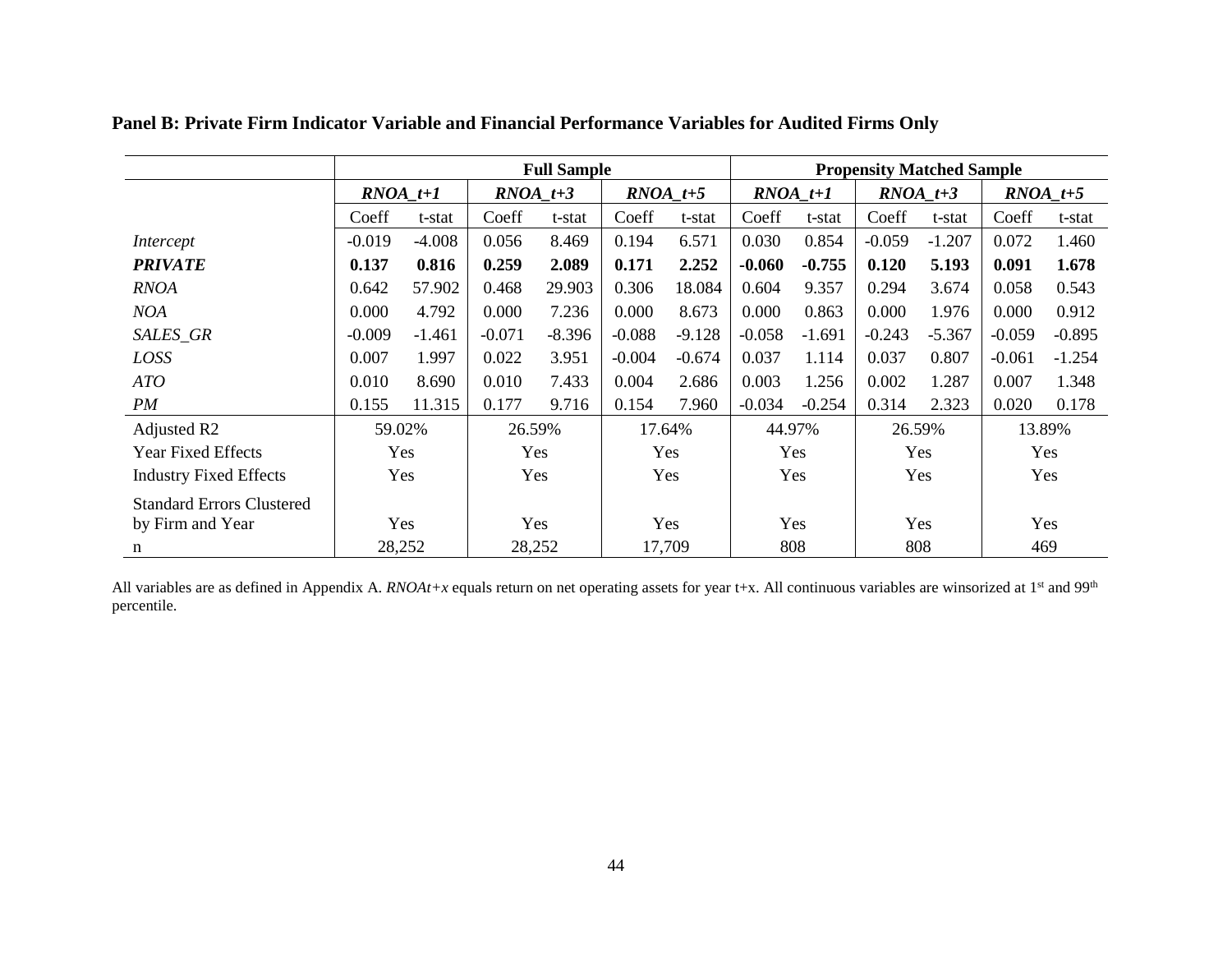### **TABLE 4**

### *Regressions of Future Profit Margin and Asset Turnover on an Indicator Variable for Private Firms and Financial Performance Variables*

|                                  |               |                                     |          | <b>Full Sample</b>          |            |                                                       |          |                                  |            | <b>Propensity Matched Sample</b> |                     |                  |  |
|----------------------------------|---------------|-------------------------------------|----------|-----------------------------|------------|-------------------------------------------------------|----------|----------------------------------|------------|----------------------------------|---------------------|------------------|--|
|                                  | $PM$ t+1      |                                     | $PM$ t+3 |                             |            | $PM$ t+5                                              | $PM$ t+1 |                                  |            | $PM$ t+3                         | $PM_t+5$            |                  |  |
|                                  | Coeff         | t-stat                              | Coeff    | t-stat                      | Coeff      | t-stat                                                |          | Coeff t-stat                     | Coeff      | t-stat                           |                     | Coeff t-stat     |  |
| Intercept                        |               | $-0.004 -1.370$                     | 0.047    | 16.259                      | 0.095      | 7.612                                                 |          | $-0.011 - 0.810 - 0.046 - 2.447$ |            |                                  | 0.050 2.218         |                  |  |
| <b>PRIVATE</b>                   | $0.016$ 2.522 |                                     |          | $0.023$ 3.042 $\mid 0.041$  |            | $2.356$   0.022 0.732   0.140 3.073                   |          |                                  |            |                                  | 0.088 6.097         |                  |  |
| <b>RNOA</b>                      |               | $-0.010 -3.320$                     |          | $-0.006 - 1.430$            | 0.126      | 21.332                                                | 0.067    | 3.845                            | 0.012      | 0.548                            | 0.034               | 1.080            |  |
| <b>ASSETS</b>                    | 0.000         | 6.855                               |          | 0.000 12.676                | 0.000      | 16.622                                                | 0.000    | 2.055                            | 0.000      | 5.333                            | $0.000 \quad 3.195$ |                  |  |
| SALES_GR                         |               | $-0.005$ $-1.378$ $-0.026$ $-6.103$ |          |                             |            | $-0.021$ $-3.280$ $-0.027$ $-1.903$ $-0.105$ $-5.323$ |          |                                  |            |                                  |                     | $-0.047 - 1.409$ |  |
| LOSS                             | 0.005         | 3.152                               | 0.009    | 4.532                       |            | $-0.052 -15.504$   0.014 1.242                        |          |                                  | $-0.004$   | $-0.227$                         |                     | $-0.047 - 2.073$ |  |
| ATO                              | 0.000         | $-0.423$                            | $-0.001$ | $-4.909$                    | 0.000      | $-0.030$                                              |          | $0.000 -1.427$                   | 0.000      | 0.463                            | $0.027$ $0.724$     |                  |  |
| PM                               | 0.775         |                                     |          | 92.218 0.572 55.505 - 0.010 |            | $-0.804$                                              | 0.407    | 4.451                            | 0.413      | 4.605                            |                     | $-0.047 - 0.857$ |  |
| Adjusted R <sub>2</sub>          | 65.93%        |                                     | 38.30%   |                             |            | 12.02%                                                | 36.68%   |                                  |            | 26.81%                           | 14.90%              |                  |  |
| <b>Year Fixed Effects</b>        |               | Yes                                 |          | <b>Yes</b>                  |            | Yes                                                   |          | Yes                              |            | <b>Yes</b>                       |                     | Yes              |  |
| <b>Industry Fixed Effects</b>    | Yes           |                                     |          | Yes                         |            | Yes                                                   |          | Yes                              |            | Yes                              |                     | Yes              |  |
| <b>Standard Errors Clustered</b> |               |                                     |          |                             |            |                                                       |          |                                  |            |                                  |                     |                  |  |
| by Firm and Year                 | Yes           |                                     | Yes      |                             | <b>Yes</b> |                                                       | Yes      |                                  | <b>Yes</b> |                                  |                     | Yes              |  |
| n                                |               | 34,827                              |          | 34,827                      |            | 20,000                                                |          | 1,206                            |            | 1,206                            |                     | 555              |  |

#### **Panel A: Profit Margin (***PM***) Analysis**

#### **Panel B: Asset Turnover (***ATO***) Analysis**

|                                  |          |                  |          | <b>Full Sample</b> |           |          | <b>Propensity Matched Sample</b> |          |           |          |             |          |  |  |
|----------------------------------|----------|------------------|----------|--------------------|-----------|----------|----------------------------------|----------|-----------|----------|-------------|----------|--|--|
|                                  |          | $ATO$ t+1        |          | $ATO$ t+3          | $ATO$ t+5 |          | $ATO$ t+1                        |          | ATO $t+3$ |          | ATO $t+5$   |          |  |  |
|                                  | Coeff    | t-stat           | Coeff    | t-stat             | Coeff     | t-stat   | Coeff                            | t-stat   | Coeff     | t-stat   | Coeff       | t-stat   |  |  |
| Intercept                        | 0.999    | 16.190           | 1.464    | 19.103             | 2.020     | 5.578    | 1.003                            | 2.099    | 1.063     | 1.499    | $-1.019$    | $-0.385$ |  |  |
| <b>PRIVATE</b>                   |          | 1.426 1.340      | 2.238    | 0.829              | 2.663     | 1.181    | 1.648                            | 0.739    | 2.145     | 0.362    | 5.769 1.025 |          |  |  |
| <b>RNOA</b>                      | 0.531    | 3.180            | 0.446    | 2.178              | 0.787     | 2.996    | 1.651                            | 1.529    | 4.341     | 2.770    | 8.666       | 1.319    |  |  |
| NOA                              |          | $0.000 - 11.922$ | 0.000    | $-12.388$          | 0.000     | $-9.695$ | 0.000                            | $-1.912$ | 0.000     | $-1.518$ | 0.000       | $-0.461$ |  |  |
| SALES_GR                         |          | $-0.184 - 1.935$ | $-0.616$ | $-5.368$           | $-0.386$  | $-3.075$ | $-0.240$                         | $-0.326$ | $-3.292$  | $-3.605$ | $-3.872$    | $-1.228$ |  |  |
| LOSS                             | 0.049    | 0.824            | 0.244    | 2.903              | 0.144     | 1.547    | 0.552                            | 0.976    | 0.831     | 0.948    | 2.473       | 0.970    |  |  |
| ATO                              | 0.609    | 34.534           | 0.497    | 25.069             | 0.390     | 12.026   | 0.406                            | 6.690    | 0.403     | 5.516    | 0.163       | 1.201    |  |  |
| PM                               | $-1.742$ | $-9.493$         | $-2.204$ | $-9.841$           | $-2.580$  | $-9.890$ | $-3.526$                         | $-1.828$ | $-6.838$  | $-2.604$ | $-5.104$    | $-0.592$ |  |  |
| Adjusted R <sub>2</sub>          |          | 57.46%           |          | 35.45%             |           | 27.07%   | 43.78%                           |          | 26.24%    |          | 17.03%      |          |  |  |
| <b>Year Fixed Effects</b>        |          | Yes              |          | Yes                |           | Yes      |                                  | Yes      | Yes       |          |             | Yes      |  |  |
| <b>Industry Fixed Effects</b>    | Yes      |                  |          | Yes                |           | Yes      |                                  | Yes      | Yes       |          |             | Yes      |  |  |
| <b>Standard Errors Clustered</b> |          |                  |          |                    |           |          |                                  |          |           |          |             |          |  |  |
| by Firm and Year                 | Yes      |                  | Yes      |                    | Yes       |          | Yes                              |          | Yes       |          |             | Yes      |  |  |
| n                                |          | 34,827           |          | 34,827             | 20,000    |          | 1,206                            |          | 1,206     |          | 555         |          |  |  |

*PMt+1* equals profit margin for year t+1. *PMt+3* equals profit margin for year t+3. *PMt+5* equals profit margin for year t+5. *PM*, profit margin, equals operating income divided by sales. All variables are as defined in Appendix A. All continuous variables are winsorized at 1<sup>st</sup> and 99<sup>th</sup> percentile.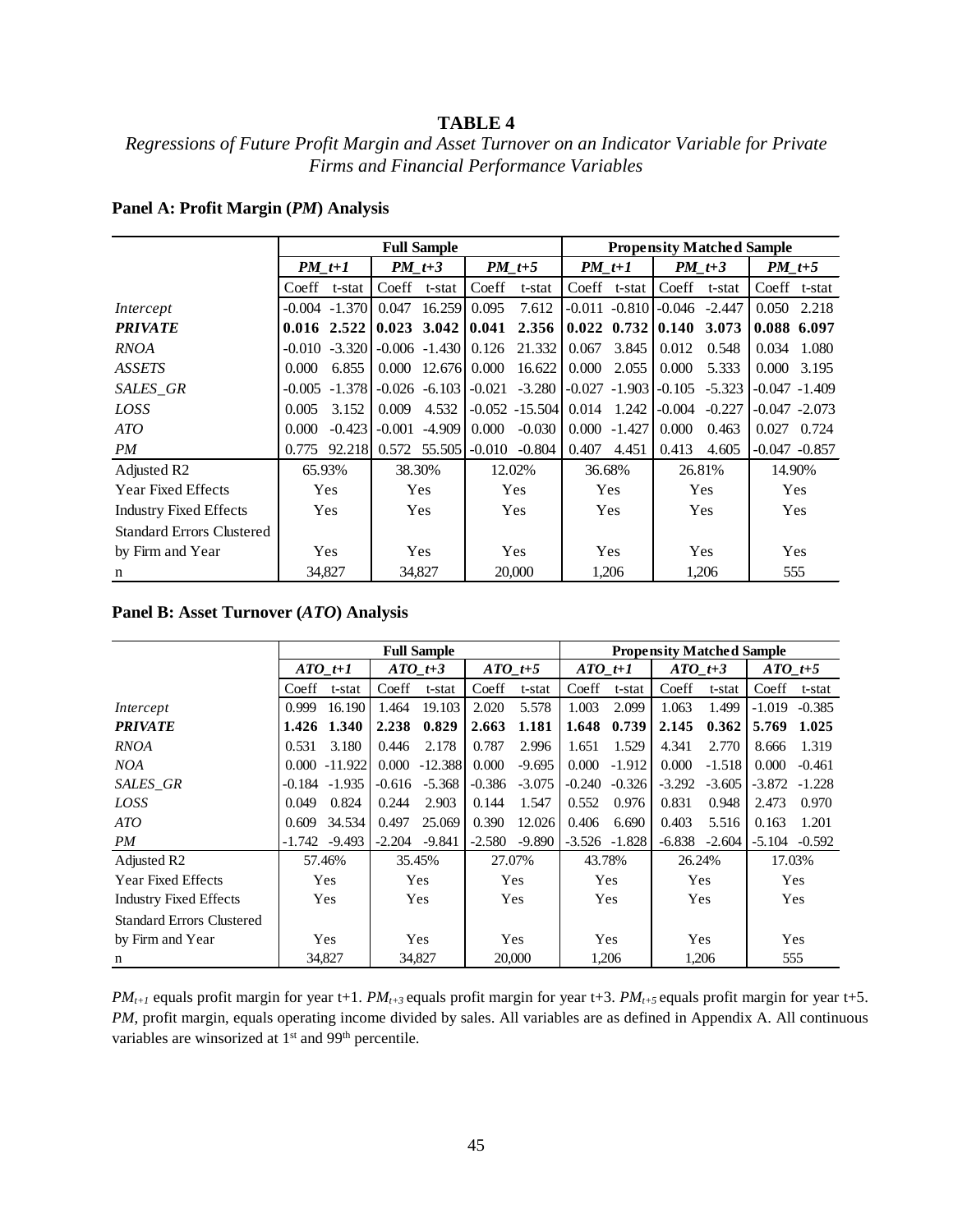# **TABLE 5** *Private Firm Analysis with Short-term Focus and Competition Indicator Variables*

# **Panel A: Full Sample**

|                                     |          | $RNOAt+1$  |          |             |          |            | $RNOAt+3$ |             |          | $RNOAt+5$  |          |             |
|-------------------------------------|----------|------------|----------|-------------|----------|------------|-----------|-------------|----------|------------|----------|-------------|
|                                     | Coeff    | t-stat     | Coeff    | t-stat      | Coeff    | t-stat     | Coeff     | t-stat      | Coeff    | t-stat     | Coeff    | t-stat      |
|                                     |          | <b>STF</b> |          | <b>HERF</b> |          | <b>STF</b> |           | <b>HERF</b> |          | <b>STF</b> |          | <b>HERF</b> |
| Intercept                           | $-0.016$ | $-3.907$   | $-0.009$ | $-2.023$    | 0.067    | 13.092     | 0.075     | 14.145      | 0.200    | 6.539      | 0.206    | 6.730       |
| <b>PRIVATE</b>                      | 0.161    | 6.617      | 0.150    | 6.208       | 0.223    | 8.259      | 0.210     | 9.105       | 0.163    | 2.932      | 0.243    | 3.743       |
| X                                   | 0.002    | 1.377      | $-0.012$ | $-5.124$    | $-0.022$ | $-1.836$   | $-0.013$  | $-4.098$    | $-0.021$ | $-1.790$   | $-0.012$ | $-2.945$    |
| PRIVATE*X                           | 0.019    | 1.298      | 0.040    | 3.491       | 0.060    | 1.971      | 0.027     | 2.589       | 0.075    | 2.417      | 0.066    | 2.580       |
| <b>RNOA</b>                         | 0.643    | 68.035     | 0.643    | 67.886      | 0.430    | 42.090     | 0.429     | 41.989      | 0.346    | 23.309     | 0.345    | 23.202      |
| <b>NOA</b>                          | 0.000    | 2.616      | 0.000    | 2.791       | 0.000    | 7.563      | 0.000     | 7.702       | 0.000    | 8.112      | 0.000    | 8.395       |
| SALES_GR                            | $-0.026$ | $-4.357$   | $-0.026$ | $-4.299$    | $-0.077$ | $-10.703$  | $-0.076$  | $-10.662$   | $-0.088$ | $-9.155$   | $-0.087$ | $-9.090$    |
| LOSS                                | 0.027    | 8.046      | 0.028    | 8.278       | 0.025    | 5.633      | 0.026     | 5.831       | 0.008    | 1.290      | 0.009    | 1.403       |
| ATO                                 | 0.005    | 8.534      | 0.005    | 8.528       | 0.003    | 5.983      | 0.003     | 5.975       | 0.002    | 2.076      | 0.002    | 2.077       |
| PM                                  | 0.179    | 16.178     | 0.181    | 16.269      | 0.185    | 14.276     | 0.187     | 14.370      | 0.124    | 7.656      | 0.126    | 7.739       |
| Adjusted R2                         |          | 54.09%     |          | 54.11%      |          | 25.54%     |           | 25.56%      |          | 16.91%     |          | 16.95%      |
| <b>Year Fixed Effects</b>           |          | Yes        |          | Yes         |          | Yes        |           | Yes         |          | Yes        |          | Yes         |
| <b>Industry Fixed Effects</b>       | Yes      |            |          | Yes         |          | Yes        |           | Yes         |          | Yes        |          | Yes         |
| <b>Standard Errors Clustered by</b> |          |            |          |             |          |            |           |             |          |            |          |             |
| Firm and Year                       | Yes      |            |          | Yes         | Yes      |            |           | Yes         | Yes      |            |          | Yes         |
| n                                   |          | 34,827     |          |             |          |            | 34,827    |             |          | 20,000     |          |             |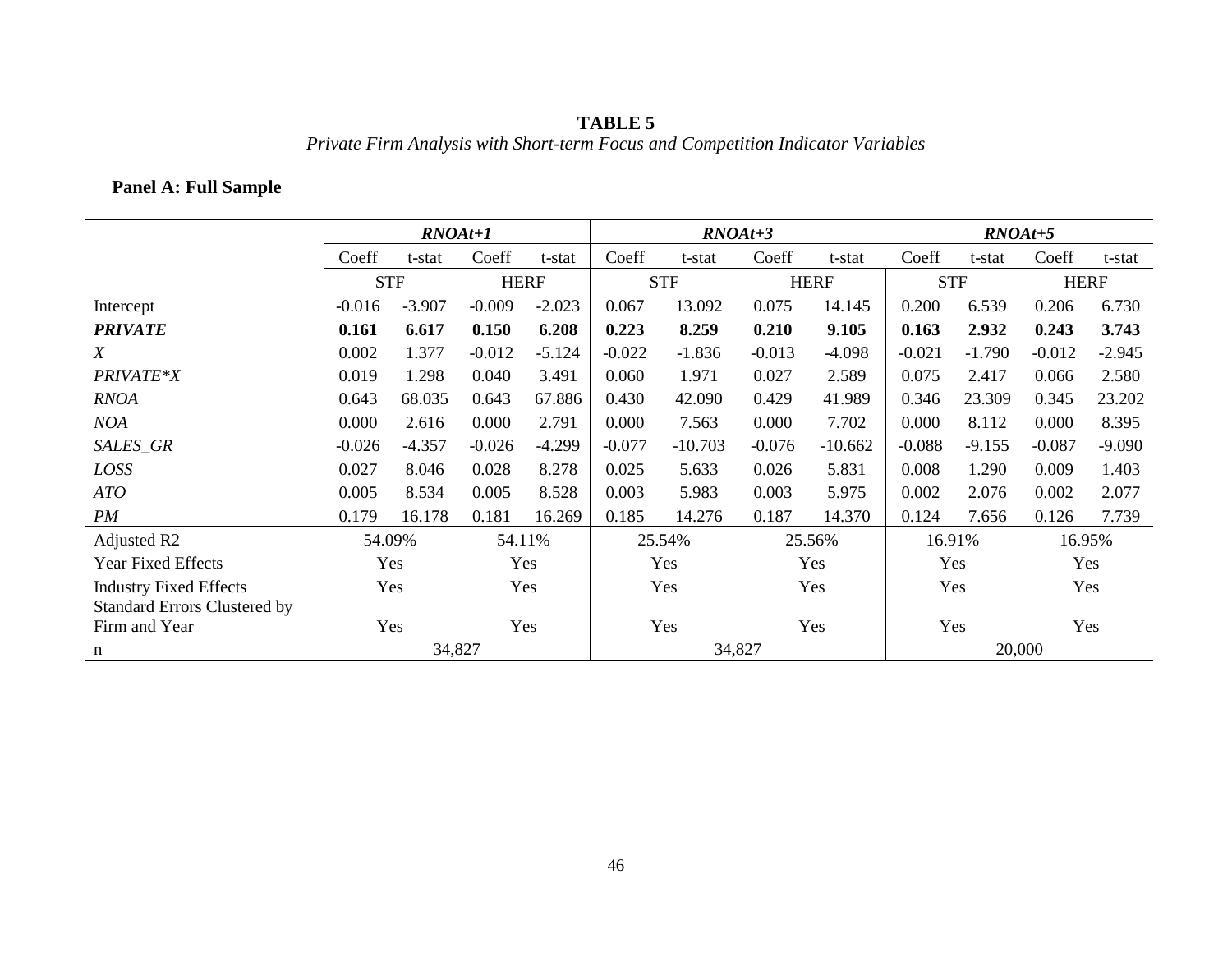# **Panel B: Propensity Matched Sample**

|                                     | $RNOAt+1$  |          |             |          | $RNOAt+3$  |          |             |          | $RNOAt+5$  |          |             |          |
|-------------------------------------|------------|----------|-------------|----------|------------|----------|-------------|----------|------------|----------|-------------|----------|
|                                     | Coeff      | t-stat   | Coeff       | t-stat   | Coeff      | t-stat   | Coeff       | t-stat   | Coeff      | t-stat   | Coeff       | t-stat   |
|                                     | <b>STF</b> |          | <b>HERF</b> |          | <b>STF</b> |          | <b>HERF</b> |          | <b>STF</b> |          | <b>HERF</b> |          |
| Intercept                           | $-0.010$   | $-0.356$ | $-0.027$    | $-0.941$ | $-0.091$   | $-1.960$ | $-0.177$    | $-3.962$ | 0.106      | 2.150    | 0.076       | 1.604    |
| <b>PRIVATE</b>                      | 0.175      | 1.191    | 0.192       | 1.305    | 0.463      | 2.293    | 0.553       | 2.748    | 0.859      | 7.471    | 1.017       | 9.472    |
| X                                   | $-0.003$   | $-0.161$ | 0.006       | $-1.793$ | $-0.005$   | $-0.670$ | $-0.181$    | $-5.692$ | $-0.063$   | $-2.003$ | $-0.114$    | $-3.318$ |
| PRIVATE*X                           | $-0.008$   | $-0.173$ | $-0.015$    | 0.231    | 0.070      | 2.064    | 0.191       | 3.963    | 0.038      | 1.854    | 0.061       | 2.500    |
| <b>RNOA</b>                         | 0.625      | 12.386   | 0.621       | 12.319   | 0.288      | 4.690    | 0.276       | 4.507    | 0.133      | 1.230    | 0.121       | 1.126    |
| <b>NOA</b>                          | 0.000      | 0.754    | 0.000       | 0.797    | 0.000      | 1.852    | 0.000       | 1.692    | 0.000      | 1.511    | 0.000       | 1.441    |
| SALES_GR                            | $-0.065$   | $-1.862$ | $-0.057$    | $-1.565$ | $-0.215$   | $-5.000$ | $-0.171$    | $-3.751$ | $-0.096$   | $-1.614$ | $-0.058$    | $-0.964$ |
| LOSS                                | 0.083      | 3.259    | 0.083       | 3.278    | 0.054      | 1.431    | 0.057       | 1.557    | $-0.093$   | $-1.867$ | $-0.061$    | $-1.295$ |
| ATO                                 | 0.005      | 2.813    | 0.005       | 2.776    | 0.004      | 2.786    | 0.004       | 2.519    | 0.003      | 1.024    | 0.003       | 0.890    |
| PM                                  | 0.070      | 0.585    | 0.069       | 0.577    | 0.403      | 3.369    | 0.376       | 2.980    | $-0.039$   | $-0.300$ | $-0.066$    | $-0.530$ |
| Adjusted R <sub>2</sub>             | 48.03%     |          | 48.09%      |          | 22.86%     |          | 24.85%      |          | 22.28%     |          | 23.96%      |          |
| <b>Year Fixed Effects</b>           | Yes        |          | Yes         |          | Yes        |          | Yes         |          | Yes        |          | Yes         |          |
| <b>Industry Fixed Effects</b>       | Yes        |          | Yes         |          | Yes        |          | Yes         |          | Yes        |          | Yes         |          |
| <b>Standard Errors Clustered by</b> |            |          |             |          |            |          |             |          |            |          |             |          |
| Firm and Year                       |            | Yes      |             | Yes      |            | Yes      |             | Yes      |            | Yes      |             | Yes      |
| n                                   | 1,206      |          |             |          | 1,206      |          |             |          | 555        |          |             |          |

 $RNOA_{t+1}$  equals return on net operating assets for year t+1.  $RNOA_{t+3}$  equals return on net operating assets for year t+3.  $RNOA_{t+5}$  equals return on net operating assets for year t+5. All variables are as defined in Appendix A. All continuous variables are winsorized at 1<sup>st</sup> and 99<sup>th</sup> percentile.